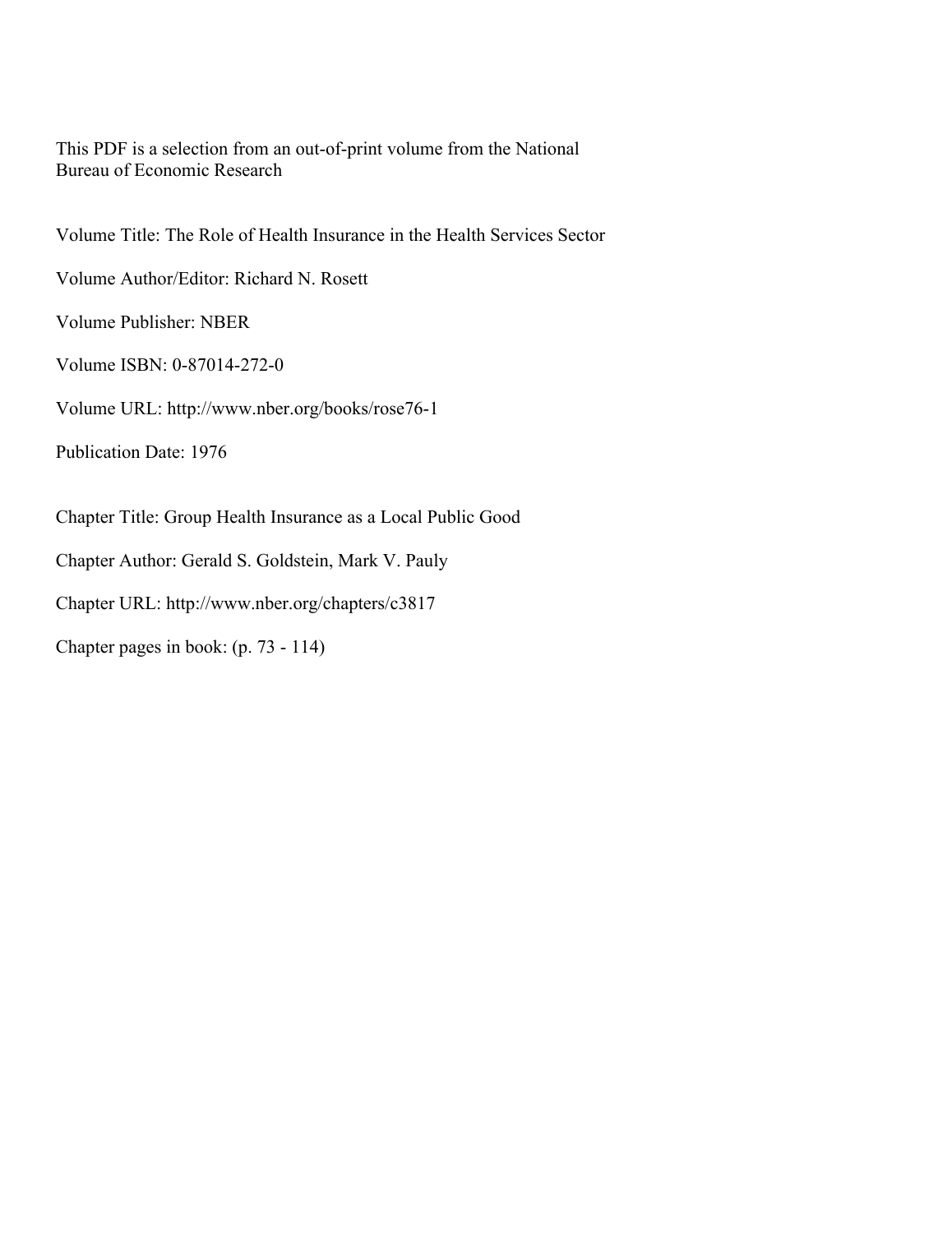### $3 \mid$ G. S. Group Health  $\begin{array}{c} EIN \\ and \end{array}$  Insurance as a M. V. PAULY LOCal Public Good

#### 1. INTRODUCTION

Northwestern University

Group health insurance is an important topic for at least two reasons. First, its quantitative importance is large and growing. Second, the management, level, and form of group insurance are increasingly a matter of concern for public policy, as are other benefits often provided as fringe benefits. For example, the Nixon administration proposed to use health insurance as a fringe benefit as the main vehicle of its national health policy, and employee pensions have recently been the subject of congressional investigation and legislation.

In one of the few papers that deal with fringe benefits (Lester, 1967), the author concludes

We lack a theory of the collective purchase of insurance-type benefits for employees, either unilaterally by management or through unionmanagement negotiations. Without such a theory one is unable to give an adequate explanation of.. . changes. . . in the wage benefit mix in the American economy.

In this paper, we shall attempt to outline such a theory and provide some empirical tests of parts of it. Data deficiencies prevent a

 $\begin{bmatrix} 1 & 1 & 1 \\ 1 & 1 & 1 \\ 1 & 1 & 1 \end{bmatrix}$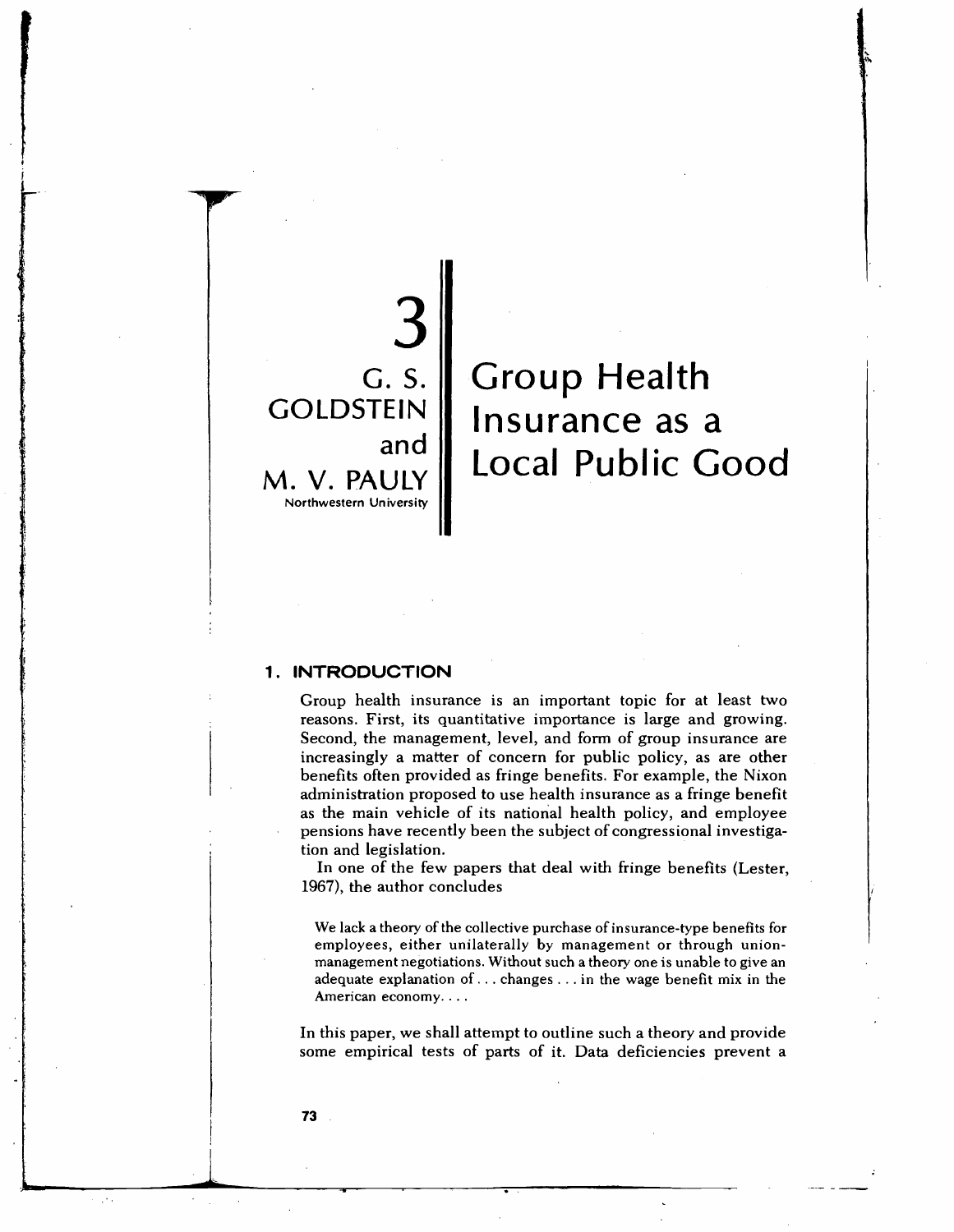complete test of all implications of the theory. The critical element in this theory is that group insurance has institutional characteristics similar to those of local public goods. There are two important similarities: similarities: and Allison and Allison and Allison and Allison and Allison and Allison and Allison and Allison

- 1. The level of insurance coverage must, over broad categories of employees, be equal for all, just as the level of the textbook local public good must be shared equally by all.
- 2. Persons not in the employee group receive no benefits, and benefits can be lost or acquired by "migration" among groups, just as for many local public goods.

These similarities make it possible to use some parts of the theory of local public goods to draw conclusions about group insurance. But they also mean that a theory of fringe benefits will fall prey to the many unsettled theoretical problems of local public goods.

There are differences as well, and they are equally instructive for the light they shed on the question of how analysis of the provision of local public goods might be affected under similar arrangements. For example, one model we shall develop assumes that the employer determines the level of group insurance, without group choice by employees, but with a view toward minimizing his labor costs. The analogous model for the theory of public goods might be a developer of a "new town" choosing the level of local public services so as to maximize his profits from sales or rentals.

#### 2. WHY FRINGE BENEFITS?

The first question to be answered is the most basic one—why fringe benefits exist. Why doesn't the employer pay the equivalent cash wage? Why should either the employer or employees, organized as a union, choose to receive some income in kind as health insurance? There are two elements in any answer. First, group health insurance as a fringe benefit may be cheaper than individual purchases on the market. Second, the configuration of employee preferences may be such as to permit group purchasing of health insurance to be relatively efficient.<br>Only the first rationale appears to be emphasized in the literature

on this subject. Rice, for example (1966), emphasized economies of group purchasing and tax advantages as the major rationales for variations in fringe benefits in general, though he found that group life and health insurance did not seem strongly related to the empirical variables he could find to serve as proxies for these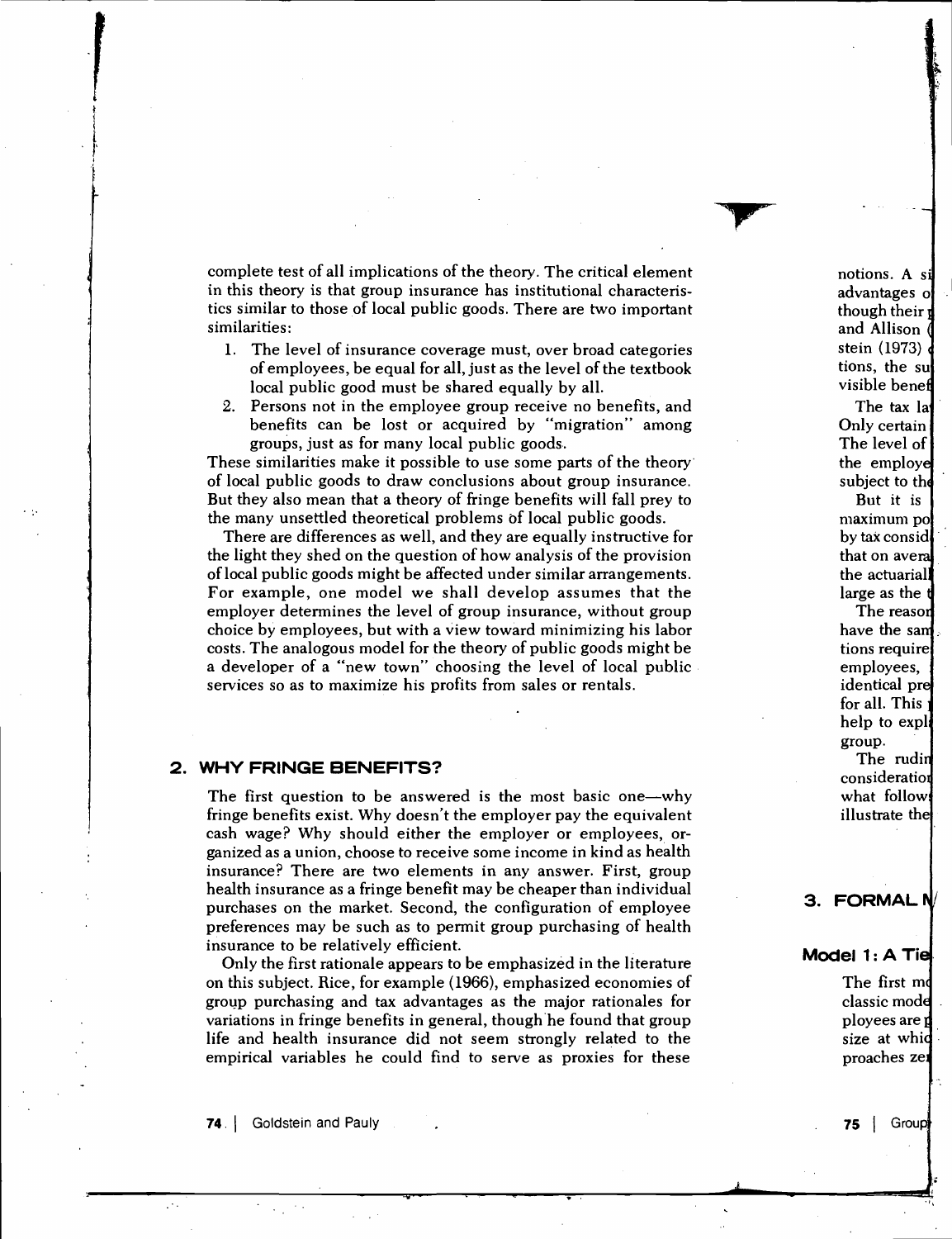notions. A similar explanation, with particular emphasis on the advantages of group purchases, was given by Phelps (1973). Although their purpose is descriptive rather than analytical, Feldstein and Allison (1974) also emphasize tax advantages, whereas Feldstein (1973) cites, in addition to group purchasing and tax reductions, the supposed desire of unions and employers to provide visible benefits.

The tax laws do impose some restrictions on group insurance. Oniy certain kinds of insurance benefits qualify for tax exemption. The level of those benefits must, ostensibly at least, be chosen by the employer or through collective bargaining, rather than be subject to the choice of each individual employee.

But it is obviously not true that all employee groups take maximum possible insurance benefits. Even at a net price lowered by tax considerations or the economies of group purchase, a net price that on average may, according to Feldstein and Allison, be below the actuarially fair price, group demand is not infinite, or even as large as the tax laws permit.

The reason for this may be that employees do not necessarily all have the same preferences. Both tax and technological considerations require that group health insurance be uniform over groups of employees, if not over all employees. If employees did have identical preferences, a single level of benefits would be optimal for all. This paper suggests that the dispersion of preferences may help to explain the level of coverage actually chosen by or for a group.

The rudiments of a theory of fringe benefits must include consideration of the problem of combining diverse preferences. In what follows a series of simple models will be developed to illustrate these points.

#### 3. FORMAL MODELS

 $\mathbf{1}$  $\mathbf{I}$ 

 $\mathbf{I}$ 

 $\mathbf{I}$ 

 $\mathbf{I}$ 

 $\mathbf{I}$  $\mathbf{1}$ nimizing his labor  $\frac{1}{\sqrt{2}}$ 

t basic one—why

 $\epsilon$  in kind as  $\mathbf{F}$ 

 $\mathbf{I}$  $\mathbf{r}$ 

 $\mathbf{I}$  $\vert$  $\frac{1}{1}$ e found that group  $\mathbf{r}$  $\mathbf{I}$ 

ally instructive for  $\mathbf{I}$ 

 $\mathbb{R}$ 

#### Model 1: A Tiebout-Type Model

The first model is intended to be analogous to Tiebout's (1956) classic model of providing local public goods. We assume that employees are perfectly mobile, that firms are all at least as large as that size at which the marginal advantage for group purchasing approaches zero,' and that workers are perfectly homogeneous with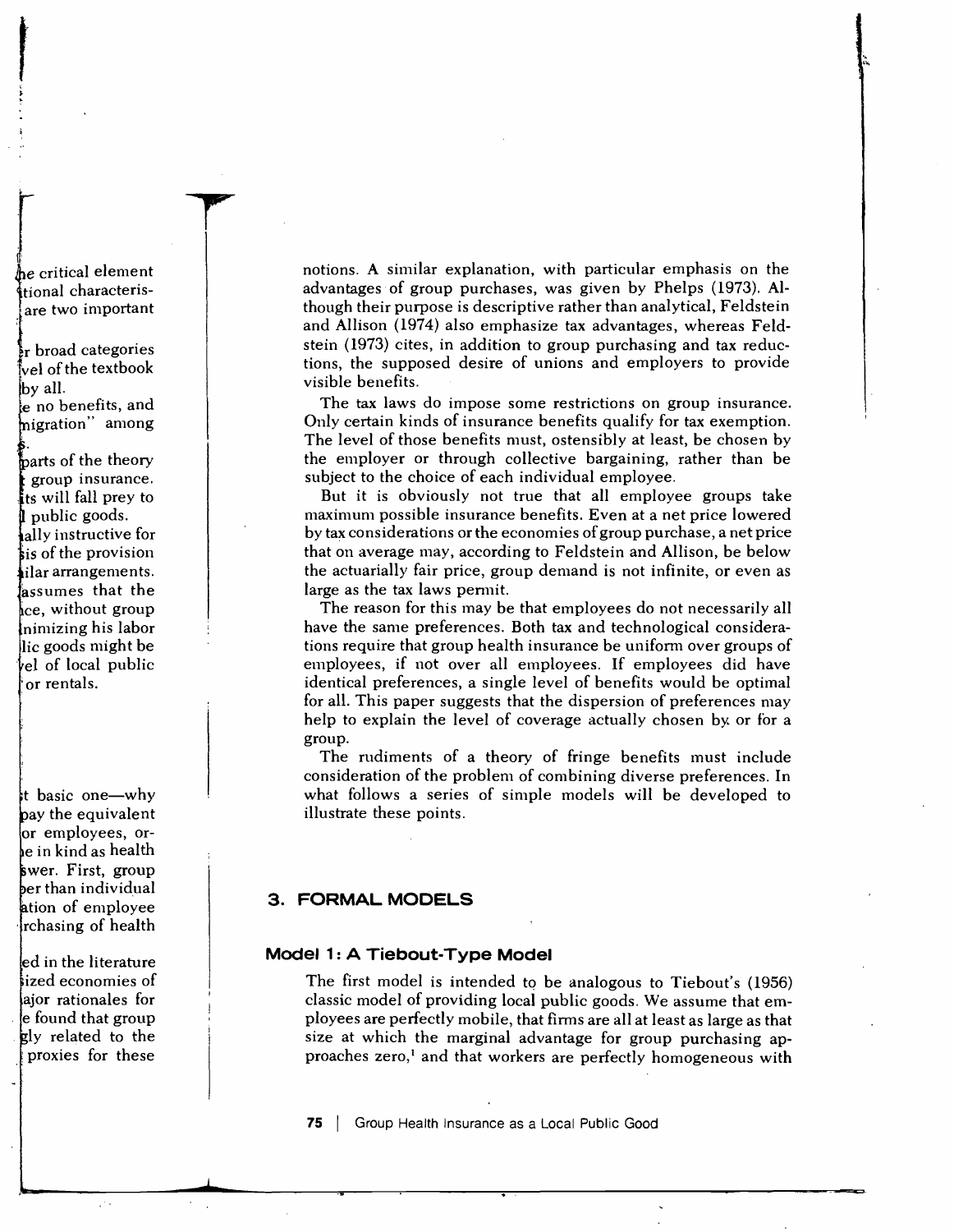respect to the kind of labor they supply and to their expected medical expenses, but differ in their attitudes toward risk. We shall also assume that the incidence of the cost of fringe benefits falls wholly on the employees of the firm offering those benefits. Finally, we assume (1) that the number of firms is sufficiently "large" that a level of insurance corresponding to any level of employee preferences can be provided,  $(2)$  that the number of employees with any set of preferences is at least twice the number needed to exhaust group-purchase economies, and  $(3)$  that employees have perfect  $\mathbf{information.}$ 

#### Employee Equilibrium

r a shekara

We assume a competitive market for labor. Thus, given any method of determining the level of group insurance premiums, it must be true that, in every firm:

$$
(1) \qquad MRP_L = Y = Y_w + \pi(k)
$$

where  $MRP$ , is the marginal revenue product of labor, Y is labor cost per employee,  $Y_{w}$  is the money wage, and  $\pi$  is the premium for whatever level of insurance coverage  $k$  is chosen. In effect, Equation  $(1)$  defines a supply curve of group insurance to the employee. From the set of all existing insurance-wage combinations satisfying  $(1)$ , the employee will locate at one that maximizes his utility  $f(x)$ , the empropriation comes are the maximization.

Here, as in the remainder of the paper, we will consider two possible methods of determining the level of group insurance benefits. Fringe benefits are sometimes determined collectively, by the set of present employees, usually through union bargaining. We call this method "union choice." Sometimes, however, fringe benefits are determined by the employer, with a view toward minimizing his labor cost. We first consider employer choice.

#### Employer-Choice Equilibrium

Given a distribution of employee preferences and assuming that optimally sized groups can always be created, employers may find it worthwhile to adjust the quantity of insurance they provide. Equilibrium therefore requires that no employer be able to create an excess supply of labor to his firm by altering his wage-fringe benefit package. A sufficient condition for this is that there exists no wage-fringe benefit package that could be offered by any firm that is preferred by any worker to the package he is now receiving.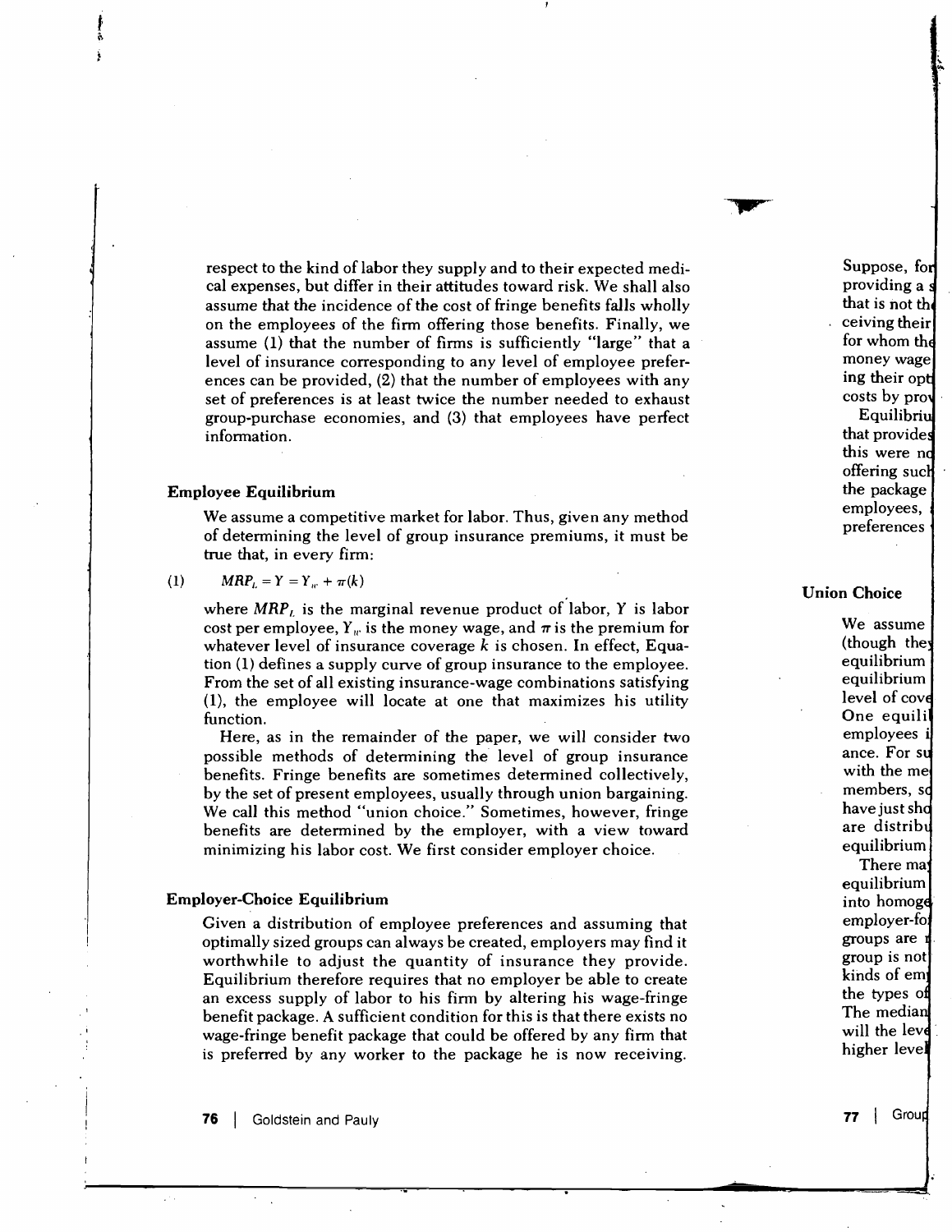Suppose, for example, that a subset of all employers is initially providing a subset of employees with a mix of wages and benefits that is not the employees' optimal mix. All other employees are receiving their optimal package from their employers. The employees for whom the level of coverage is not optimal will require a higher money wage to work in those firms than they would for firms offering their optimal quantity. Employers will be able to reduce labor costs by providing a package that is optimal to their employees.

Equilibrium therefore requires that every employee be in a firm that provides a utility-maximizing bundle of the public good. For if this were not so, some employer could reduce his labor cost by offering such a bundle. Thus, in equilibrium all groups will offer the package of insurance that maximizes that utility of all of their employees, and all employees in any group will have identical preferences with respect to insurance.

#### Union Choice

 $\mathbf{1}$  $\mathcal{F}$  $\parallel$  $\parallel$   $\parallel$ 

 $\mathbf{I}$ 

 $\mathbb{R}^n$  $\mathbf{I}$ 

 $\mathbf{I}$  $\mathbf{r}$ 

 $\mathbf{1}$  $\pm$ there exists no

We assume that union groups are at least as large as the firm (though they can be larger). We first show that the employer equilibrium described above is also a union equilibrium. Union equilibrium is assumed to require that each group (firm) choose a level of coverage equal to the optimum of the median individual. One equilibrium would clearly involve the distribution of employees into groups with homogeneous preferences for insurance. For such homogeneous groups, the optimum of the worker with the median preference is also the optimum of all other group members, so that no worker will be motivated to move. And we have just shown that employer equilibrium occurs when employees are distributed into homogeneous groups. Hence, employer equilibrium is a union equilibrium.

There may be other union equilibria. Some differ from employer equilibrium in that they involve different alternative configurations into homogeneous groups, because a union group can exceed an employer-formed group in size. There also are equilibria in which groups are not homogeneous. But any equilibrium in which any group is not homogeneous is unstable. Suppose that there are two kinds of employees and the optimal number of groups is two, but the types of employees are evenly divided between the groups. The median preferences in both groups will be the same, and so will the levels of coverage. If one group should provide a slightly higher level of coverage than the other group, it will attract one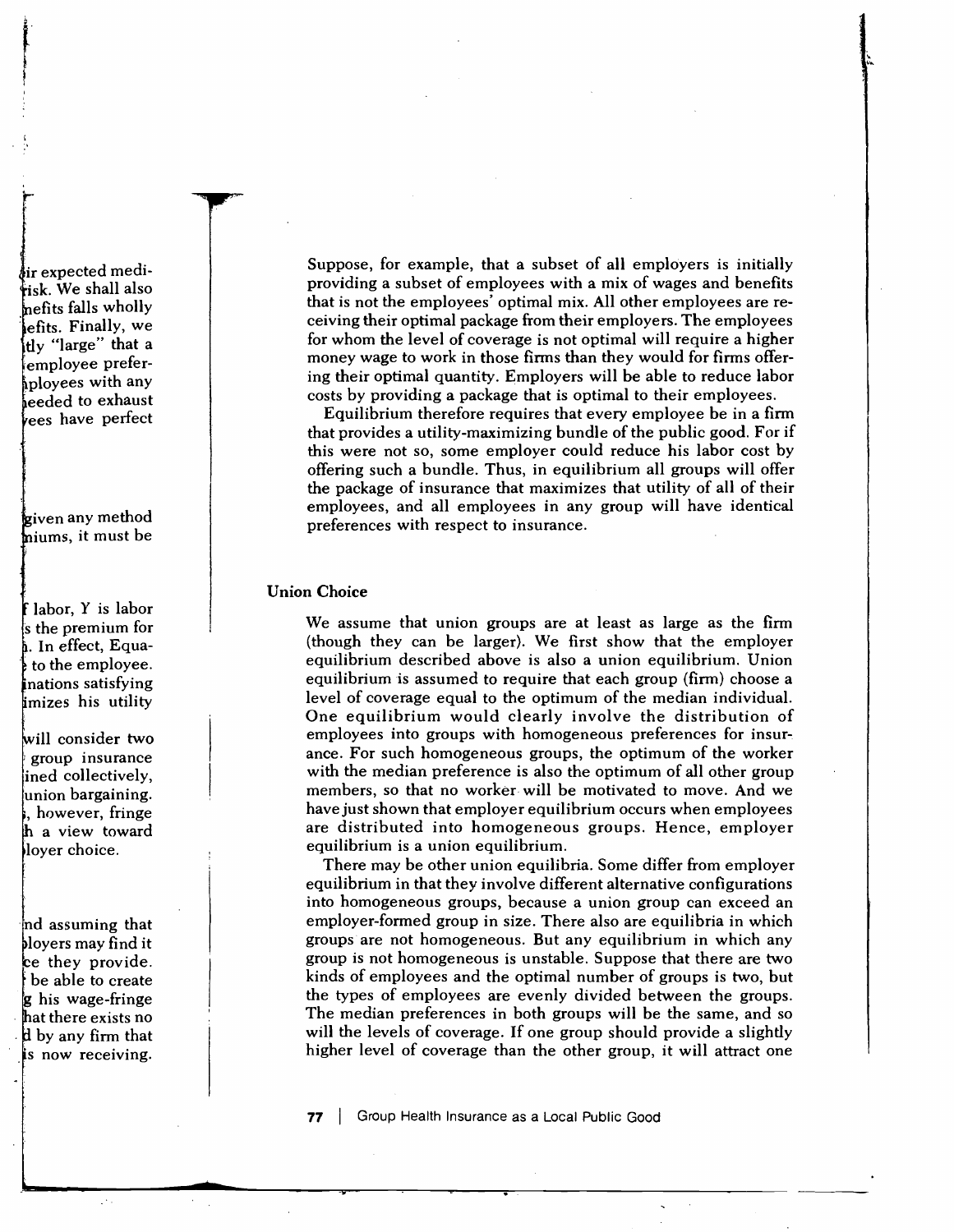type of employee and repel the other. Equilibrium will be reestablished when groups are homogeneous.

#### Group-Size Variable employer to the contract of the contract of the contract of the contract of the contract of

We now relax the assumption that employee group size must be optimal. This seems reasonable. For some industries, premiums appear to fall with group size up to sizes well in excess of the work forces of some firms. One possible solution would be for employee groups to combine for insurance purposes. Practical difficulties may prevent employers from sanctioning this procedure, though we might expect unions to do so. But if there is no combination, it follows that wage costs per employee will initially have to be higher in small firms than in large ones, and that, moreover, the difference will have to be still greater at high levels of coverage than at low levels of coverage. As a consequence, we would not expect to find high levels of coverage as common among small firms as among large firms, under employer or union choice. Conversely, we should expect those employees with strong demands for insurance to be more likely to work for large firms. Prices of the outputs of industries characterized by small firms would rise relative to those of industries characterized by large firms until labor costs and marginal products are equalized.<sup>2</sup>

#### Adverse Selection

Assume now that not all workers have the same expected medical expenses. Expected expenses can differ either because the incidence of illness differs or because the quantity of care (medical loss) consumed for any given illness differs.<sup>3</sup> It is clear that in such a situation bad risks may find it worthwhile to join groups of good risks. Consequently, exclusionary devices may come into play. Such devices may take the form of medical examinations, or the characteristics of the job itself may be sufficient to exclude bad risks. If adverse selection still remains, one might expect some individuals to be driven out of the group-purchase market altogether, whereas others will pay a "weighted average" rate. The relationship between quantity of insurance and level of risk is likely to be positive. to be positive.  $\blacksquare$ 

It is also possible that equilibrium may not exist.<sup>4</sup> For example, suppose that because of an influx of bad risks the price of insurance rises so high that good risks no longer wish to buy insurance. They will gather in a firm or group providing no insurance. But such a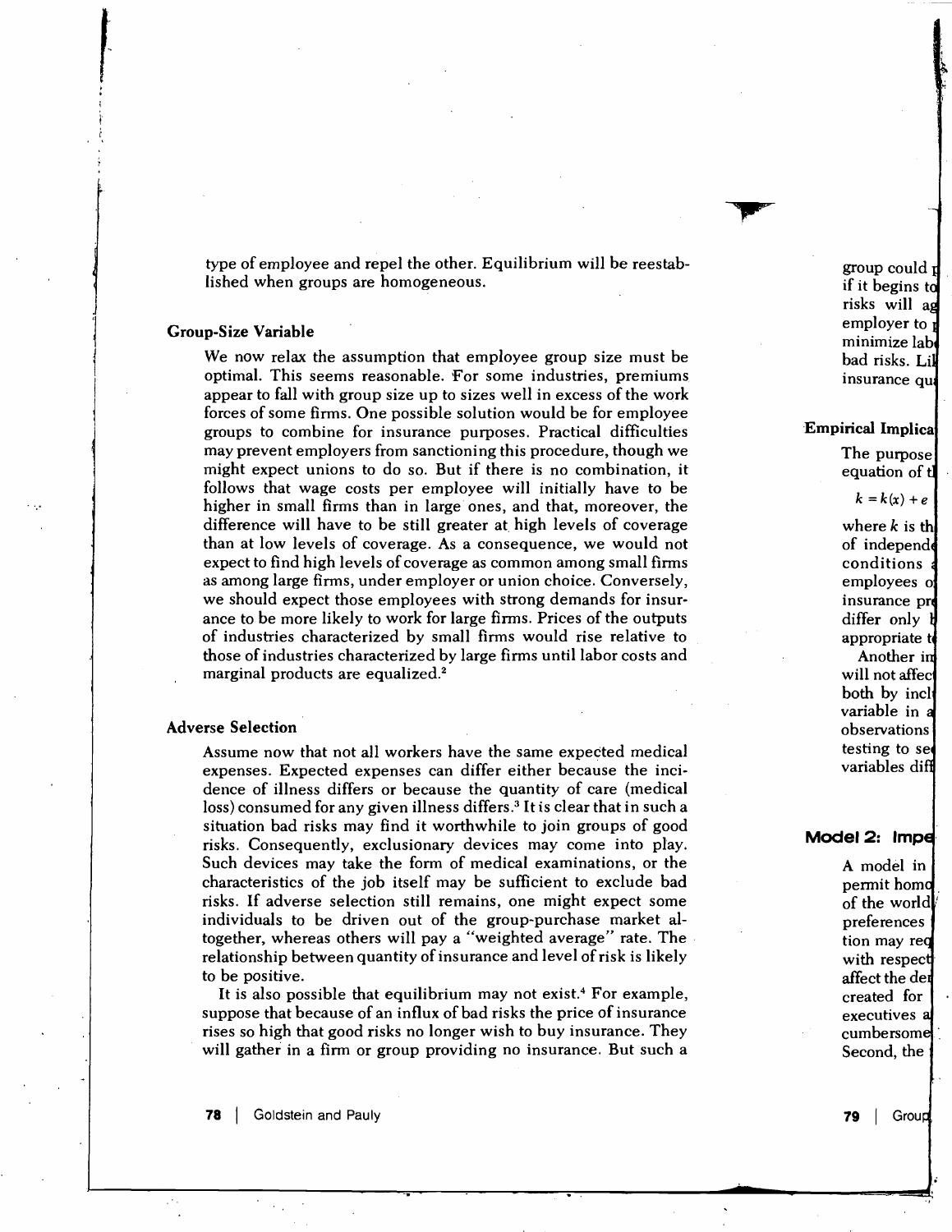group could provide insurance advantageously to its members. Yet if it begins to do so, it will attract bad risks again and all the good risks will again drop out. It may also be worthwhile for the employer to provide less than the amount of insurance that would minimize labor costs, since large quantities of insurance may attract bad risks. Likewise, if the median worker is a good risk, limiting insurance quantities may be worthwhile and may be stable.

#### Empirical Implications

 $\mathbf{r}$  $\vert$  $\mathbf{I}$  $\mathbf{f}$ difficulties  $\ddot{\phantom{a}}$ 

 $\mathbf{I}$  $\frac{1}{\epsilon}$ .  $\Gamma$ 

es of the outputs rise relative to

 $\mathbf{t}$  $\mathbb{R}$ 

 $\overline{\phantom{a}}$ 

 $\frac{1}{2}$  $\epsilon$ 

insurance. They  $\Box$ 

The purpose of this paper is to estimate a demand-for-insurance equation of the form

$$
k=k(x)+e
$$

where k is the fraction of expenses covered by insurance, x is a set of independent variables, and  $e$  is a random error term. If the conditions above hold, under either method of choice the employees of a firm will be homogeneous with respect to their insurance preferences; their characteristics, part of the set  $x$ , will differ only because of the random error e. Hence, it will be appropriate to use mean values of  $x$  in the empirical specification.

Another implication of this model is that the method of choice will not affect the quantity of insurance chosen. We will test for this both by including the extent of unionization as an independent variable in a regression using all observations and dividing the observations into predominantly union and nonunion sets, and by testing to see if the estimated coefficients on other independent variables differ.

#### Model 2: Imperfect Mobility

A model in which the variety of options is sufficiently large to permit homogeneous groups of employees may not be descriptive of the world. Workers in a single group may have heterogeneous preferences for insurance for two reasons. First, efficient production may require the hiring of labor forces that are heterogeneous with respect to characteristics (e.g., education, sex), which might affect the demand for insurance. Although separate groups might be created for some kinds of employees (e.g., separate plans for executives and production workers), it may be too costly or too cumbersome to maintain separate plans for each worker type. Second, the number of groups available to a set of employees may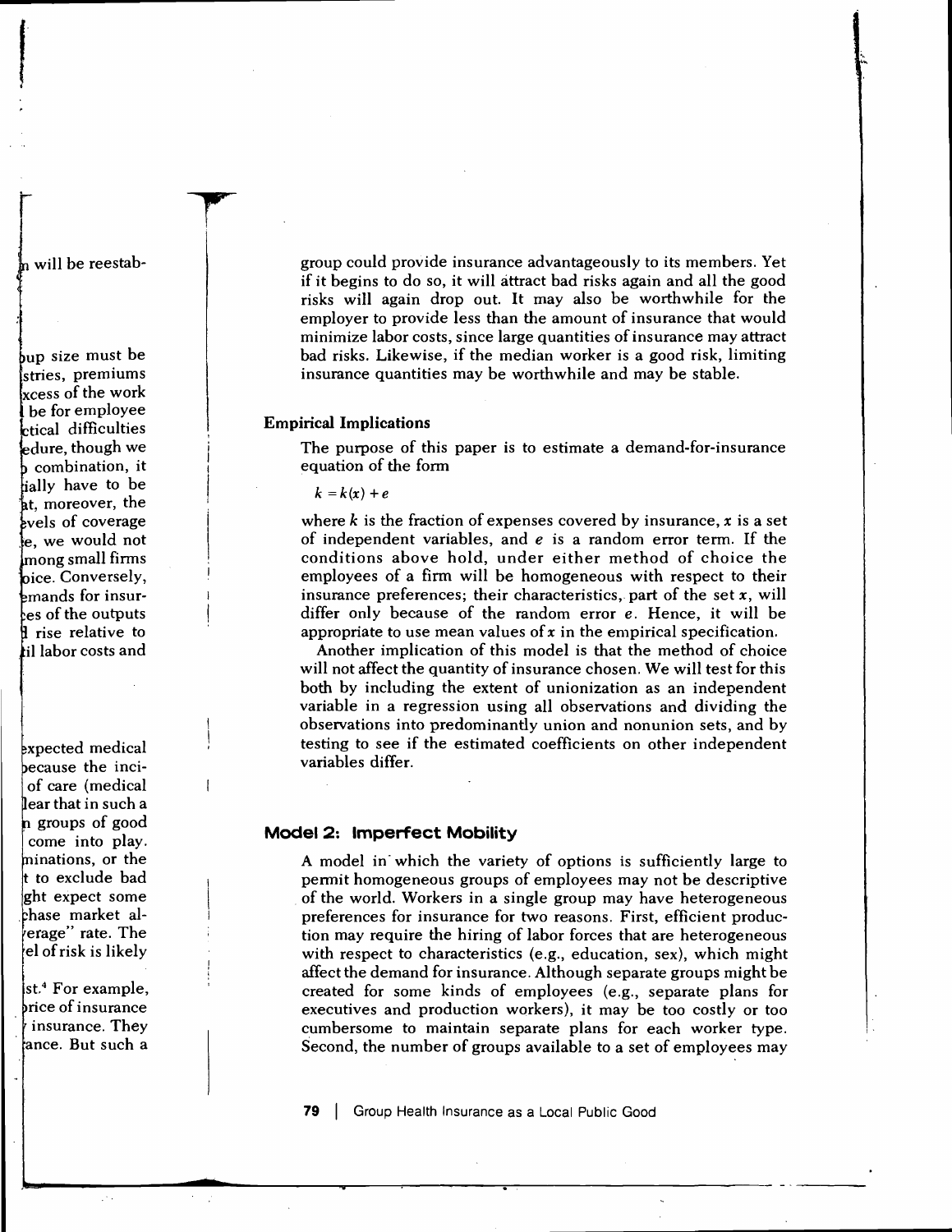not be large enough to permit the formation of homogeneous groups of sufficient size to capture economies of scale or inhibit adverse selection.<sup>5</sup> Whatever the reason, the result will be the formation of insurance groups in-some of which it will be impossible for the quantity provided to be the optimum for all group members.

#### Heterogeneous Labor

In what follows we analyze both cases. We show that, if groups are heterogeneous for the first reason, employer equilibrium generally will exist but will differ from union equilibrium. In the second case, we show that employer equilibrium is unlikely to exist. We begin with the first case.

Suppose that there are two kinds of workers,  $A$  and  $B$ . Each kind of worker provides a qualitatively different type of labor input; each type has a quantitatively different identical-within-type demand for health insurance. Both types of workers are useful in producing output, and there is no perfect substitutability between types. Hence, most firms will end up hiring some of each type of labor. Because of supply and production considerations, we assume that most firms hire more type-A than type-B employees when labor costs per employee equal their relative marginal revenue products. We also assume that different levels of insurance cannot be provided to different types of employees.

Now suppose that the employer can provide health insurance. For each employer, labor supply of each type of employee will be a function of the money wage and the level of fringe benefits offered. Assume that the incidence of fringe benefit payments falls wholly on employees. Then, if their respective demand curves for insurance are like  $D_A$  and  $D_B$  in Figure 1, A-type workers will optimally want  $k^*$ <sub>A</sub> units of insurance, and B-type workers,  $k^*$ <sub>B</sub> units.<sup>6</sup> Each of the optimal quantities is the quantity that would minimize labor cost for that type of employee. At any other level of coverage, a firm could offer a quantity close to  $k^*$ , permit the employee to capture some of the utility gain, and recoup the remainder in the form of lower wages.

But the optimal level of coverage for a firm consisting of both types of employees requires a tradeoff between the optimums of both groups. Suppose that firm *i*'s employment of each labor type,  $L_{A_i}$  and  $L_{B_i}$ , is given. Its wage bill is therefore:

 $W^i = C_A L_{A_i} + C_B L_{B_i}$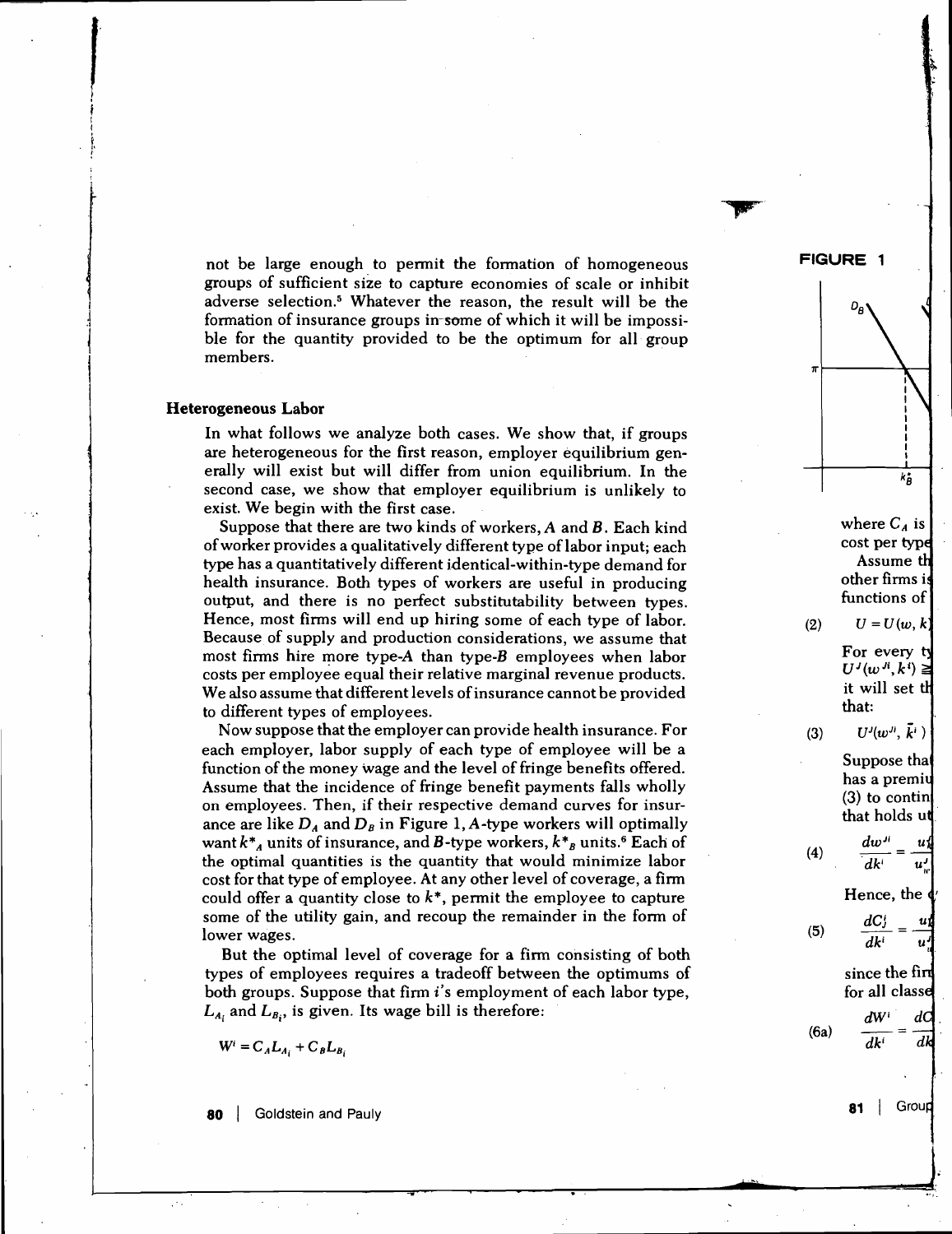

 $\mathcal{L}$ 

 $\pm$ 

urn for all group

 $\ddot{ }$  :

uilibriurn. In the rn is unlikely to

 $\alpha$  $\mathcal{A}$ 

ful in producing

ployee will be a

 $\pm$ 

f coverage, a firm  $\perp$ 

onsisting of both



where  $C_A$  is the labor cost per type-A employee and  $C_B$ , the labor cost per type-B employee.

Assume that the wage package available to type-f employees at other firms is  $(w^{j_0}, k^0)$ . Hours of work are fixed. Workers have utility functions of the form:

$$
(2) \qquad U = U(w, k)
$$

For every type-*J* employee for firm *i*, equilibrium requires that  $U^{j}(w^{ji}, k^{i}) \ge U^{j}(w^{j0}, k^{o})$ . If firm *i* wishes to minimize its labor costs, it will set the wage rate of type-J workers, for a given  $k' = \overline{k}$ , so that:

(3) 
$$
U^{j}(w^{ji}, \bar{k}^{i}) = U^{j}(w^{j}{}^{o}, k^{o})
$$

Suppose that the firm is considering offering an increment in  $k$  that has a premium cost  $\pi$ . The change in the money wage that permits (3) to continue to hold is given by that decrease in money wages that holds utility constant at the level indicated in (3), or:7

$$
(4) \qquad \frac{dw^{ji}}{dk^i} = \frac{u_k^j}{u_{k,j}^j}
$$

Hence, the change in total labor cost per employee is:

$$
(5) \qquad \frac{dC_j^i}{dk^i} = \frac{u_k^j}{u_{m,j}^j} - \pi
$$

since the firm must pay the premium,  $\pi$ . Minimizing total labor cost for all classes of employees implies:

(6a) 
$$
\frac{dW^i}{dk^i} = \frac{dC_A^i}{dk^i} L_{A_i} + \frac{dC_B^i}{dk^i} L_{B_i} = 0
$$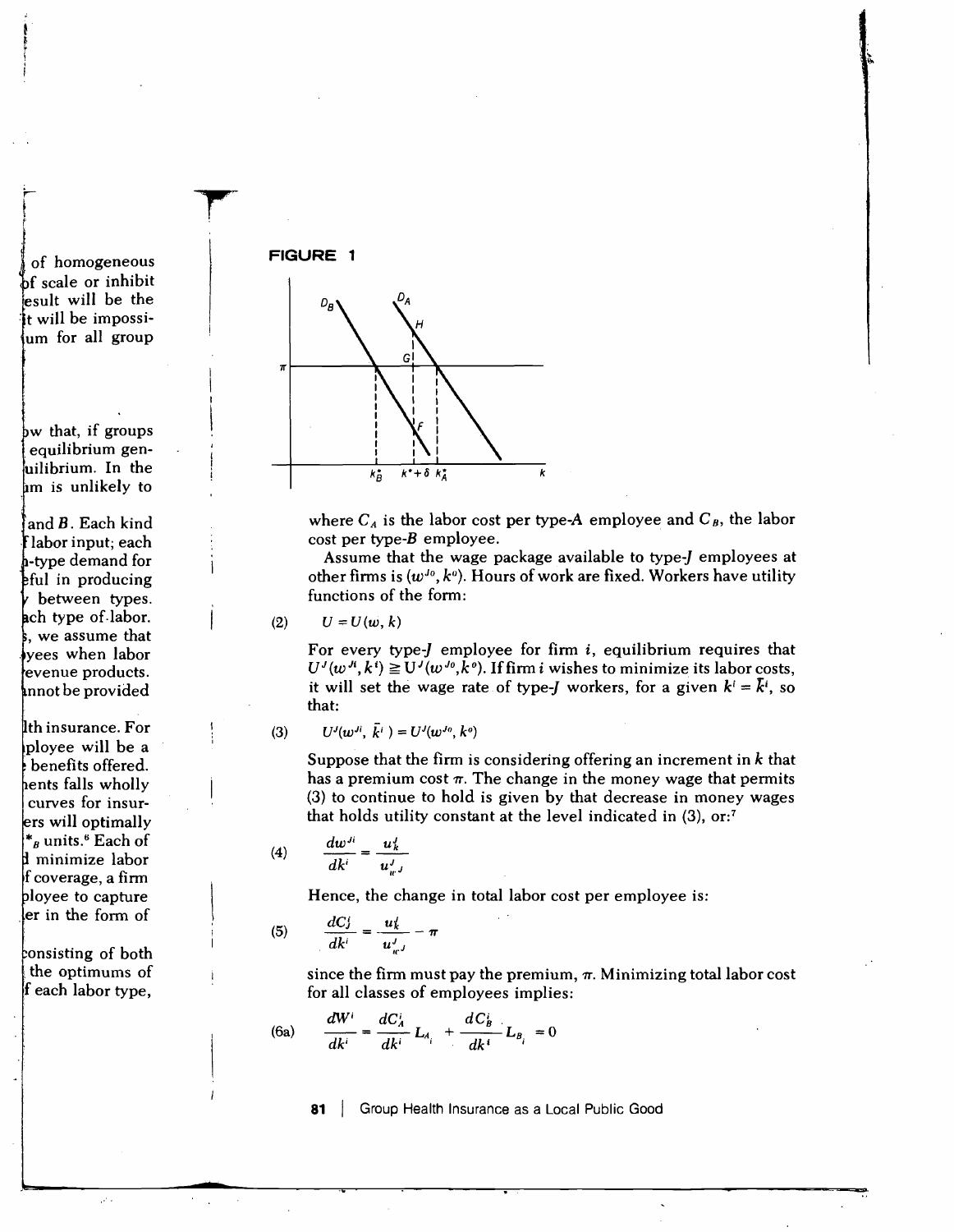(6b) 
$$
-L_{A_i}\left[\frac{U_k^A}{U_{n^A}^A}-\pi\right] = L_{B_i}\left[\frac{U_k^B}{U_{n^B}^B}-\pi\right]
$$

Thus cost-minimizing equilibrium requires equalizing weightedaverage marginal labor cost per employee of each type. Changes in  $k<sup>i</sup>$  beyond the optimum of type-B workers require an increase in their wages, but this increase may be more than offset by the decrease in the wages of type-A workers. In terms of Figure 1, increments in coverage beyond  $k_R^*$  require an increase in type-B employees' wages equal to the difference between  $D_B$  and  $\pi$ ; e.g., measured by distance GF at quantity  $k^* + \delta$ . If, for example,  $L_BGF < L_AGH$ , then k should be increased further, whereas if  $L<sub>B</sub>GF = L<sub>A</sub>GH$ ,  $k^* + \delta$  is the cost-minimizing level of the fringe benefit. than the average of the average of the average of the average of the average of the average of the average of the average of the average of the average of the average of the average of the average of the average o

Union equilibrium, on the other hand, simply requires that the quantity chosen equal the optimum of the individual with median preferences. Since the median worker is a type- $A$  employee, union equilibrium requires equating type-A marginal rates of substitution with the premium to be charged per unit of insurance. The employer has an incentive to consider all workers' preferences in a way that the union does not. If type-A (uniondominant) workers generally prefer more insurance than type- $\bm{B}$ workers, unions will prefer different quantities of insurance than nonunionized firms. Moreover, the greater the number of type- $\bm{B}$ employees, as long as it is less than half of the total number of workers, the greater will be the difference between employer and union choice.

In particular, suppose that type-A employees demand larger quantities of insurance than do type-B employees. Unions will<br>cater to the demands of type-A employees. Those firms that provide<br>larger quantities of insurance will tend to be unionized. The<br>exceptions would be (1) those f

or  $\mathbf{C}$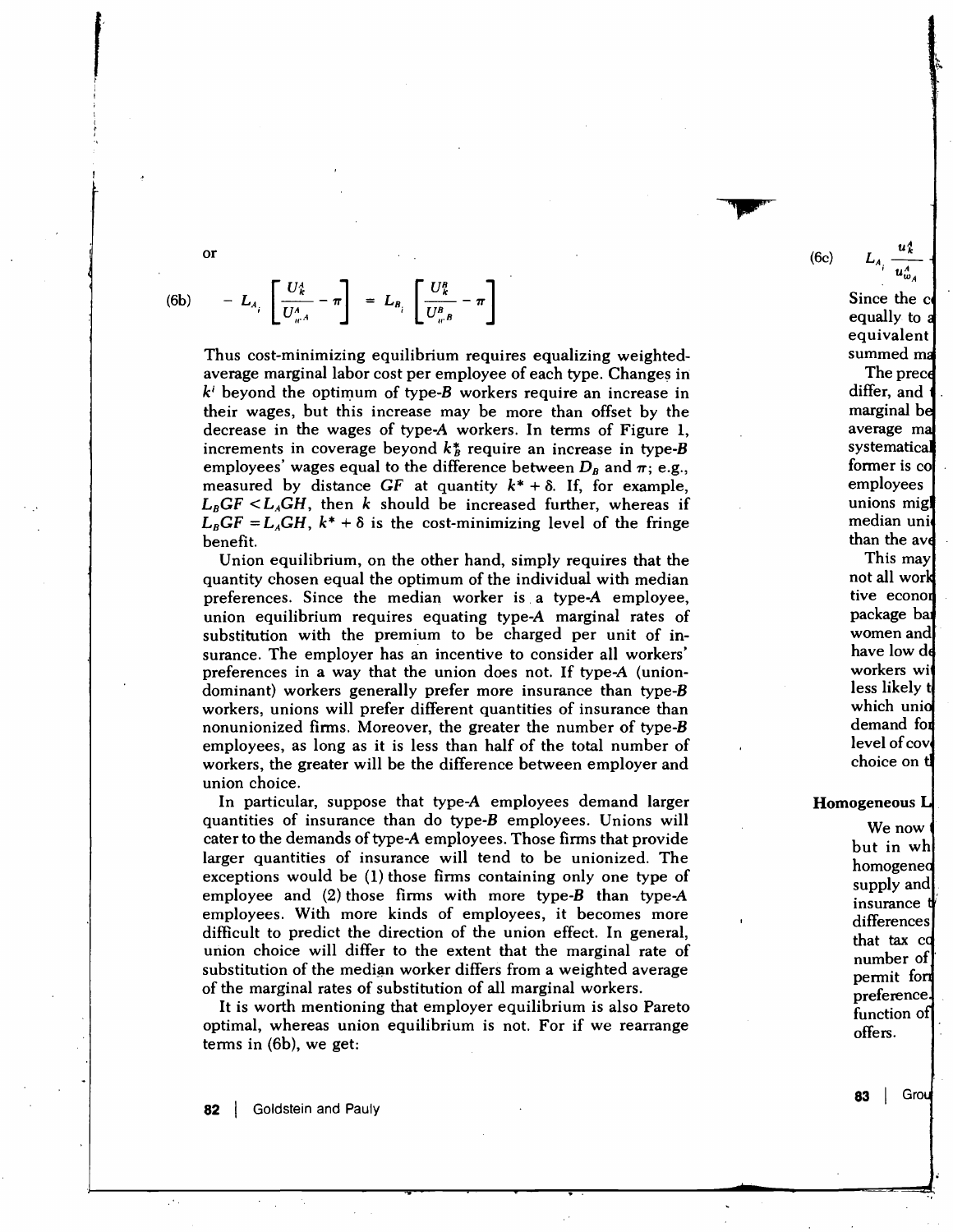(6c)  $L_{A_i} \frac{u_k}{u_A^4} + L_{B_i} \frac{u_k^2}{u_B^2} = (L_{A_i} + L_{B_i}) \pi$ 

Since the cost of a unit of the "public good" insurance provided<br>equally to all is given by the term on the right, Equation (6c) is equivalent to the Samuelson optimality condition, equating summed marginal rates of substitution with marginal cost.<sup>8</sup>

The preceding model shows that union and employer choice may differ, and that those differences depend on a comparison of the marginal benefit of health insurance to the median voter with the average marginal benefit of all marginal workers. Unions will systematically provide more insurance, ceteris paribus, if the former is consistently greater than the latter. If we assume that all employees are equally likely to be marginal, one reason why unions might be expected to provide more insurance is that the median union voter will typically have a higher marginal benefit than the average worker's marginal benefit.

This may occur for two reasons. First, even in unionized firms, not all workers are union members, and yet reasons of administrative economy may well require them to share the insurance package bargained by the union. Those nonmembers tend to be women and low-income and young male workers, all of whom will have low demands for insurance. In addition, it is likely that those workers with low marginal benefits who are union members are less likely to vote in union elections. The constituency of voters to which union leaders respond will therefore be one with a high demand for insurance, whereas the employer, if he chooses the level of coverage, will have an incentive to consider the effect of his choice on the wages he must pay all workers.

#### Homogeneous Labor

We now turn to the second case, in which labor is homogeneous but in which there are not "enough" groups. Workers are homogeneous with respect to the amount and type of labor they supply and have different preferences with respect to the level of insurance they prefer. These differences might result both from differences in demands at equal prices and from the different prices that tax considerations pose for different income groups. The number of employment opportunities is not sufficiently large to permit formation of homogeneous groups for every employee preference. The supply of labor to any firm, therefore, becomes a function of both its money wage rate and the level of insurance it offers.

re an increase in an offset by the

 $\mathcal{L}_{\rm eff}$ 

 $\mathbf{t}$ 

rates of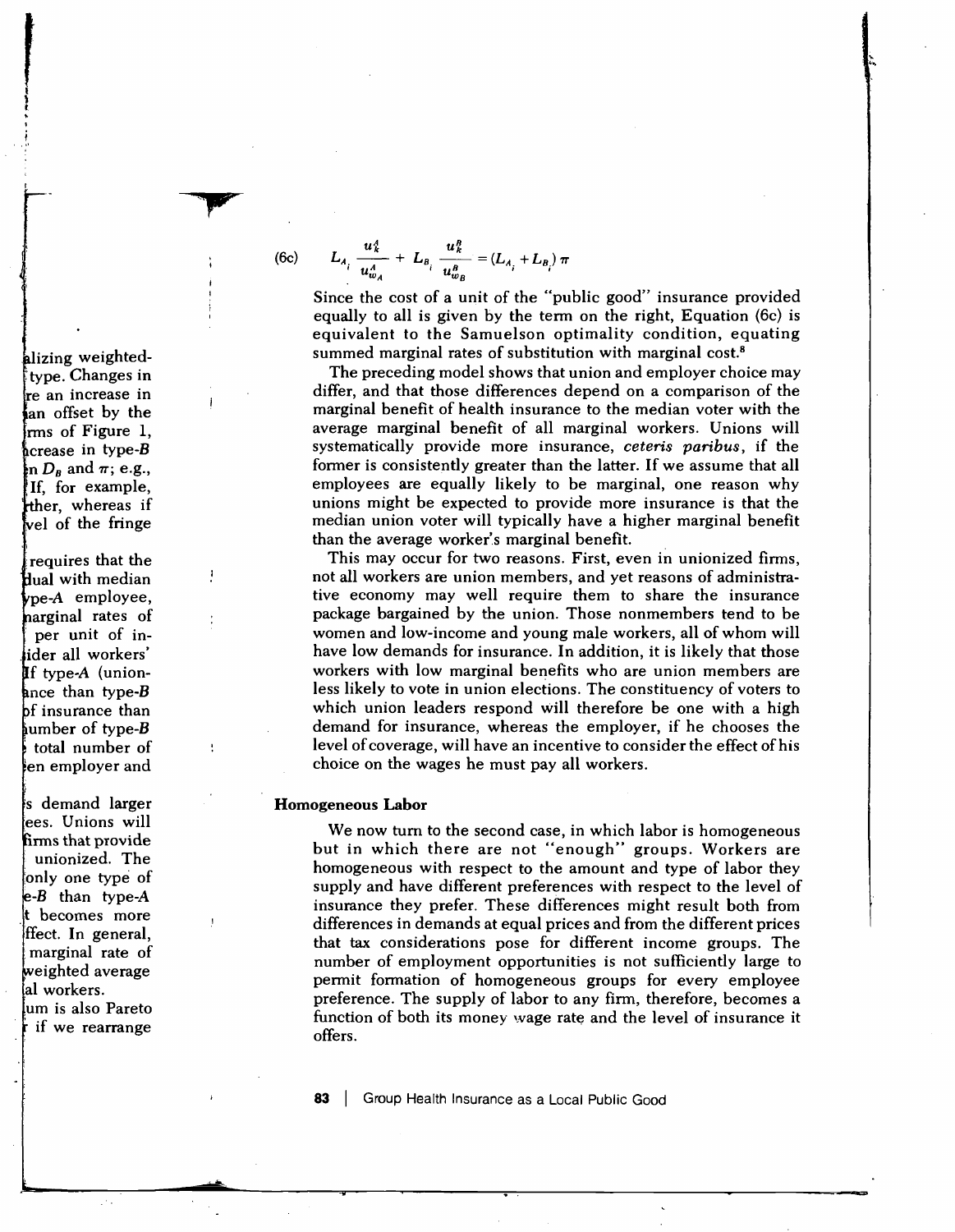In order for equilibrium to exist in this market, the quantity of insurance being provided to the members of a group must be an equilibrium under the choice rule being used for that set of individuals. In addition, given the quantity of insurance chosen, each firm or group must be an equilibrium location for the members of the group; employee equilibrium must prevail.<br>9 — In employee equilibrium, no employee may confront a wage-

fringe benefit package in some other firm that he prefers to the one he is now receiving. The characteristics of this equilibrium depend on whether or not the employer can adjust the money wage of each employee individually. If he cannot, but must (for practical or institutional reasons) pay the same money wage to each employee. employee equilibrium would require that the employee at the margin be indifferent between the wage-insurance package of this employer and that of his next best alternative.<br>Call  $w_{ij}$   $k = \overline{k}$  worker *i*'s reservation wage for working at firm *j*.

This is the minimum money wage at which, given the level of insurance coverage, worker i would be willing to work for firm  $i$ . Call  $\overline{w}_j$   $k = \overline{k}$  the actual money wage being paid by firm *j*. For simplicity, the level of insurance coverage will be suppressed in what follows. Obviously, if  $w_{ij} < \overline{w}_{j}$ , the worker will work for firm *j*, and vice versa. Obviously, too,  $w_{ij}$  depends on worker *i*'s alternative opportunities. Thus, employee equilibrium is characterized by: simplicity, the level of insurance coverage will be suppressed in<br>what follows. Obviously, if  $w_{ij} < \overline{w}_j$ , the worker will work for firm *j*,<br>and vice versa. Obviously, too,  $w_{ij}$  depends on worker *i*'s alternative<br>o

$$
v_{ii} \leq \overline{w}_i |k_i =
$$

for all workers who work at any firm  $j$ .

Equilibrium with respect to the employer's insurance decision requires two conditions to apply. First, no firm can alter its labor cost per employee by slight changes in its level of coverage. Assume that each firm believes that other firms' levels of coverage will not change in response to changes in its level of coverage. Let  $\pi$  be the cost per unit of insurance k. If a unit change in coverage is made, a worker who formerly did not do so will choose to work for firm  $j$  if, and only if:

$$
(8a) \qquad \frac{u_k^i}{u_{ir}^i} - \pi > w_{ij} - \overline{w}_j
$$

Conversely, a worker who works for firm  $j$  will leave if, and only if:

$$
(8b) \qquad \frac{u_k^i}{u_w^i} - \pi < w_{ij} - \overline{w}_j
$$

Equilibrium requires that the number of workers for which  $(8a)$ holds equal exactly the number of workers for which (8b) holds.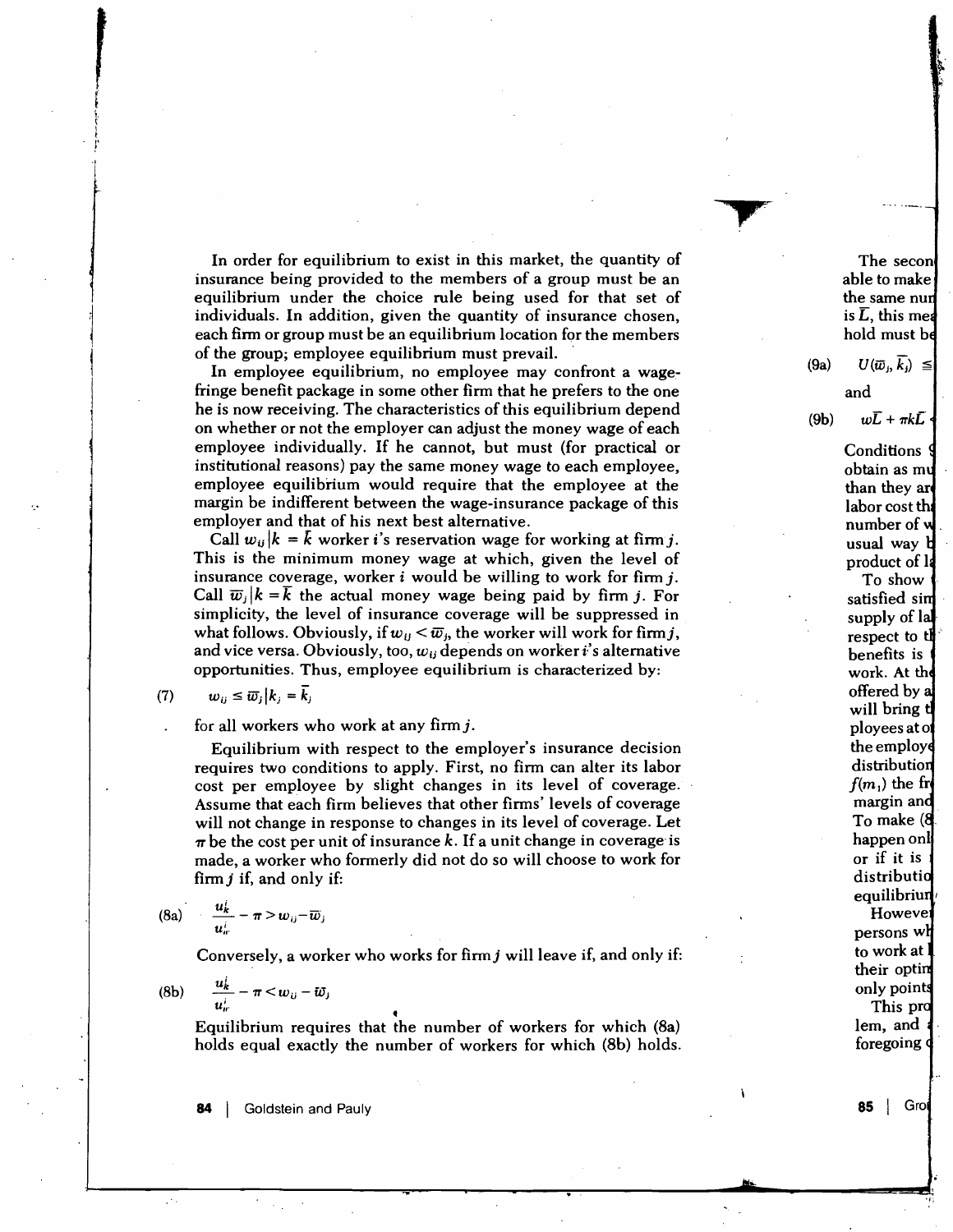The second employer equilibrium condition is that no firm be able to make a nonmarginal change in coverage such that it can hire the same number of employees at a lower labor cost. If this number is  $\overline{L}$ , this means that the number of workers for which (9a) and (9b) hold must be less than  $\bar{L}$  for all j:

$$
(9a) \qquad U(\bar{w}_j, k_j) \leq U(w, k)
$$

and

(9b)

 $\mathcal{A}$ 

refers to the one  $\left| \cdot \right|$  $\mathcal{L}$ 

e suppressed in

 $\frac{1}{2}$ 

I

$$
\omega L + \pi k L < \bar{\omega}_j L + \pi k_j L
$$

Conditions 9 require that there be no set of  $\overline{L}$  workers who can obtain as much as or more utility from hypothetical package  $(w, k)$ than they are now getting, if the hypothetical package has a lower labor cost than the package they are presently receiving. The actual number of workers  $\overline{L}$  to be hired would then be determined in the usual way by equating marginal factor cost to marginal revenue product of labor.

To show that the two conditions (8) and (9) are unlikely to be satisfied simultaneously, let us begin with the case in which the supply of labor to the market as a whole is perfectly inelastic with respect to the real wage. The only function of the level of fringe benefits is then to determine for which employer a worker will work. At the margin, given any set of levels of insurance  $k$  being offered by a given number of firms,  $\bar{w}_j = w_{ij}$ . A slight alteration in k will bring the level of coverage closer to the optimums of the employees at one margin and move it further away from the optimums of the employees at the other margin. Suppose that we have a frequency distribution of the optimums of workers in the labor market. Call  $f(m_1)$  the frequency of optimums of employees who are at the one margin and  $f(m_2)$  the frequency of employees at the other margin. To make (8a) = (8b) therefore requires that  $f(m_1) = f(m_2)$ . This can happen only if the distribution contains a mode between  $m_1$  and  $m_2$ , or if it is rectangular over the interval  $m_1$  to  $m_2$ . For unimodal distributions, the only level of coverage satisfying marginal equilibrium occurs at a mode.

However, if all firms offer the level of coverage at the mode, persons whose optimums are not close to the mode will be willing to work at lower wages for firms that offer levels of coverage nearer their optimums. Hence, conditions (9) may well not hold. If the only points that satisfy (8) do not satisfy (9), no equilibrium exists.

This problem is formally similar to Hotelling's locational problem, and a brief geometric exposition may help to explain the foregoing discussion and to make the similarity clear. It is assumed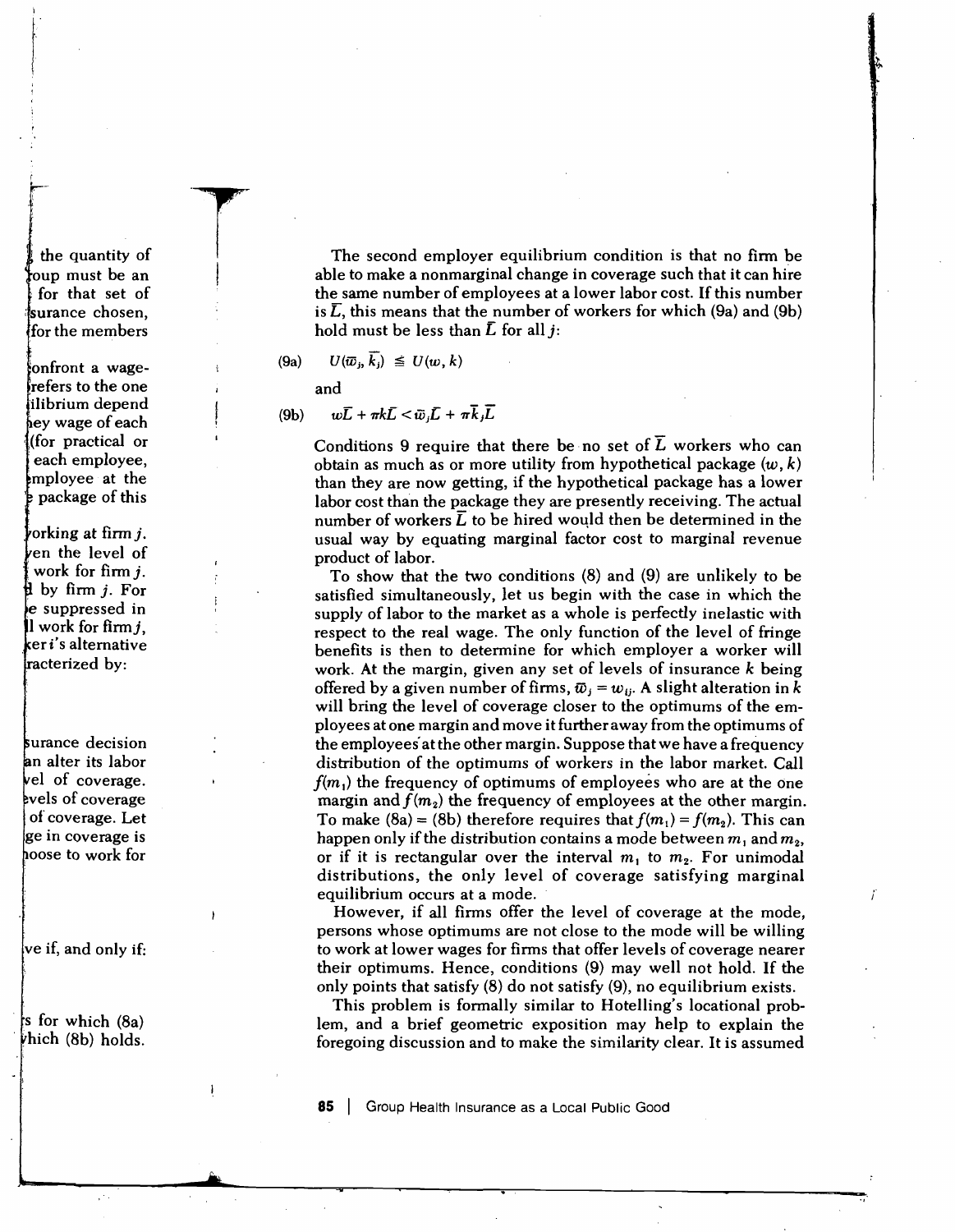that, marginal labor cost held constant, workers will choose to work for the firm whose level of k is closest to their optimum. If five firms offered the levels of coverage  $k_1$  through  $k_5$ , respectively, the margins would be at the point indicated by the dashed lines in Figure 2. For simplicity, these positions have been chosen so that each firm has the same number of employees (i.e., the integrals between the margins are the same). It is apparent that these firms are not in marginal equilibrium; movements toward the mode gain more workers than they lose for all firms except firm 3. But if all firms locate at the mode, dividing the total labor supply into five parts, it is obvious that a firm that took up, say, position  $k_2$  could attract an excess supply of labor, since it would lure all the workers from the left tail up to the margin m. Hence, marginal and global equilibrium cannot coexist.

Although it will not be proved here, it can be shown that if the labor supply is not perfectly inelastic with respect to the real wage, equilibrium by chance may occur even in situations with "large" unimodal distributions. But such occurrences would not be particularly likely.

It is worth pointing out that these conclusions about the nonexistence of equilibrium can be generalized to the local public goods case as well. Questions are raised about the existence of equilibrium if property owners are thought of as choosing the level of local public goods to maximize rents. For the purpose of characterizing reality, the foregoing model is somewhat unsatisfactory.

Union equilibrium obviously requires that the employees be in equilibrium and that the employer be in equilibrium with respect to the number of employees he hires, given the level of insurance



FIGURE 2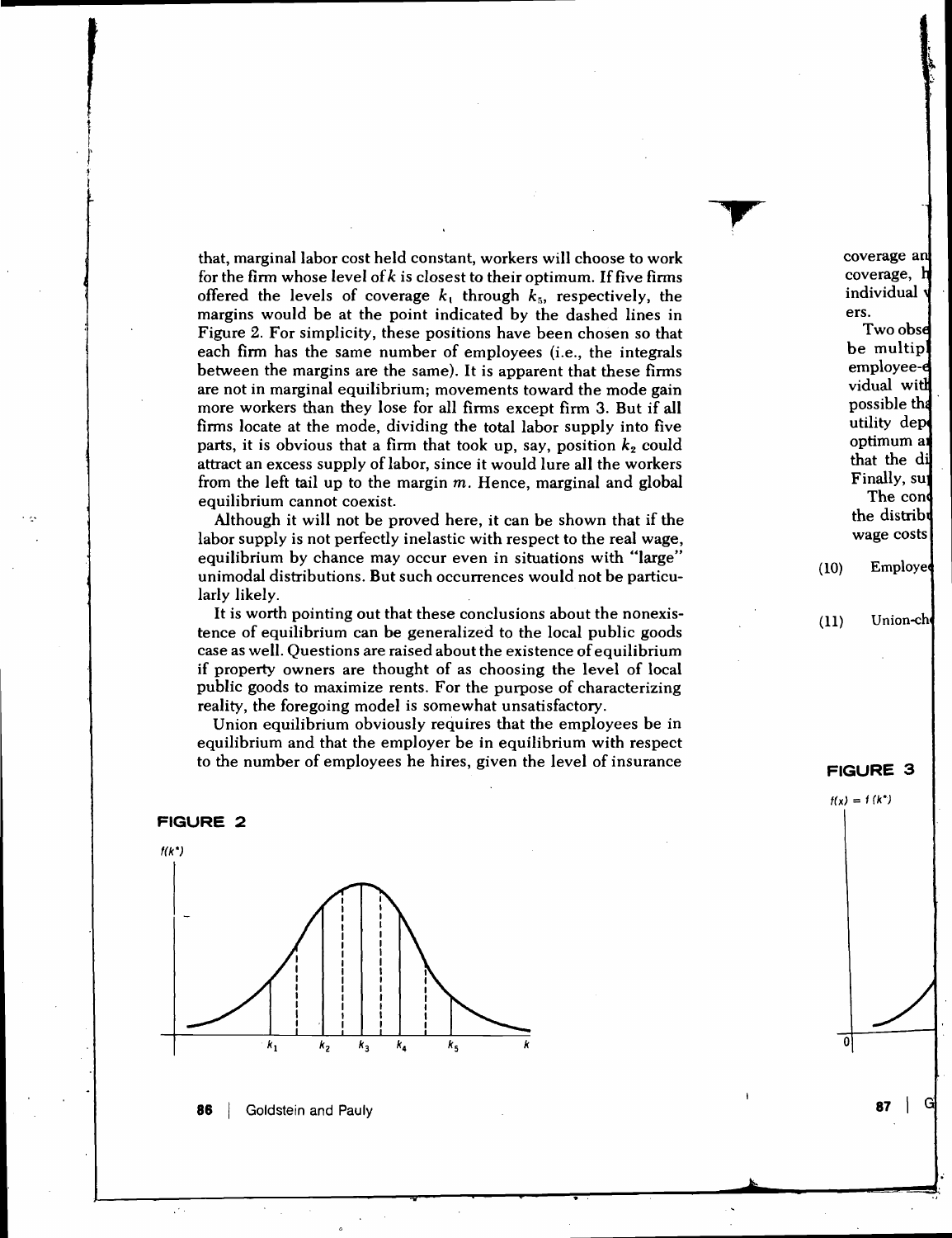coverage and the supply of labor function. The level of insurance coverage, however, is set, at the level of the optimum of the individual with median preferences in the present group of workers.

Two observations are relevant here. First, it is clear that there can be multiple equilibria. It may be, for example, that every employee-employer equilibrium is also the optimum of the individual with median preferences. But second, it is also clearly possible that no equilibrium exists. Suppose that every individual's utility depends in a linear way on the difference between his optimum and the level of coverage chosen for the group. Suppose that the distribution of individual optimums is as in Figure 3. Finally, suppose that there are three firms.

The conditions for equilibrium are the following, where  $f(x)$  is the distribution of optimum quantities and it is assumed that the wage costs per worker are the same in all firms:

(10) Employee equilibrium  $m_1d_1 = d_1m_2$  $m_2d_2=d_2m_2$ (11) Union-choice equilibrium  $\int_0^{m_1} f(x) dx = \int_{m_1}^{m_1} f(x) dx$  $\int_{a_1}^{m_2} f(x)dx = \int_{m_2}^{d_2} f(x)dx$  $f(x)dx = \int_{m_3} f(x)dx$ 



# **87** | Group Health Insurance as a Lea<br> **87** | Group Health Insurance as a Lea<br>
1

 $\mathbf{1}$ 

 $\overline{\phantom{a}}$ that these firms d the mode gain

supply into five  $\mathcal{L}$ 

hown that if the in-

 $\frac{1}{\sqrt{2}}$ 

e of equilibrium

 $\mathbf{I}$ 

 $\pm$ 

 $\mathbf{I}$ 

87 | Group Health Insurance as a Local Public Good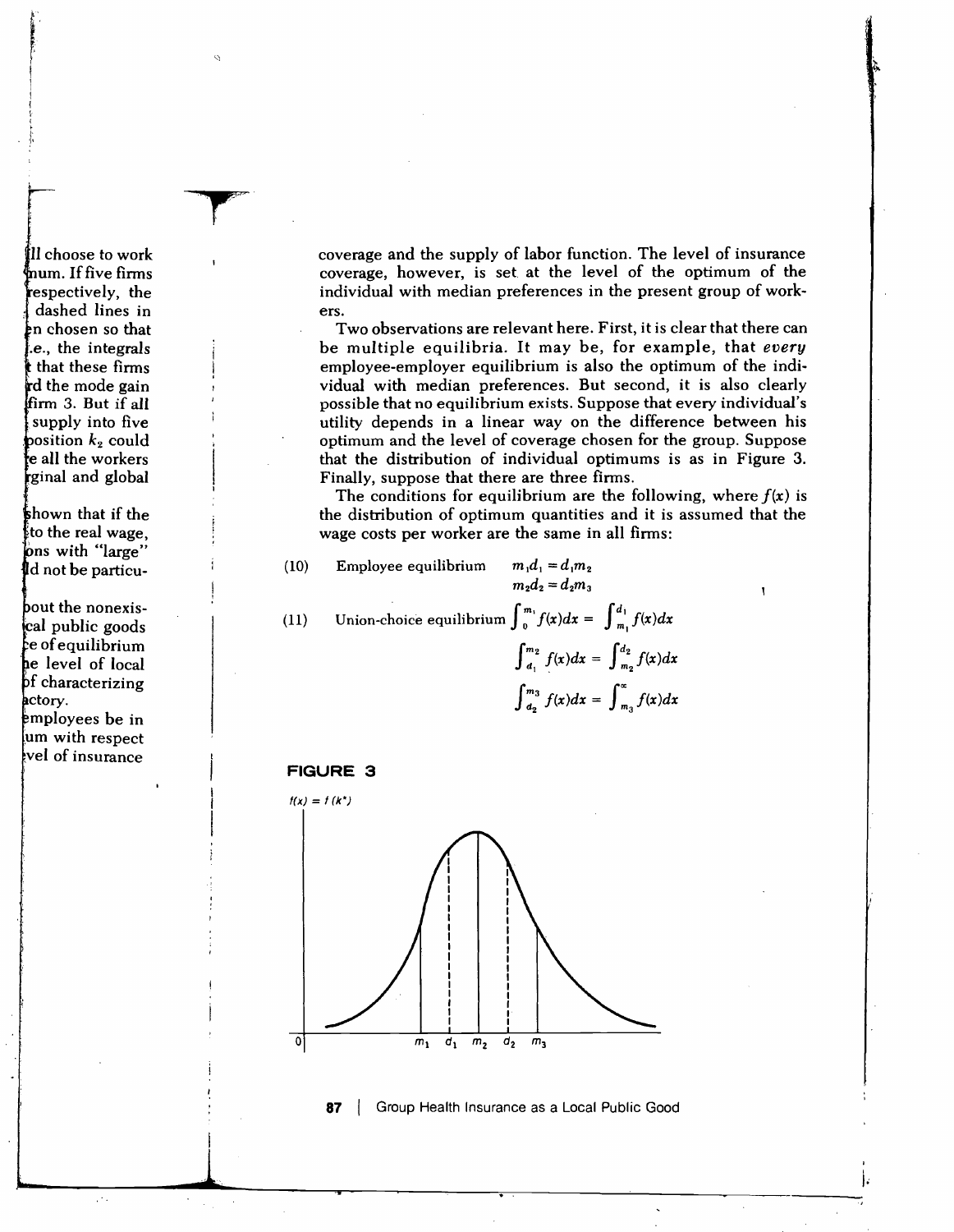The positions of  $d$  and  $m$  in Figure 3 are drawn to satisfy these conditions. However, it is also clear from that figure that the number of employees in each firm is not equal. But at equal wage cost per employee, each firm will want to hire the same number of employees. Hence, no equilibrium exists. If the marginal wage cost per employee differs across firms (because elasticities of supply differ), firms may not all want to have the same size labor forces. But whatever pattern they choose, it need not correspond with the numbers that satisfy  $(10)$  and  $(11).9$ 

#### **Empirical Implications**

Without a robust characterization of equilibrium, it is difficult to specify a priori what one would expect to find from empirical data.<br>What we can say is that under either equilibrium notion presented above, the level of coverage an employer would choose will tend to be related more to the characteristics of all employees in a given labor market than to the characteristics of those particular labor market than to the median person. Insofar as the condy to characterization of equilibrium, it is difficult to specify *a priori* what one would expect to find from empirical data. What we can say is that under either employees he hires, whereas union choice will tend to be related only to characteristics of the median person. Insofar as the employer is in marginal equilibrium, what will be relevant are the characteristics of his marginal employees. Union choice, on the other hand, should still be related to the individual with median preferences.  $\mathbf{p}$ references. employees the contract of  $\mathbf{p}$ 

#### Contributory Plans

Up to this point, the only choice available to union or employers is to decide how much tax-free fringe benefit to offer. But many firms have so-called contributory plans, in which the employer does not "pay" the entire health insurance premium. The employees pay all or part of the premium as an explicit and voluntary payroll deduction. The critical differences are that those employees who choose not to participate in the plan can retain their share of the premium and that the employee's share is taxed as ordinary income.

We first show, in the context of the two-employee-types model, how a contributory plan can be preferred by an employer to a noncontributory plan. We also show that a union will in general not choose a contributory plan. Then we indicate how the employer chooses the optimal share-coverage combination. For simplicity, we consider a model in which the same contributory share applies to all units of coverage.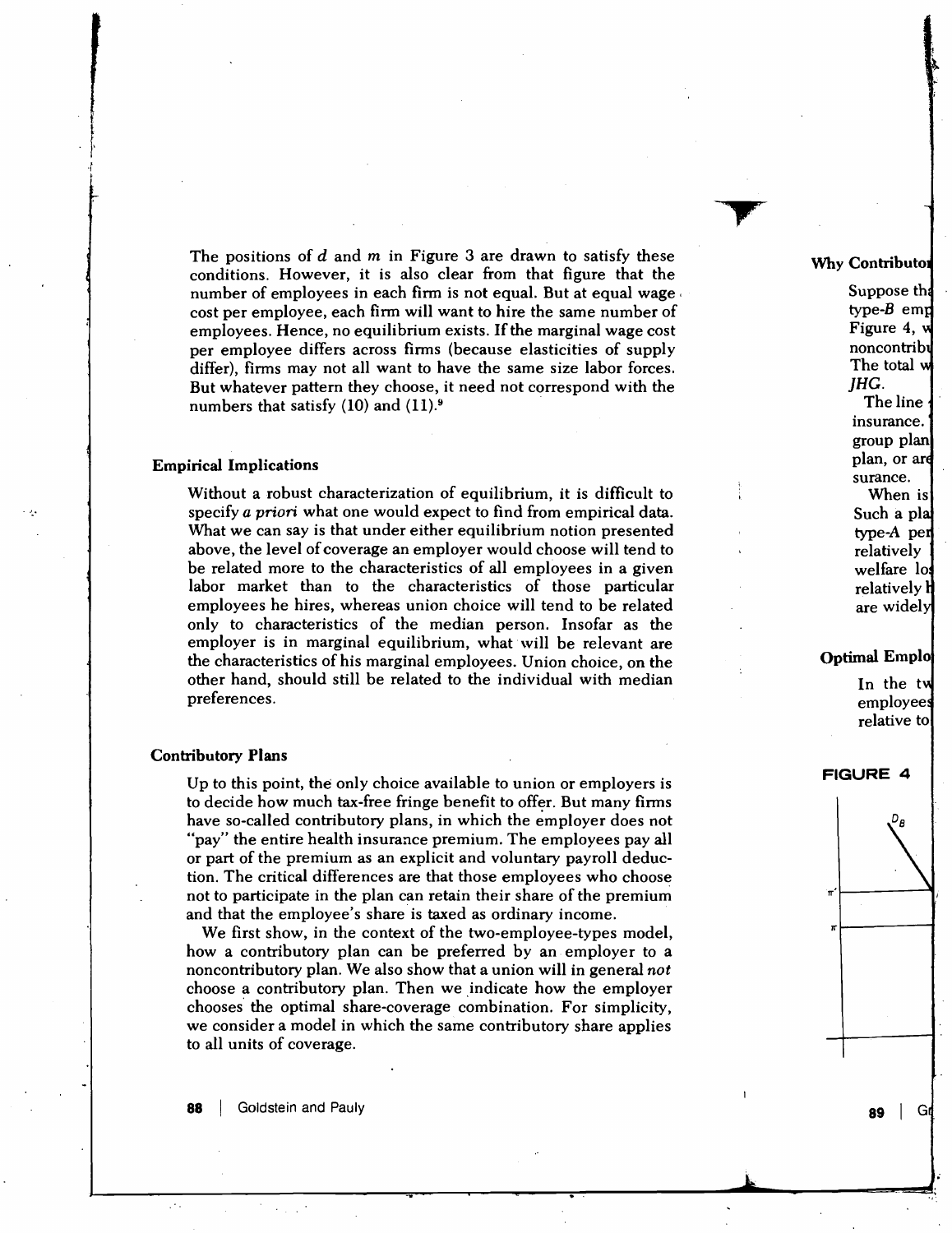#### Why Contributory Plans?

Suppose that a firm has exactly twice as many type-A employees as type-B employees and that their demand curves are as shown in Figure 4, where  $\pi$  is the unit premium for group insurance. The noncontributory equilibrium package is at  $k_n^*$ , where  $GH = 2HF$ . The total welfare loss suffered by a type-B person is given by area JHG.

The line  $\pi'$  represents the cost to type-B employees for individual insurance. Type-B employees will be better off dropping out of the group plan if the effects of extra premium costs for an individual plan, or area  $I\pi\pi'M$ , are less than the welfare loss from group insurance.

When is an employer more likely to offer a contributory plan? Such a plan is more likely to materialize if the costs imposed on type-A persons are low, i.e., if their marginal income tax rate is relatively low. It is also more likely to be advantageous if the welfare loss of type-B persons under a noncontributory plan is relatively high, which tends to occur if the optimums of both groups are widely separated.

#### Optimal Employee Share

In the two-type model, a contributory plan will make all employees who take the maximum amount of insurance worse off, relative to a noncontributory plan, because it subjects a part of the



)f the premium

to satisfy these figure that the t at equal wage

cities of supply

spond with the

 $\cdot$  is difficult to  $\cdot$ 

otion presented  $\overline{\phantom{a}}$  $\mathcal{L}$ 

 $\frac{1}{2}$  $\overline{\phantom{a}}$ 

 $\vert$ 

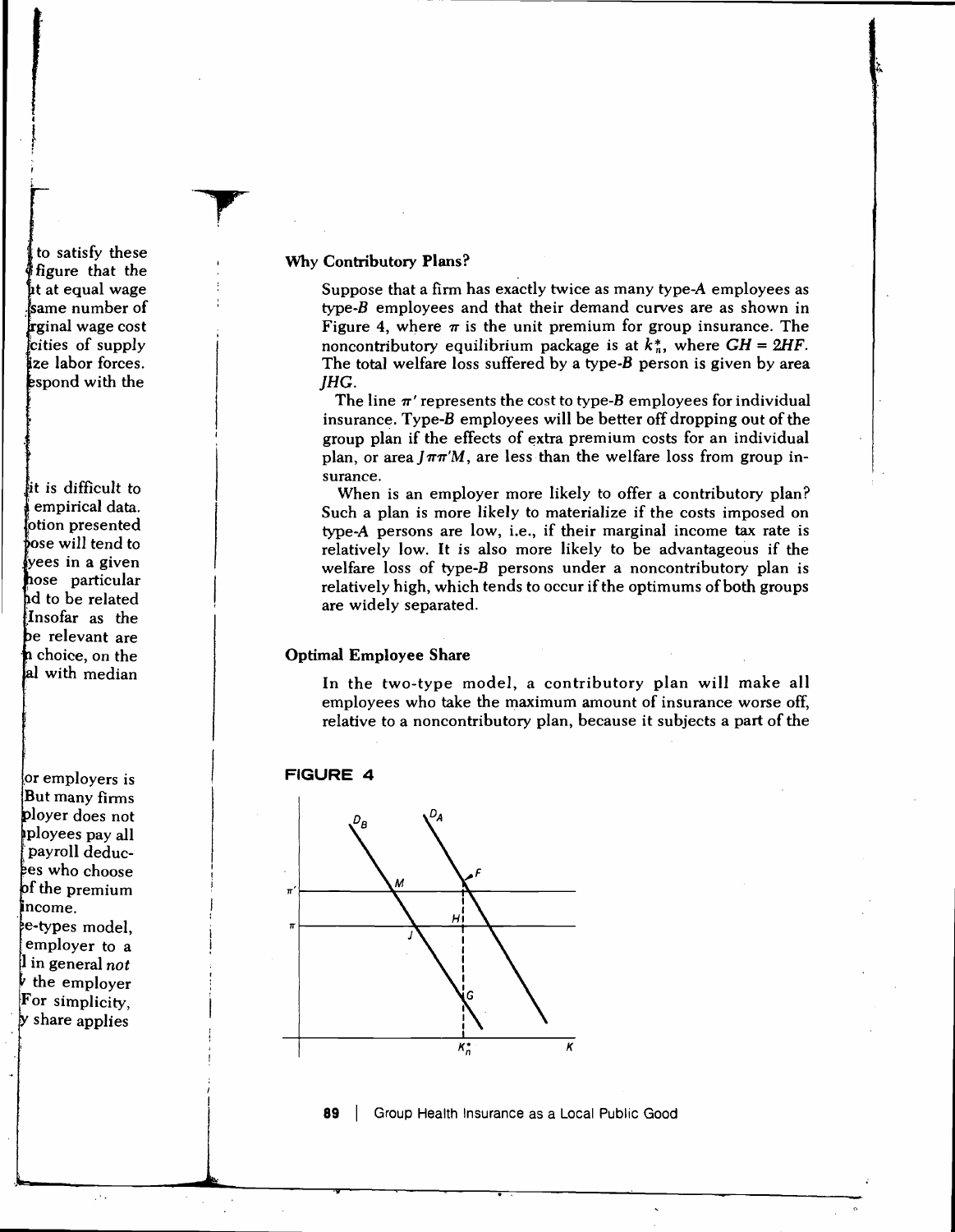premium to income taxation. Hence, a noncontributory plan can benefit type-B workers only if they are induced to opt out of the group insurance plan. Then they save the employer the total amount of the premium that would have been paid for them. Suppose that a contributory plan is introduced, with a given<br>employer share s. There are two equilibria possible. On the one hand, if type- $B$  employees do not drop out, the optimal k is analyzed as in the noncontributory case. On the other hand, if type-B employees do drop out,  $k$  is set at the optimum of type-A individuals, and the money wages of type-B workers are increased to make up for the loss of insurance. If they are worse off with insurance than without it, the employer would want to set  $w^B$  at such a level that  $U^B(w^B, 0) = U^B(w^{B_0}, k^0)$  and set  $w^A$  such that  $U^{\hat{A}}\{ [w^{\hat{A}} - t(1-s)k_{\hat{A}}^* \ \pi], k_{\hat{A}}^* \} = U^{\hat{A}}(w^{\hat{A}0}, k^0)$ . Notice that  $k_{\hat{A}}^*$  will differ from  $k_{\lambda}^{*}$ , since the increase in the fraction of premium that is taxable income raises the net price of insurance to type-A employees. Clearly,  $w<sup>4</sup>$  is minimized if s is as large as possible, and  $w^{\beta}$  does not vary with s once type-B employees have dropped out. Hence, the optimal s would appear to be the largest s at which opting out is legal.

But this assumes that type-B workers will indeed opt out. From the viewpoint of any individual worker, his money wage will not depend on whether he chooses insurance or not (for if it did, the employer payment would not be tax free). He will not be likely to opt out at a high s, since his perceived benefit from doing so is  $(1-s)k\pi$ , whereas his perceived cost is the loss of the entire insurance package k. The employer may need to lower s much below 1 to induce type- $B$  employees to opt out. The cost of providing this inducement is the extra tax on the income of type-A workers.

The type-B worker's *perceived* utility level, if he opts out, is  $U^{\beta}$  [w<sup>B</sup> + (1 – s) $k_n\pi$ , 0], and he compares it to  $U^{\beta}$  (w<sub>e</sub><sup>B</sup>,  $k_n^*$ ), where  $k_n^*$  is the optimal mixed equilibrium. (We assume here that the firm does not "force" him out by providing, say,  $k_{\ell}^{*}$  units, although the analysis would be roughly similar.) The firm's problem is to choose the largest s such that opting out occurs. The lower the evaluation the worker puts on the  $k_n$  units of insurance (i.e., the greater the welfare loss he bears at  $k_n$ ), the higher this s can be, as long as s is less than 1.

There is a fundamental difference in the effect of worker characteristics on premiums. For noncontributory insurance, the lower B's demand relative to A's demand, the lower  $k_n$ , and hence the lower the premium. For contributory plans, the lower B's demand,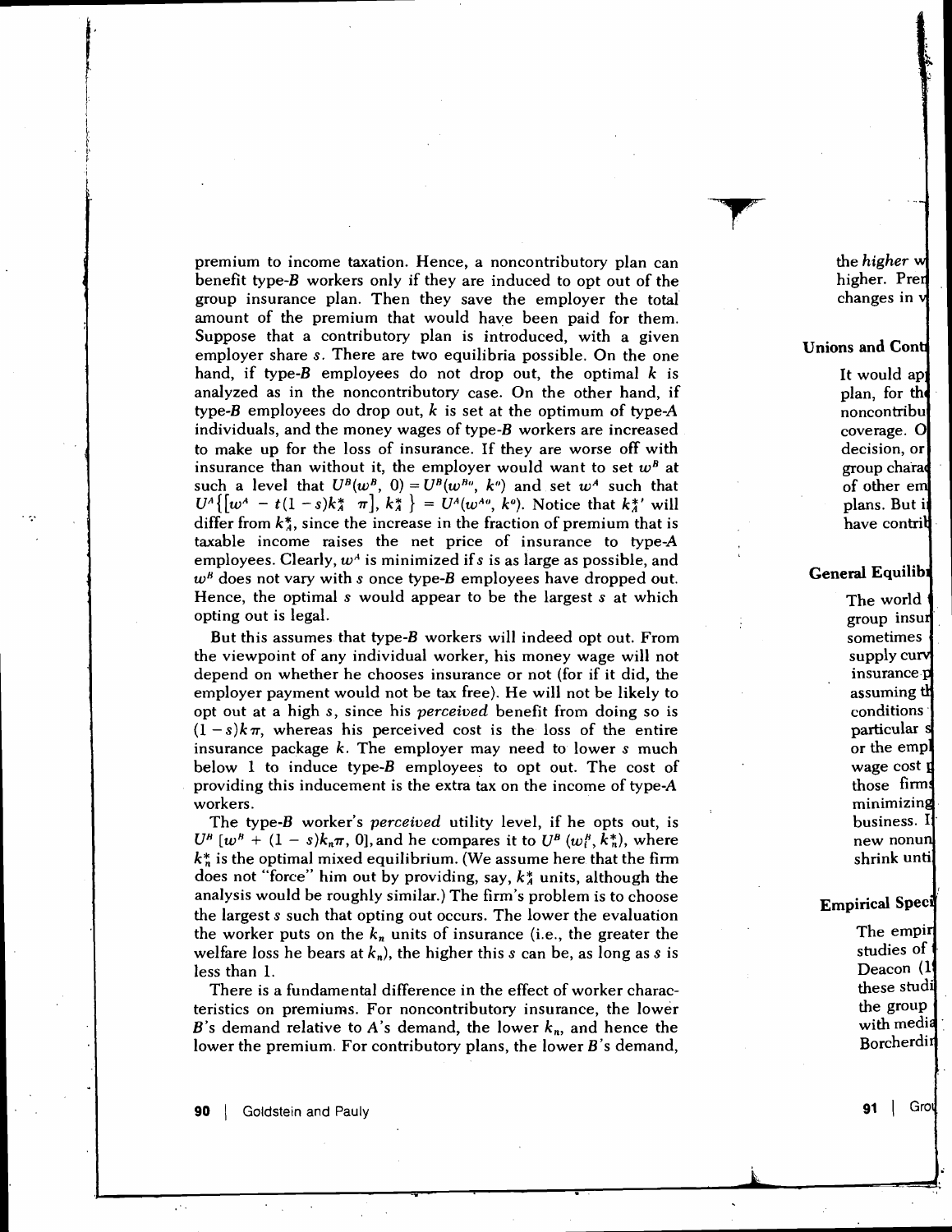the *higher* will be optimal s. If the B's do not participate,  $k_n$  can be higher. Premiums can increase, decrease, or be unaffected by changes in variables related to B's demand.

#### Unions and Contributory Plans

butory plan can o opt out of the

 $\mathbf{I}$  $\mathcal{L}$  $\mathbf{I}$ 

imum of type-A  $\frac{1}{2}$  $\mathbf{u}$ 

nce to type-A

d opt out. From

 $\mathcal{A}$ 

 $\pm$ 

 $\mathbf{f}$  $\mathcal{L}$  $\parallel$  $\cdot$  l

icome of type-A

ere that the firm

 $\frac{1}{\epsilon}$  $\overline{t}$ 

 $\overline{\phantom{a}}$ 

It would appear that a union should never choose a contributory plan, for the optimum of the median worker always involves a noncontributory (fully tax free) plan providing his optimal level of coverage. Of course, if the employer has some influence in the decision, or if vote-trading or consideration of the effect of worker group characteristics induces the union to consider the preferences of other employees, unions may be associated with contributory plans. But in general we should expect unions to be less likely to have contributory plans.

#### General Equilibrium

The world that we will be analyzing empirically is one in which group insurance is provided in many firms and the quantity is sometimes chosen by unions and sometimes by employers. The supply curve of labor to a particular firm depends both on the wageinsurance package of that firm and also on that of all other firms. But, assuming that a general equilibrium exists, the partial equilibrium conditions outlined above must be satisfied for every firm, the particular set of conditions depending on whether the employer or the employee chooses the quantity. In addition, it requires that wage cost per employee be equated across firms. This means that those firms which are prevented from offering the labor-cost minimizing insurance package will sustain losses and will go out of business. If they are concentrated in particular industries, and if new nonunionized firms cannot be formed, average firm size must shrink until marginal products are equalized.

#### Empirical Specification

The empirical models of union choice that we test are similar to studies of the demand for local public goods by Borcherding and Deacon (1972) and by Bergstrom and Goodman (1973). Both of these studies rely on the proposition that, in a majority rule model, the group choice is identical with the optimum of the individual with median preferences. Coupled with the assumption (implicit in Borcherding and Deacon and explicit in Bergstrom and Goodman)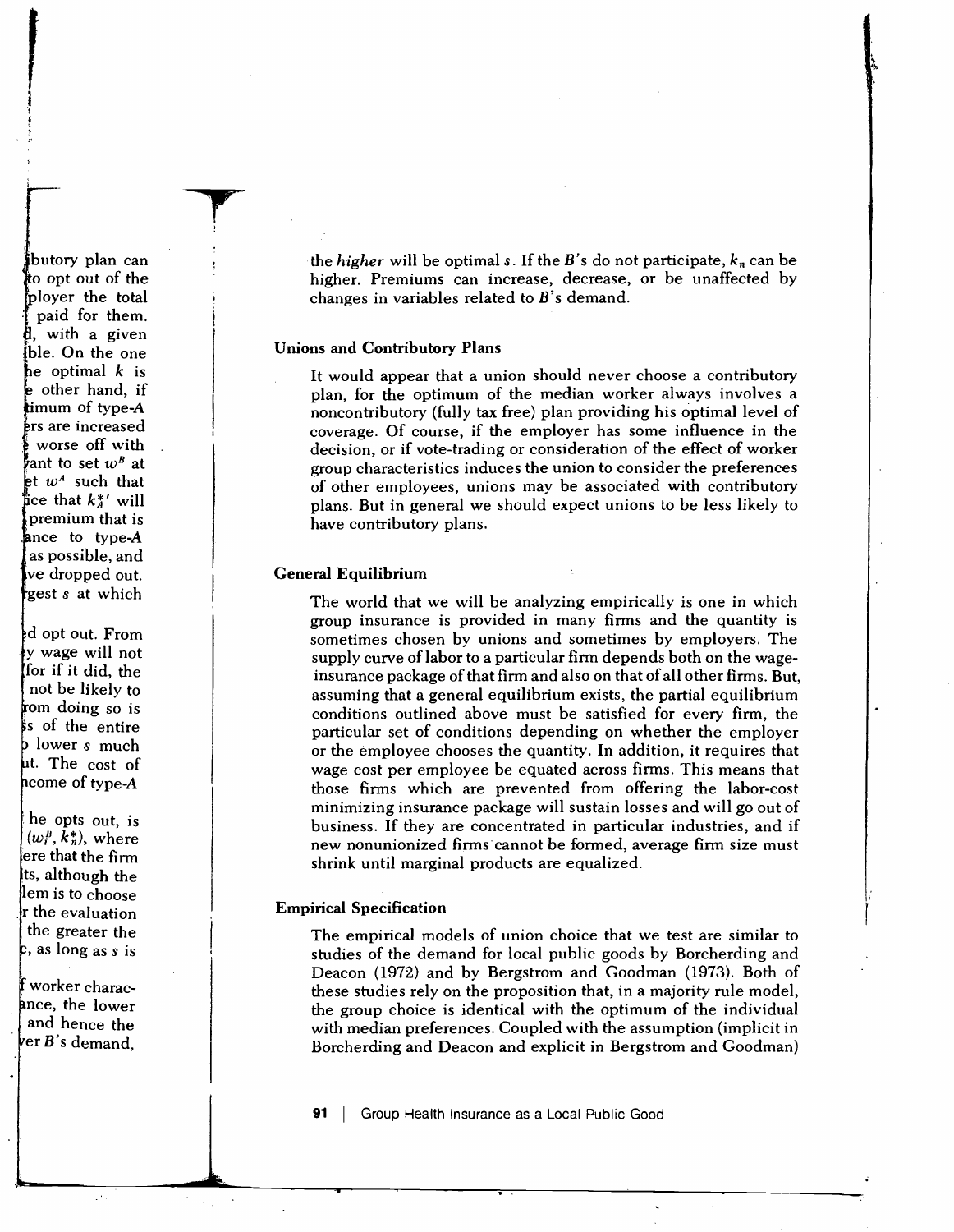that the median quantity is demanded by the citizen with the median income, they provide an empirical estimate of the price and income elasticities of demand as well as an estimate of a "crowd-<br>ing" or "(dis)economy of scale" parameter.

There are three major empirical variables in both of these<br>studies. Both use median income. In addition, quantity of the<br>public good is regressed on a measure of the price of the public good and the number of persons in the sharing group.

We have mentioned above that for group insurance, the loading is likely to vary inversely with group size up to some limit. The extent to which it does so would correspond to the "crowding" notion.<br>Unfortunately, it does not appear that we will be able to use an independent measure of price. Insurance is produced in a national market, so there seems to be no reason to expect prices for a given group size to differ across areas or industries. And it seems reasonable to assume that all employees pay equal shares of the total cost, so "tax shares" will not differ. One could argue that differential concentrations of bad risks might affect the price paid by a representative median individual, but to get a measure of the actual price variation we need to know by how much, e.g., a larger proportion of high-risk blacks raises the premium per individual for a given level of co

Thus we are limited to estimating the effects on quantity of insurance demanded of income and group size alone. Data limitations will require us to work with average pay, rather than median income. A further difficulty is that we do not have a measure of  $k$ . the fraction covered by insurance. Instead, we get a measure of total premiums. This means that, since we do not know price, we are estimating an expenditure equation rather than a demand equation. estimating an expenditure equation rather than a demand equation.<br>And since total premiums depend on expected losses as well as on<br>the fraction of those losses covered by insurance, we either need to<br>find a way of removing

#### 4. DIFFERENCES BETWEEN UNION CHOICE **AND EMPLOYER CHOICE**

We will be able to estimate separate demand relationships for industries in which the choice method is primarily by unions and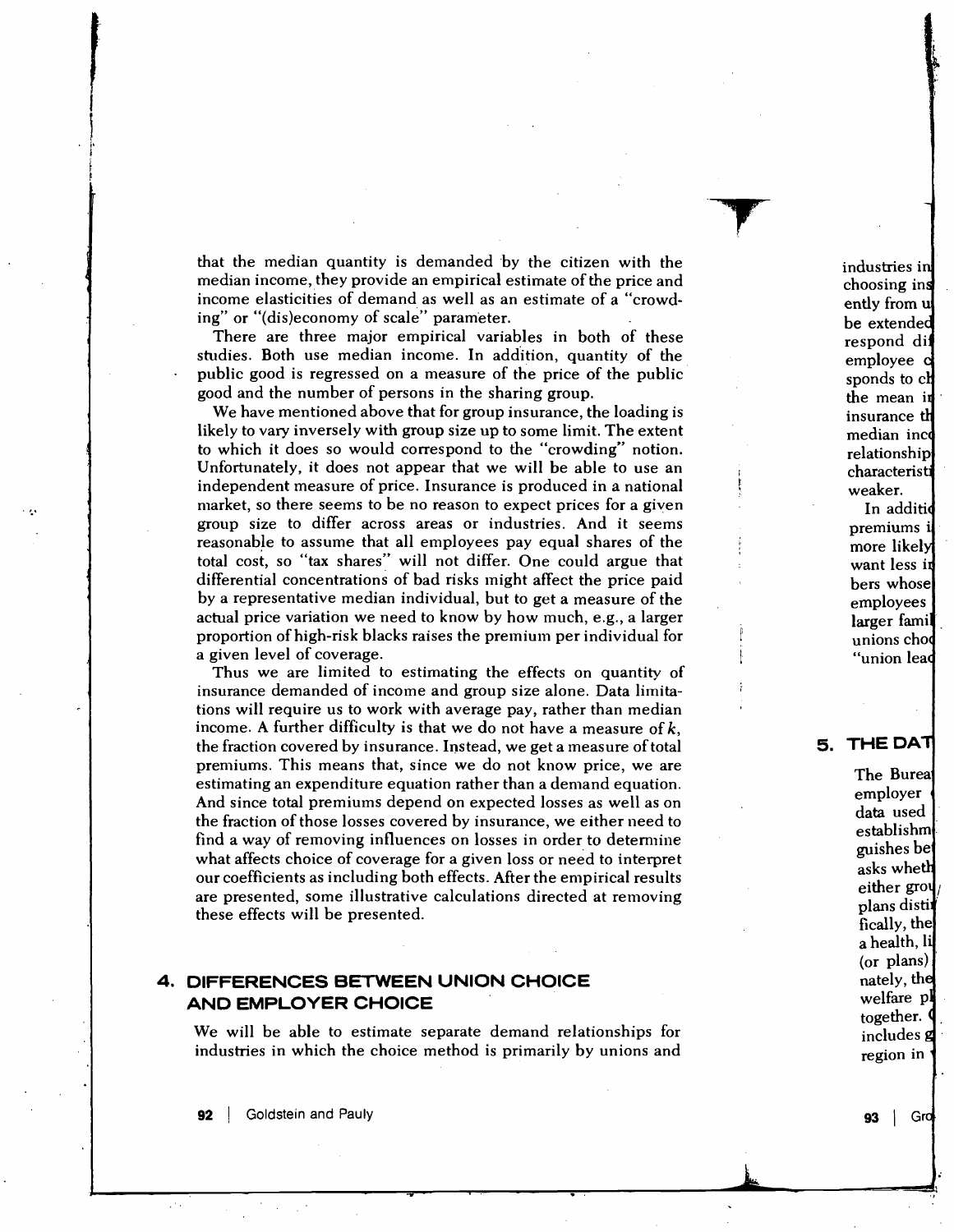industries in which it seems reasonable to think of the employer as choosing insurance. The hypothesis that employers choose differently from unions for a given set of employee characteristics might be extended to include the premise that employers are likely to respond differently from unions to *differences* in the set of employee characteristics. In particular, since the employer responds to characteristics of the marginal worker, we would expect the mean income to have less of an effect on employer-chosen insurance than it does on union-chosen insurance. For mean and median incomes are likely to be highly correlated, whereas the relationship between mean income and the income and other characteristics of the marginal worker is likely to be relatively weaker.

In addition, the finding that union choice leads to larger total premiums is consistent with the notion that the union's choice is more likely to ignore the strong preferences of those who would want less insurance. Finally, to the extent that those union members whose preferences. are relevant tend to be higher risks than employees in general (because they tend to be older and have larger families or higher incomes), we would also expect to find unions choosing higher levels of health insurance. No recourse to a "union leader" or "visibility" argument is necessary.

#### 5. THE DATA

citizen with the  $\Box$ 

in both of the second theory is a second to the second term in the second term in the second term in the second term in the second term in the second term in the second term in the second term in the second term in the sec  $\Box$ rice of the public

 $\Box$ 

 $\Box$  $\overline{\phantom{a}}$  $\blacksquare$ 

ect the price paid  $\blacksquare$ 

ther than niedian

 $\Box$ 

 $\pm$ either need to

 $\pm$ 

 $\mathbf{1}$ 

The Bureau of Labor statistics periodically conducts a survey of employer expenditures for supplementary compensation.'° The data used in this study are drawn from a 1971 survey of 3,772 establishments across the United States. The questionnaire distinguishes between the records of office and nonoffice employees and asks whether union-management agreements covered a majority of either group of workers. The questions concerning fringe benefit plans distinguish among health, life, and accident insurance. Specifically, the questionnaire asks whether or not an establishment had a health, life, or accident insurance plan, and if so whether the plan (or plans) was (were) noncontributory or contributory. Unfortunately, the question about employer expenditures for these private welfare plans asked only for the total expenditure on all plans together. Other information drawn from the survey for this study includes gross annual payroll, total employment, the SIC code, the region in which the establishment was located, and a further geo-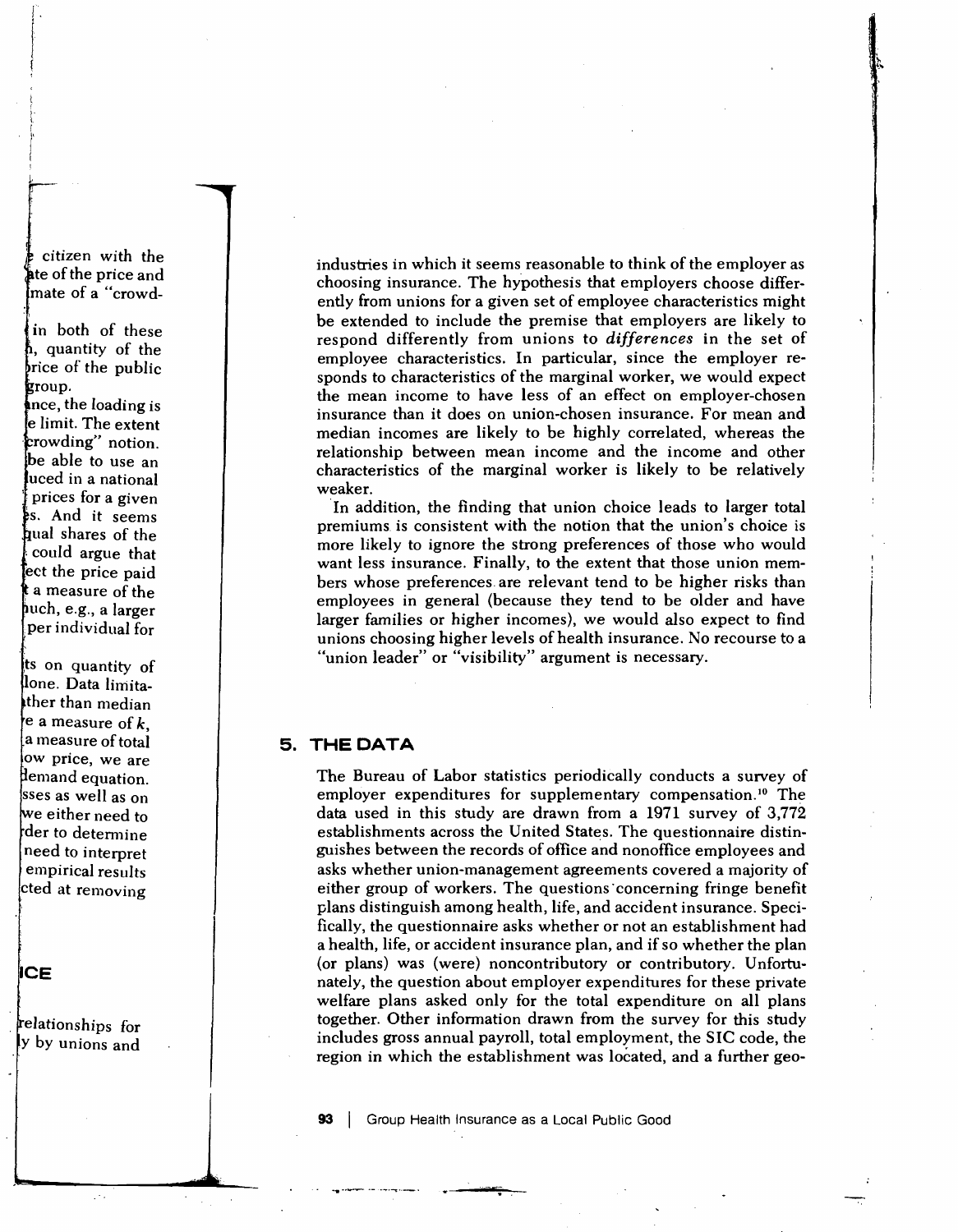graphical code distinguishing metropolitan from nonmetropolitan locations.<sup>11</sup> For purposes of this study, annual employer expenditures per worker for health, life, and accident insurance and total payroll per worker were calculated separately for the office and nonoffice divisions of establishments.

#### 6. THE EMPIRICAL WORK

We are unable to directly examine all the distinctions suggested by the theory between employer-choice and union-choice models. Ideally, we would need data on the characteristics of workers in each establishment. We would then attempt to show that premiums in the employer-choice model respond to selected measures of dispersion of the various employee characteristics, whereas in the union-choice model premiums would be expected to be related only to selected characteristics of the median worker.

The data restrict us considerably since there is no information on the distribution of characteristics of the workers. So the model to be estimated is basically of the following form:

Premium =  $a + b$  pay + c(size of group) + d(size of group)<sup>2</sup> +  $\sum_{i=1}^{r} g_i$ 

 $\frac{32}{ }$ (seven binary variables representing the types of plans) +  $\sum_{i=1}^{\infty} f_i$ 

(thirty-two binary variables representing SIC codes) + s (binary variable for the South) + t (binary variable for unionization) + V(binary variable for office worker group).

The variables will be discussed individually. The "pay" variable<br>is simply the annual wage and salary payment per worker. The<br>"size" variable is used as a proxy variable for the price of the plan. The price per unit of group insurance is expected to decline with the size of the group. The quadratic term, " $(size)^2$ ," is used to pick up any nonlinearity between size and price per unit of group ap any nonmourny sections also and price per anti-or group insurance.<br>As mentioned, the survey asks about health, life, and accident

insurance plans. Since the size of the premium is related to the combination of plans offered, we must control for this variation. There are twenty-six possible combinations of plans. It was felt that the accident insurance component of fringe benefit payments was likely to be insignificant, and as a result this component was ignored in the empirical work. The eight possible combinations of plans are presented in Table 1 of Appendix 1.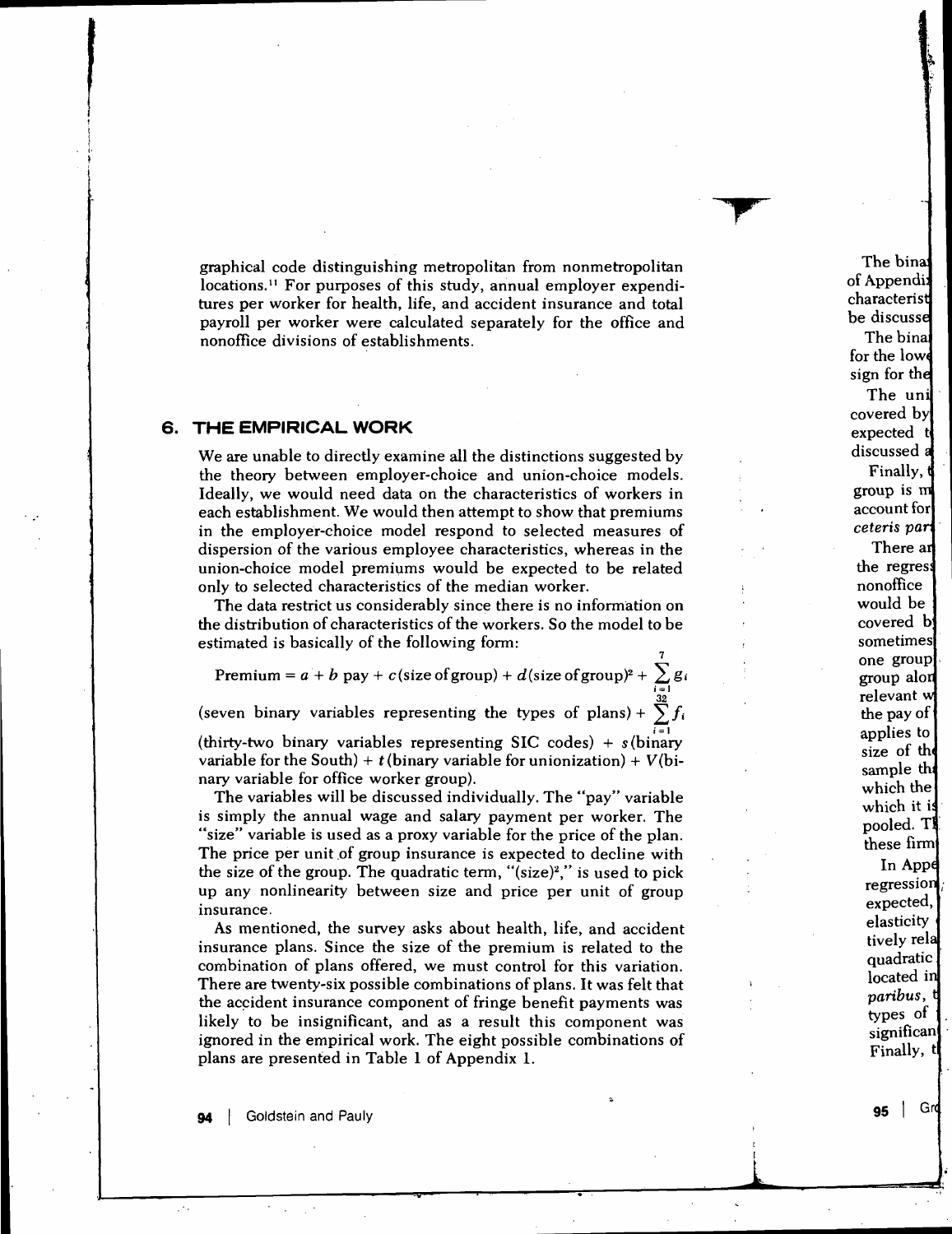The binary variables for the SIC codes are presented in Table 2 of Appendix 1. These are designed to capture the industry-specific characteristics that might affect the size of the premium. They will be discussed further below.

nonmetropolitan

 $\mathbf{I}$ 

ons suggested by

 $\mathcal{A}$ 

 $\Box$ 

"pay" variable er worker. The

 $\mathbf{d}$  $\mathbf{I}$ 

related to the

payments was

The binary variable for location in the South is entered to control for the lower costs of medical services in the South, and a negative sign for the coefficient of this variable is expected.

The union variable takes the value of 1 if the group is covered by a collective bargaining agreement, and premiums are expected to be positively related to this variable for reasons discussed above.

Finally, there is the binary variable that takes the value of 1 if the group is made up of office workers. This is a control variable to account for possible different attitudes toward these fringe benefits, ceteris paribus, on the part of office workers.

There are several possible samples that can be used to calculate the regression above. The decision unit could be all office and nonoffice groups in the sample considered individually. This would be reasonable if office and nonoffice groups were always covered by their own separate plans. If the two groups were sometimes covered by the same plan, then using simply the pay of one group in an establishment to explain the premium for that group alone would be misleading. The pay figure that would be relevant would be some combination of the pay of this group and the pay of the other group in the establishment. A similar argument applies to the union variable. As for the size variable, clearly the size of, the entire insurance group is the desired variable. The sample that will be used therefore includes only those firms for which the office and nonoffice groups have different plans, and for which it is legitimate to conclude that employee groups were not pooled. The decision units are the office and nonoffice groups of these firms.'2

In Appendix 2, Table 1, we summarize the results of the initial regression, with union and nonunion observations pooled. As expected, premiums are positively related to pay, with the income elasticity of demand at the mean being 0.64. Premiums are positively related to the size of the group, but negatively related to the quadratic term for size as hypothesized. If the establishment is located in the South, the premium per worker is \$28 less, ceteris paribas, than outside the South. The sets of binary variables for types of plans and industry classification are often statistically significant, whereas the binary variable for office workers is not.<sup>13</sup> Finally, the union variable is positively related to premiums as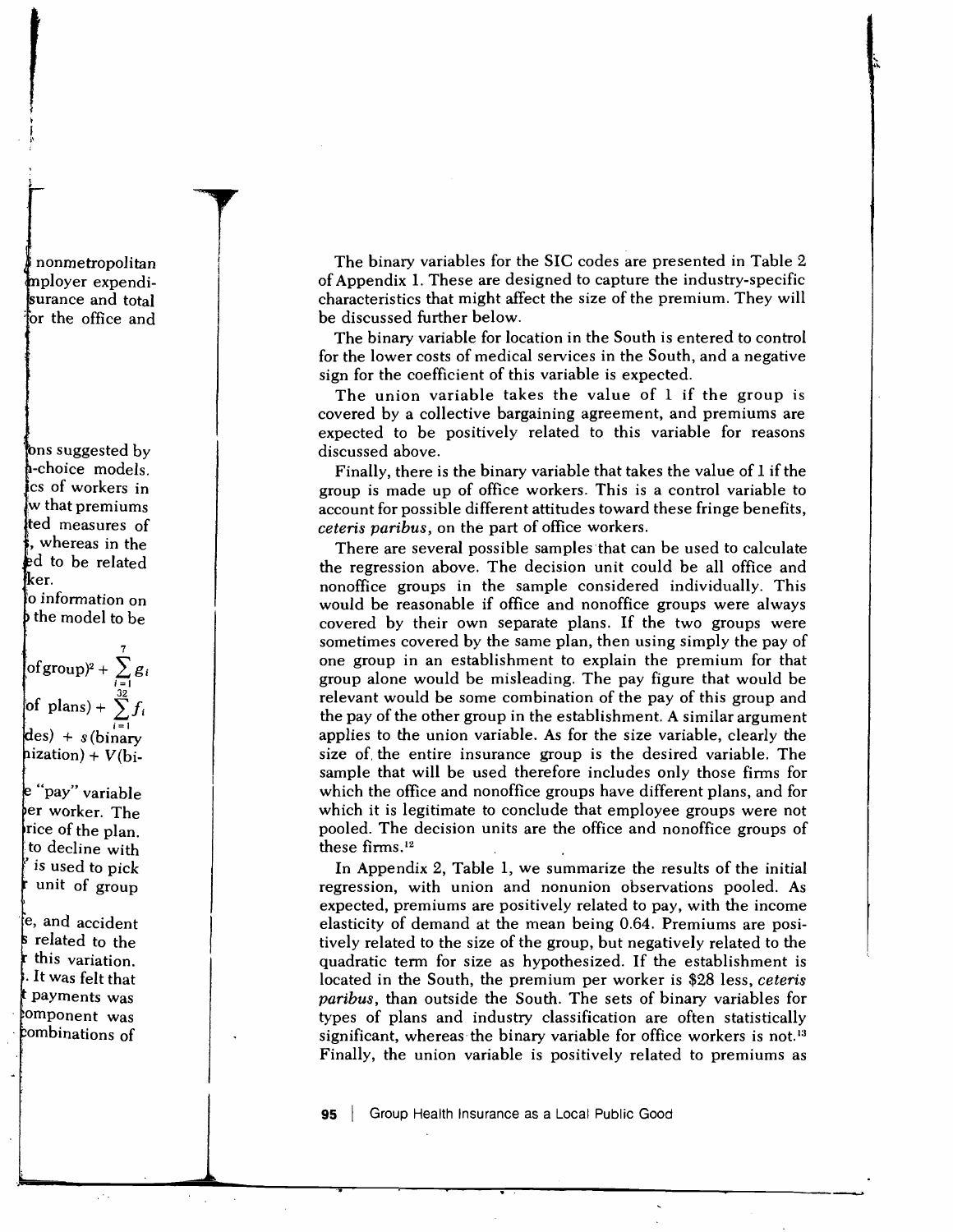hypothesized. The presence of a union-management agreement adds \$81 to the premium per worker, ceteris paribus.

We have demonstrated thus far that unions do indeed make a difference in the premium and coverage per worker. The theoretical discussion above, however, suggested that unionized groups act differently from nonunionized groups in making a decision on premiums. The sample was subdivided into unionized and nonunionized groups, and the same model was tested on each subgroup (with the exclusion, now, of the union variable, of course). An  $F$  test rejected the hypothesis of equality between the sets of coefficients in the two regressions at the 1 per cent level of significance.  ${\bf sign}$  if cance  ${\bf p}$  . The contract of  ${\bf p}$  is the contract of  ${\bf p}$ 

In Appendix 2, Tables 2 and 3, we present the regression results for unionized groups and for nonunionized groups, respectively. The most important difference between the two groups is in the income elasticity of demand for premiums. For the unionized groups, the elasticity is now  $0.87$ , whereas for the nonunionized group it is 0.45. Of significance also is the fact that the coefficient of size is statistically insignificant in the nonunion results, whereas the coefficient of the quadratic term is insignificant in both cases.<sup>14</sup><br>Furthermore, in the nonunion results, the binary variable for office workers is now significant and positive. Being in an office group,<br>ceteris paribus, adds \$86 to the premium.<br>The sample can be further subdivided on the basis of type of

plan. In Appendix 3, Tables 1 through 4, we present the results of regressions calculated for unionized establishments with noncontributory plans, unionized establishments with contributory plans, nonunionized establishments with noncontributory plans, and nonunionized establishments with contributory plans.<sup>15</sup> For unionized establishments with noncontributory plans, the income elasticity of demand for premiums is 0.90; for nonunionized establishments with noncontributory plans, only 0.17. For unionized establishments with contributory plans, the income elasticity of demand for premiums is 0.67; for nonunionized establishments with contributory plans, the figure is  $0.70$ . To discuss these results further, it is useful to briefly present some other results on choice of plan.

to estimate In Appendix 4, results are presented for a regression using only groups with plans in which the dependent variable is a binary variable that takes the value of 1 if the establishment has a noncontributory welfare plan, and  $0$  if the plan was contributory.<sup>16</sup> Ceteris paribus, unionized establishments are 28 per cent more likely to have a noncontributory welfare plan than nonunionized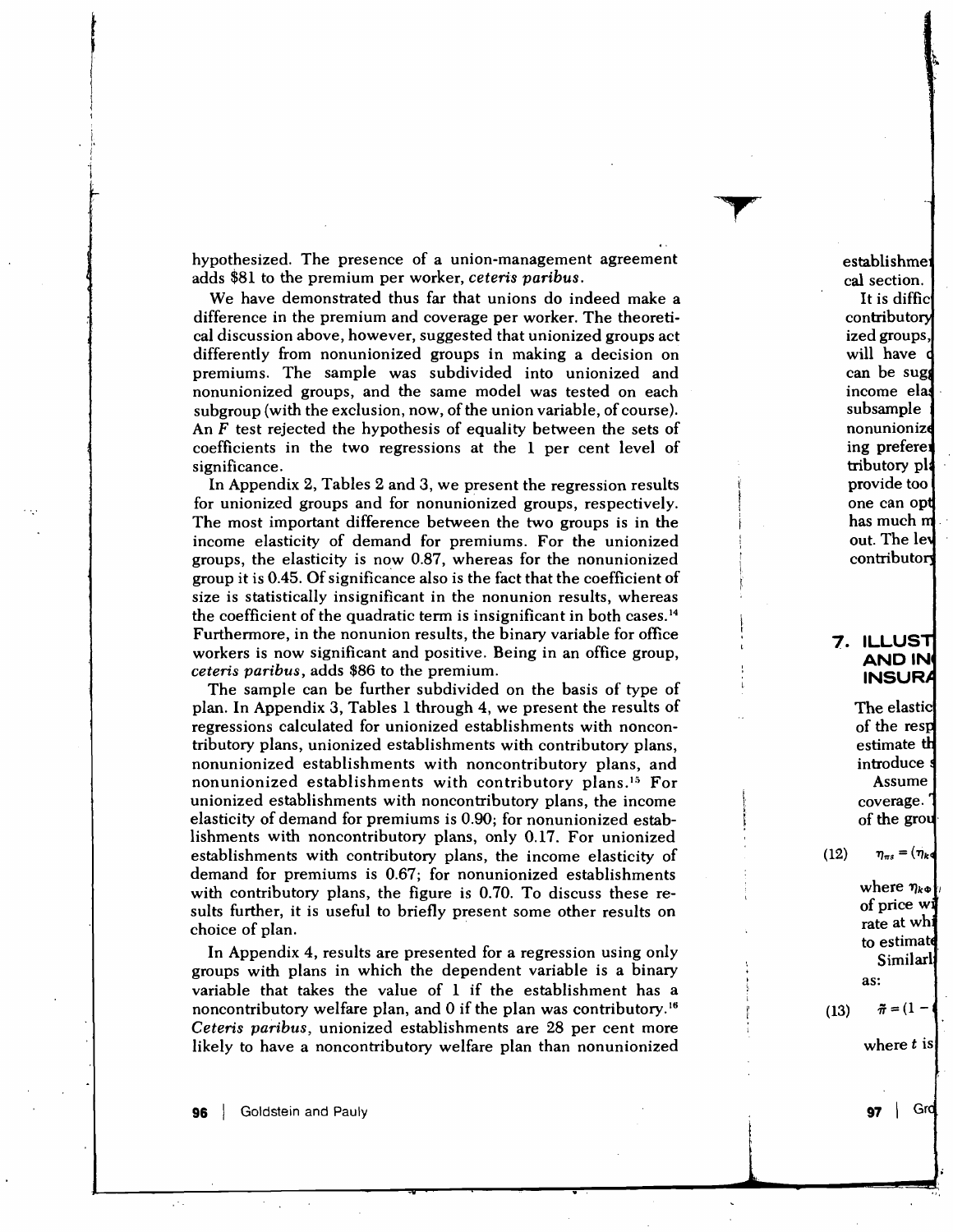establishments, following the argument presented in the theoretical section.

It is difficult to find a rationale for the lower income elasticity of contributory as compared to noncontributory plans among unionized groups, since the theory does not predict that unionized groups will have contributory plans. A somewhat plausible argument can be suggested for the nonunionized group. In this case the income elasticity of demand for premiums in the contributory subsample is larger than in the noncontributory subsample. In nonunionized establishments the employer must respond to varying preferences, not just to the median individual. If a noncontributory plan is chosen, then the employer must be careful not to provide too much in the way of benefits relative to pay, because no one can opt out. In the contributory case, however, the employer has much more freedom to vary benefits since individuals may opt out. The level of benefits will be more responsive to income in the contributory case than in the noncontributory case.

#### 7. ILLUSTRATIVE CALCULATIONS OF PRICE AND INCOME ELASTICITIES OF DEMAND FOR INSURANCE

The elasticity estimates of the preceding section are only estimates of the response of gross premiums to income and group size. To estimate the parameters of the demand for insurance, we need to introduce some additional information.

Assume that insurance is sold at a constant price  $\Phi$  per unit of coverage. Then the elasticity of premiums with respect to the size of the group, s, can be defined as:

$$
(12) \qquad \eta_{\pi s} = (\eta_{k\Phi} + 1)\eta_{\Phi s}
$$

indeed make a

a decision on unionized and tested on each

is in the structure. the unionized  $\frac{1}{2}$ 

 $\pm$ 

 $\mathbb{R}$ 

 $\pm$ 

ther results on

 $\overline{\phantom{a}}$  $\parallel$ ishment has a

nonunion ized

where  $\eta_{k\Phi}$  is the price elasticity of demand and  $\eta_{\Phi}$  is the elasticity of price with respect to the size of the group (i.e., a measure of the rate at which changes in group size reduce the premium). Clearly, to estimate  $\eta_{k\phi}$ , one needs to know  $\eta_{\phi s}$ .

Similarly, the net (of tax advantages) premium  $\tilde{\pi}$  can be defined as:

(13) 
$$
\tilde{\pi} = (1-t)\lambda(s)kE(x)
$$

where t is the marginal income tax rate,  $\lambda$  is the loading (a function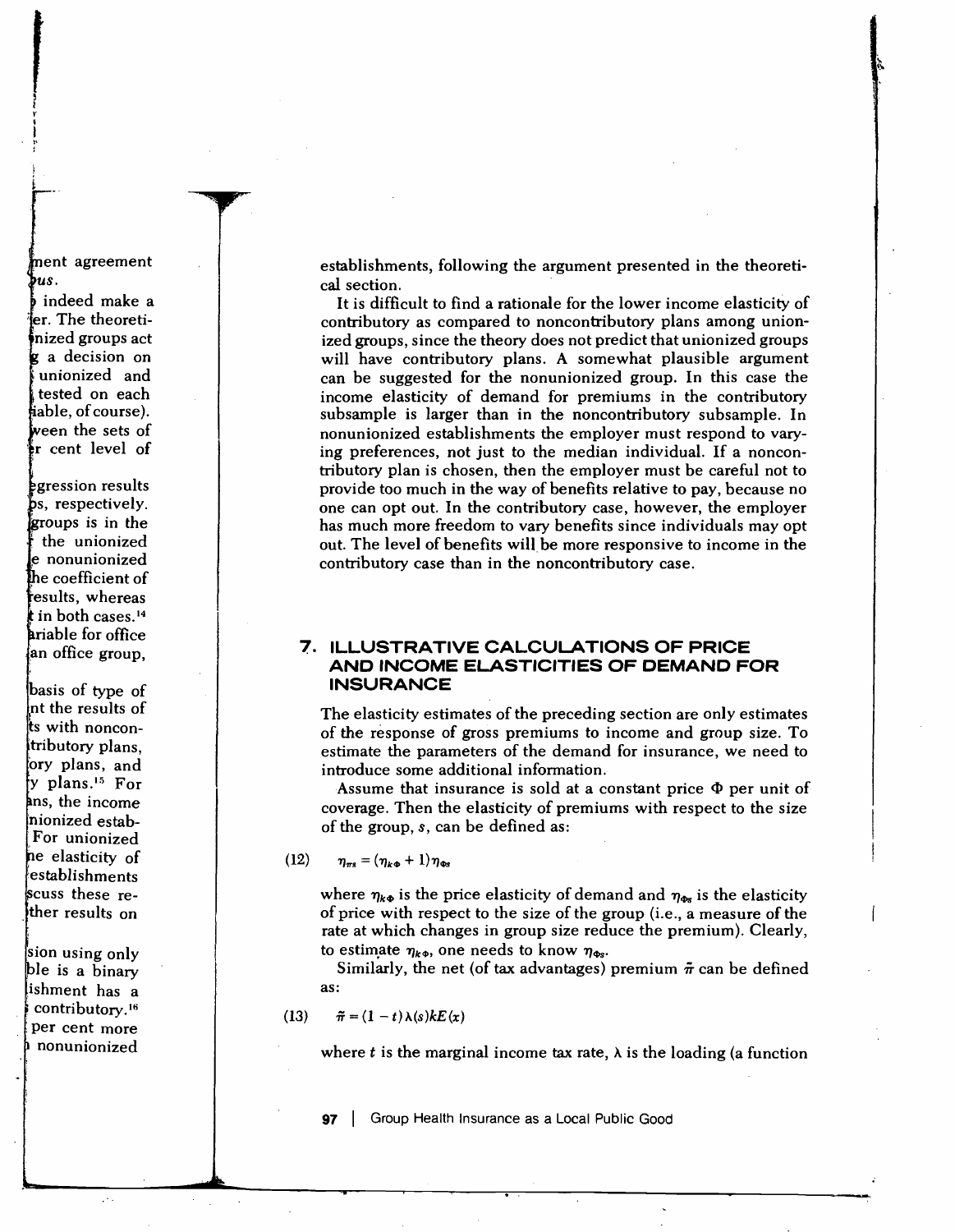of group size), and  $E(x)$  is expected medical expenses. The elasticity of gross premiums with respect to income is therefore:

#### (14)  $\eta_{\pi\nu} = \eta_{k\phi}\eta_{t\nu} + \eta_{E(x)\nu} + \eta_{k\nu}$

where  $\eta_{tu}$  is the income elasticity of marginal tax rates and  $\eta_{E(x)y}$  is the income elasticity of demand for medical care. To estimate  $\eta_{km}$ , one must have estimates of the other elasticities. This formulation ignores the effect that increased losses arising from increased income might have on the level of coverage chosen.

We use some estimates of the missing elasticities that, although not precise, should give some idea of the magnitudes involved. A schedule of group health premium discounts with size, presented in Dickerson (1968), has an elasticity of loading with respect to firm size of approximately  $-0.031$ . If the elasticity of premiums with respect to size is 0.03, the price elasticity is approximately  $-2.0$ . If the average loading is about 0.2, this yields an estimate of the elasticity with respect to *loading* of approximately  $-0.33$ .

The income elasticity of marginal income tax rates, at the average income in our sample, is approximately 0.07. Feldstein (1973) has estimated the income-elasticity of demand for medical care to be 0.54. Using a price elasticity estimate of  $2.0$  and our income elasticity estimate of 0.64, and ignoring the payroll tax, one obtains an income elasticity of demand for insurance of  $-0.04$ . This very low estimate is consistent with Feldstein's finding, in cross-sectional state-aggregated data, of no pure effect of income on the demand for health insurance. However, there is a positive income elasticity of demand for unionized groups, whereas the elasticity for nonunionized groups is negative, although small.

#### 8. CONCLUSION

The theory developed in this paper has some important implications for empirical work, although the possibility of the nonexis-. tence of equilibrium raises difficulties. The data available did not permit direct testing of all of these implications. What tests we were able to perform confirm the predictions of the theory, in that they show that unions and employers behave differently in their choice of group insurance levels. Data on the distribution of firm characteristics will be necessary for more direct empirical testing.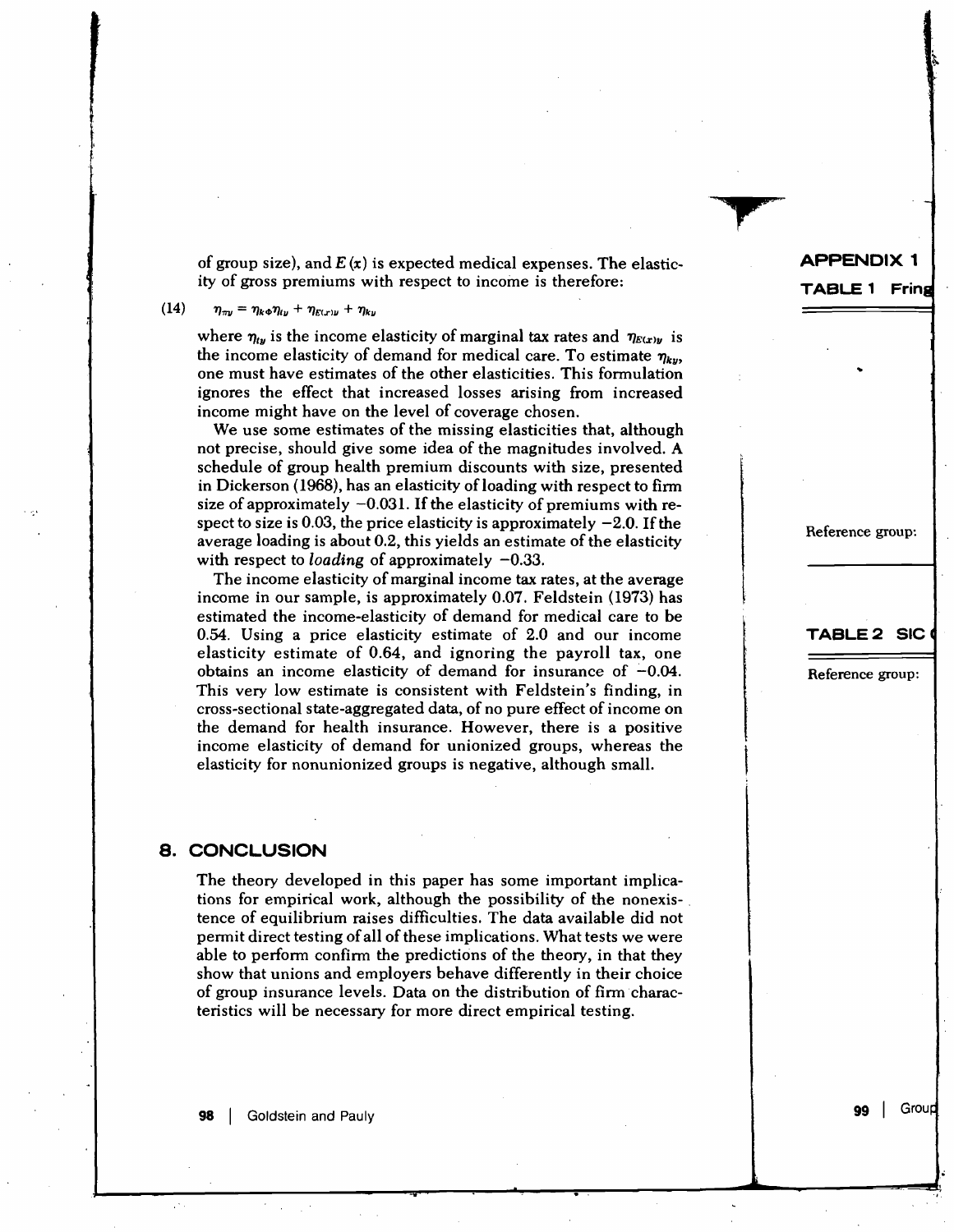#### APPENDIX 1

 $\mathcal{A}$ 

at the average

 $\Box$ nd our income  $\mathbf{I}$ 

em's finding, in  $\blacksquare$  $\Box$  $\frac{1}{2}$ 

in the theory

#### TABLE 1 Fringe Benefit Plan Binary Variables

|                  | <b>HOLC</b> | no health plan, contributory life insurance plan                    |
|------------------|-------------|---------------------------------------------------------------------|
|                  | <b>HOLN</b> | no health plan, noncontributory life insurance<br>plan              |
| $\bullet$        | <b>HCLO</b> | contributory health plan, no life insurance plan                    |
|                  | <b>HCLC</b> | contributory health plan, contributory life<br>insurance plan       |
|                  | <b>HCLN</b> | contributory health plan, noncontributory life<br>insurance plan    |
|                  | <b>HNLO</b> | noncontributory health plan, no life insurance<br>plan              |
|                  | <b>HNLC</b> | noncontributory health plan, contributory life<br>insurance plan    |
| Reference group: | <b>HNLN</b> | noncontributory health plan, noncontributory<br>life insurance plan |

#### TABLE 2 SIC Code Binary Variables

| 1  | Construction, special trade contractors           |
|----|---------------------------------------------------|
| 2  | Agricultural services, forestry, fishing          |
| 3  | Mining                                            |
| 4  | General building construction, other construction |
| 5  | Ordnance                                          |
| 6  | Food                                              |
| 7  | Tobacco, textiles, apparel                        |
| 8  | Lumber                                            |
| 9  | Furniture                                         |
| 10 | Paper                                             |
| 11 | Printing and publishing                           |
| 12 | Chemicals                                         |
| 13 | Petroleum refining, rubber                        |
| 14 | Leather                                           |
| 15 | <b>Stone</b>                                      |
| 16 | Primary metal                                     |
| 17 | <b>Fabricated</b> metal                           |
| 18 | Machinery except electrical                       |
| 19 | Electrical machinery                              |
| 20 | Transportation equipment                          |
| 21 | Instruments                                       |
| 22 | Miscellaneous                                     |
| 23 | Railroads                                         |
|    |                                                   |
|    |                                                   |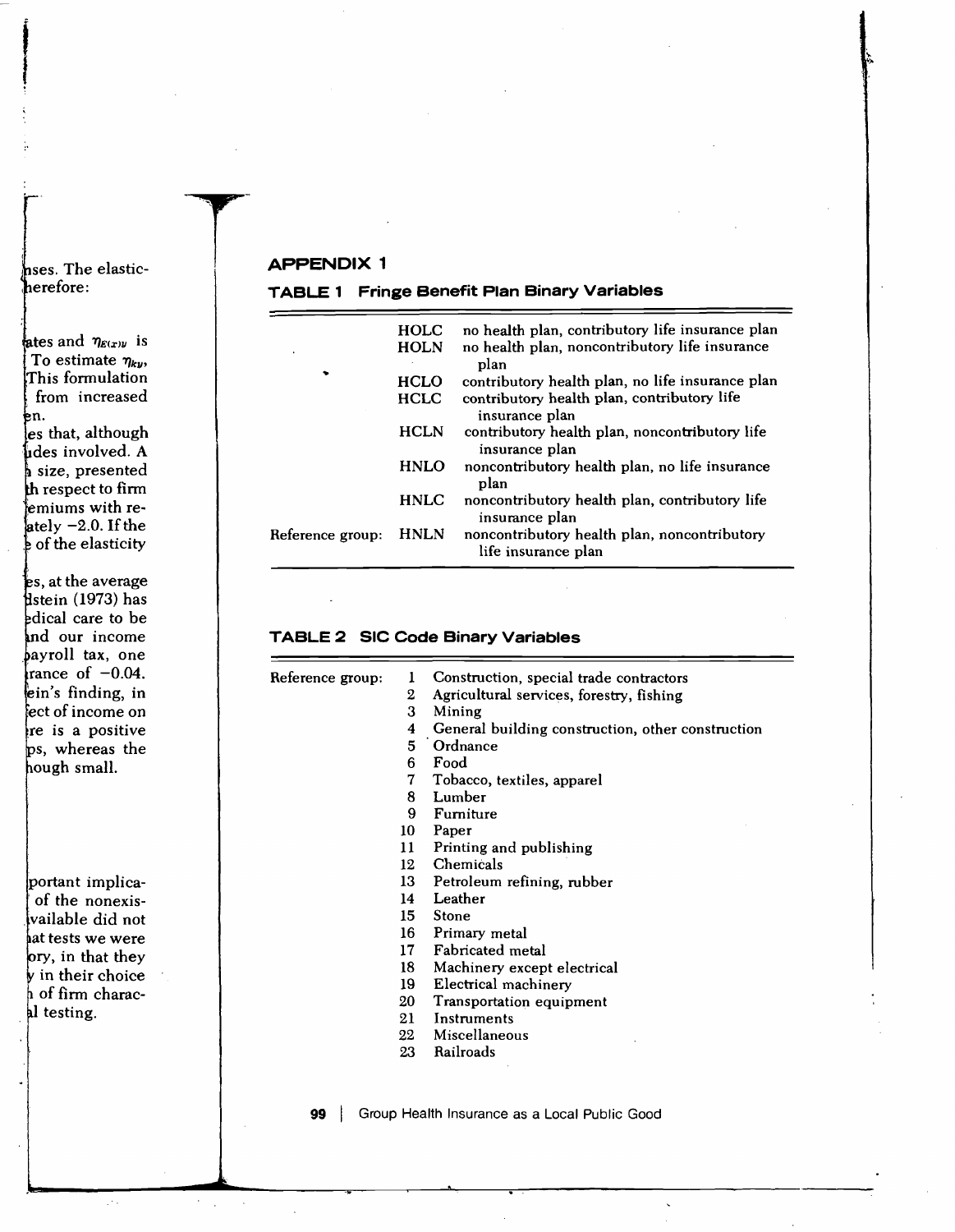#### TABLE 2 (concluded)

| Reference group: | 24  | Local and interurban transportation, other transporta-<br>tion    |
|------------------|-----|-------------------------------------------------------------------|
|                  | 25  | Motor freight                                                     |
|                  | 26  | Electric, gas, and sanitary services                              |
|                  | 27  | Wholesale trade                                                   |
|                  | 28  | Retail building, retail general merchandise apparel,<br>furniture |
|                  | 29  | Retail food                                                       |
|                  | 30  | Automobile dealers and service stations                           |
|                  | -31 | Eating and drinking establishments                                |
|                  | 32  | Finance                                                           |
|                  |     |                                                                   |

t

33 Services

#### APPENDIX 2

#### TABLE 1

| Variable            | Coefficient             | <b>Standard Error</b>  |
|---------------------|-------------------------|------------------------|
| Pay"                | $.2360 \times 10^{-1}$  | $.1902 \times 10^{-2}$ |
| Employ <sup>b</sup> | $.3117 \times 10^{-1}$  | $.1708 \times 10^{-1}$ |
| $(Employ)^{2c}$     | $-.2270 \times 10^{-5}$ | $.1704 \times 10^{-5}$ |
| South <sup>"</sup>  | $-28.0705$              | 16.6032                |
| Union"              | 81.5864                 | 20.5623                |
| Office              | 14.8572                 | 22.2622                |
| <b>HCLO</b>         | $-113.2745$             | 37.4564                |
| <b>HCLC</b>         | $-86.5932$              | 17.4216                |
| <b>HCLN</b>         | $-59.3872$              | 31.7672                |
| <b>HNLO</b>         | $-32.0808$              | 28.4242                |
| <b>HNLC</b>         | $-9.1734$               | 32.2892                |
| IND.3               | 262.7475                | 30.4385                |
| IND.4               | $-4.0026$               | 37.6809                |
| IND.5               | 85.1385                 | 123.3323               |
| IND.6               | 51.8220                 | 30.0988                |
| IND.7               | $-11.7399$              | 37.0554                |
| IND.8               | 102.7528                | 60.0224                |
| IND.9               | 35.1830                 | 71.6291                |
| <b>IND. 10</b>      | 47.2370                 | 46.2737                |
| <b>IND. 11</b>      | $-72.5394$              | 71.8307                |
| <b>IND.</b> 12      | $-124.9947$             | 69.0594                |
| <b>IND. 13</b>      | 163.4320                | 61.0997                |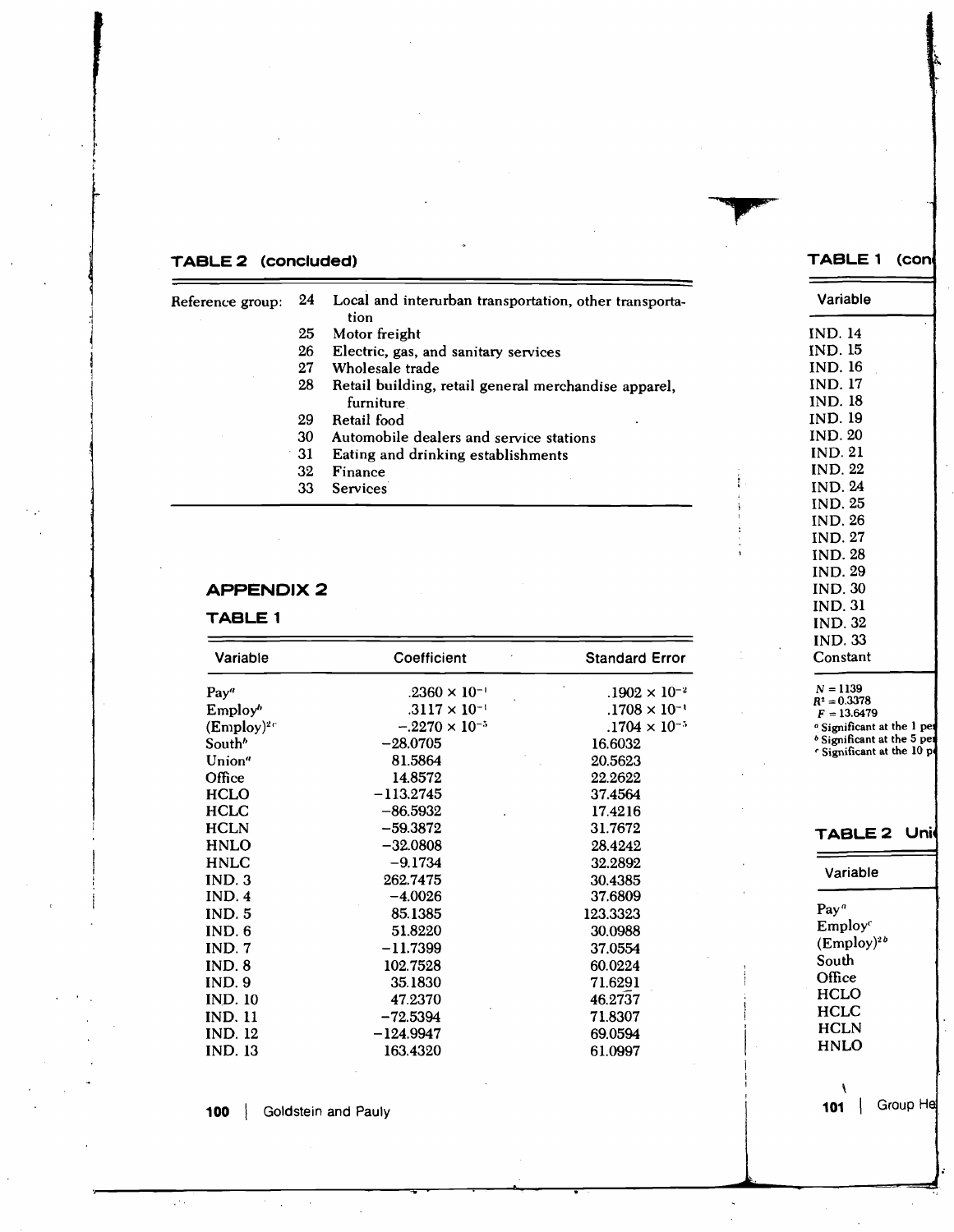| Variable       | Coefficient | <b>Standard Error</b> |
|----------------|-------------|-----------------------|
| IND. 14        | $-89.7814$  | 150.8334              |
| <b>IND. 15</b> | 71.6416     | 43.1703               |
| <b>IND. 16</b> | 187.7605    | 27.0916               |
| <b>IND. 17</b> | 165.4972    | 42.8687               |
| <b>IND. 18</b> | 138.7482    | 33.6760               |
| IND. 19        | 31.6347     | 53.3250               |
| <b>IND. 20</b> | 70.4452     | 47.0344               |
| <b>IND. 21</b> | 46.2840     | 124.2524              |
| <b>IND. 22</b> | 102.5244    | 55.1915               |
| <b>IND. 24</b> | $-11.1063$  | 67.7551               |
| <b>IND. 25</b> | 48.1036     | 43.5189               |
| <b>IND. 26</b> | $-76.6522$  | 149.8810              |
| <b>IND. 27</b> | 16.8561     | 41.5541               |
| <b>IND. 28</b> | $-40.1884$  | 48.3839               |
| <b>IND. 29</b> | 11.7315     | 56.8736               |
| <b>IND. 30</b> | 27.9368     | 66.1347               |
| <b>IND. 31</b> | $-7.7350$   | 42.9379               |
| <b>IND. 32</b> | $-17.0243$  | 49.1655               |
| <b>IND. 33</b> | 6.9831      | 30.4050               |
| Constant       | 50.0110     | 25.5113               |

#### TABLE 1 (concluded)

 $N = 1139$ 

 $R^2 = 0.3378$ 

 $F = 13.6479$ 

"Significant at the 1 per cent level of significance using a one-tailed test.

Significant at the 5 per cent level of significance using a one-tailed test. 'Significant at the 10 per cent level of significance using a one-tailed test.

| Pay <sup>a</sup><br>$.3841 \times 10^{-1}$<br>$.3232 \times 10^{-2}$        |
|-----------------------------------------------------------------------------|
| Employ <sup>c</sup><br>$.3247 \times 10^{-1}$<br>$.2085 \times 10^{-1}$     |
| (Employ) <sup>2b</sup><br>$-.2211 \times 10^{-5}$<br>$.1993 \times 10^{-5}$ |
| South<br>$-44.6729$<br>26.2218                                              |
| Office<br>$-76.9843$<br>66.0872                                             |
| <b>HCLO</b><br>$-62.9760$<br>78.4928                                        |
| <b>HCLC</b><br>$-103.4328$<br>34.4361                                       |
| <b>HCLN</b><br>$-95.7251$<br>62.2356                                        |
| <b>HNLO</b><br>47.7489<br>.8046                                             |

#### TABLE 2 Unionized Groups

#### 101 | Group Health Insurance as a Local Public Good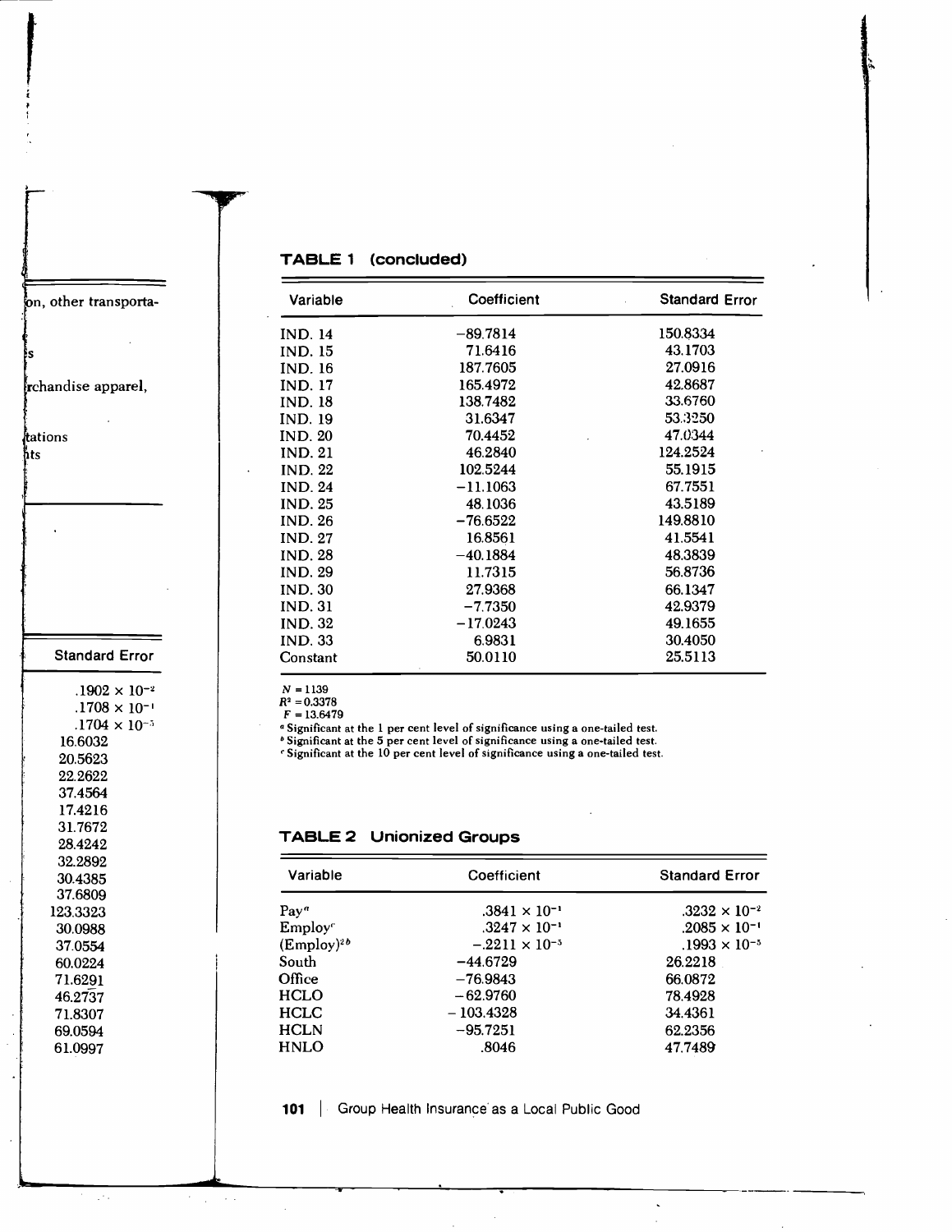| Variable       | Coefficient | <b>Standard Error</b> |
|----------------|-------------|-----------------------|
| <b>HNLC</b>    | $-110.5753$ | 79.0453               |
| IND.3          | 370.4995    | 42.4451               |
| IND.4          | $-18.9182$  | 53.0407               |
| IND.5          | 116.5961    | 225.7463              |
| IND.6          | 36.4339     | 42.4022               |
| IND.7          | $-15.4366$  | 59.8475               |
| IND.8          | 61.0942     | 84.5065               |
| IND.9          | 8.4334      | 109.7024              |
| <b>IND. 10</b> | 94.5771     | 68.5686               |
| <b>IND. 11</b> | $-172.1880$ | 114.5963              |
| <b>IND. 12</b> | $-133.8114$ | 112.2699              |
| <b>IND. 13</b> | 197.8371    | 92.1663               |
| <b>IND. 14</b> | 39.9854     | 162.0159              |
| <b>IND. 15</b> | 95.8523     | 73.1455               |
| <b>IND. 16</b> | 192.3440    | 38.0959               |
| <b>IND. 17</b> | 209.6347    | 67.2601               |
| <b>IND. 18</b> | 176.8147    | 51.5436               |
| <b>IND. 19</b> | 38.8871     | 91.1344               |
| <b>IND. 20</b> | 74.0772     | 67.7042               |
| <b>IND. 21</b> | 30.1787     | 157.2047              |
| <b>IND. 22</b> | $-40.2380$  | 92.3222               |
| <b>IND. 24</b> | 36.1261     | 92.1104               |
| <b>IND. 25</b> | 6.8042      | 64.3555               |
| <b>IND. 27</b> | 49.8022     | 74.0300               |
| <b>IND. 28</b> | $-123.5410$ | 100.0552              |
| <b>IND. 29</b> | 71.5459     | 78.4637               |
| <b>IND. 30</b> | 115.7510    | 217.5840              |
| <b>IND. 31</b> | $-34.0095$  | $_{g}$ 126.8290       |
| <b>IND. 32</b> | $-14.0974$  | 127.1777              |
| <b>IND. 33</b> | $-8.3702$   | 63.1849               |
| Constant       | 9.8736      | 32.0272               |

#### TABLE 2 (concluded)

 $N = 572$ <br>R<sup>2</sup> = .3950

 $F = 8.9078$ 

"Significant at the 1 per cent level of significance using a one-tailed test.

<sup>b</sup> Significant at the 5 per cent level of significance using a one-tailed test.

Significant at the 10 per cent level of significance using a one-tailed test.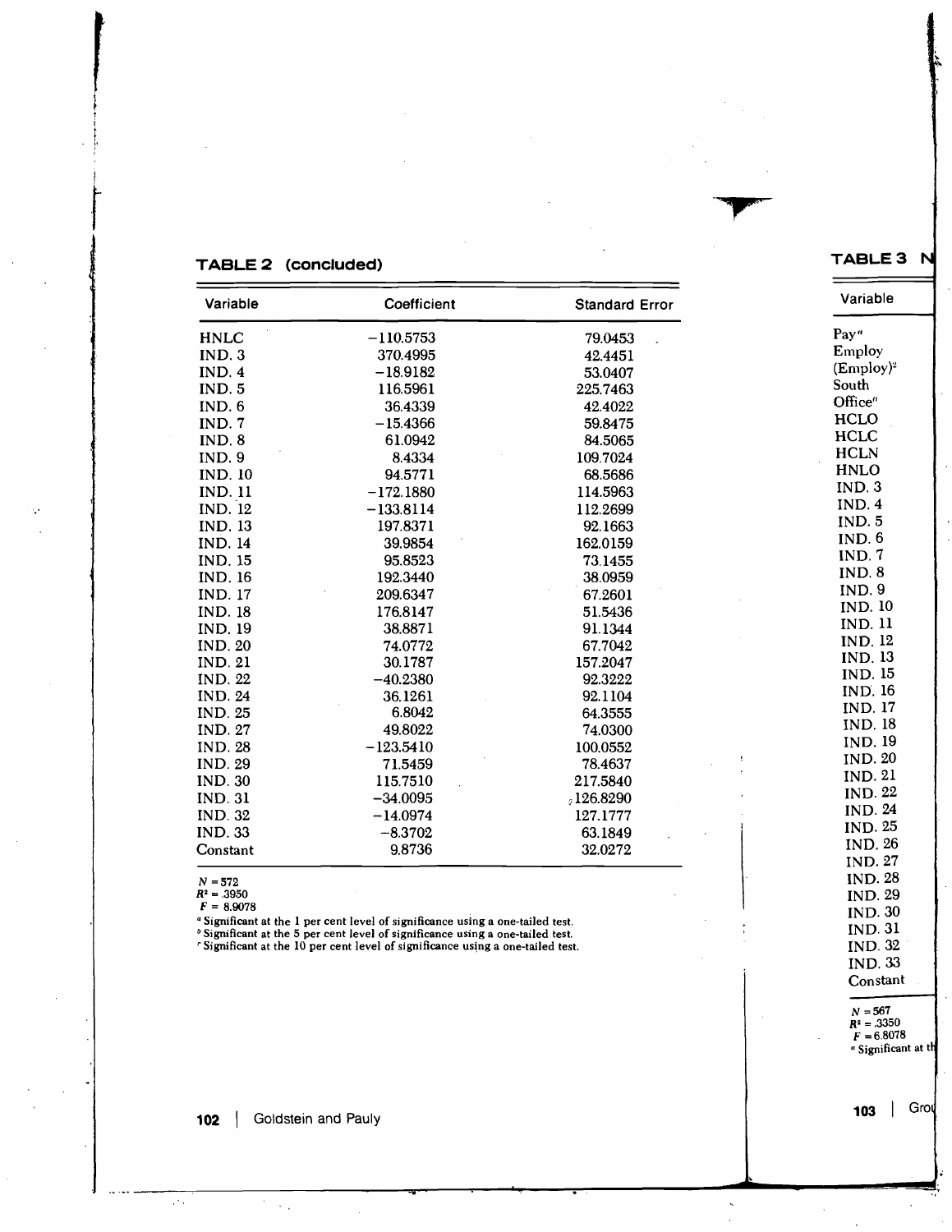| $.1325 \times 10^{-1}$<br>$.1129 \times 10^{-1}$<br>$-.1523 \times 10^{-5}$<br>20.4538<br>$-20.5244$<br>23.2286<br>85.7691<br>40.6329<br>$-108.0411$<br>$-37.9779$<br>20.6210<br>$-21.7960$<br>36.0258<br>34.8915<br>$-17.6038$<br>42.3542<br>104.8398<br>51.8767<br>71.2975<br>139.0909<br>45.9567<br>62.1844<br>41.6817<br>$-13.7153$<br>45.0955<br>170.9656<br>81.8337<br>59.9171<br>89.2962<br>61.2696<br>15.8361<br>17.7774<br>88.8277<br>$-121.4522$<br>83.0313<br>77.6114<br>131.0928<br>53.1949<br>50.8759<br>170.0372<br>36.9433<br>127.7391<br>53.0766<br>43.2132<br>120.1987<br>32.2442<br>62.0061<br>107.2002<br>63.8566<br>58.2886<br>198.6398<br>190.8957<br>65.0109<br>40.3944<br>99.1579<br>83.4148<br>58.9521<br>$-48.3575$<br>138.1063<br>$-14.2430$<br>47.7058<br>52.1833<br>$-31.4968$<br>$-35.0852$<br>81.2892<br>11.5089<br>65.1347<br>$-8.3230$<br>43.7159 | Variable                      | Coefficient | <b>Standard Error</b>  |
|-----------------------------------------------------------------------------------------------------------------------------------------------------------------------------------------------------------------------------------------------------------------------------------------------------------------------------------------------------------------------------------------------------------------------------------------------------------------------------------------------------------------------------------------------------------------------------------------------------------------------------------------------------------------------------------------------------------------------------------------------------------------------------------------------------------------------------------------------------------------------------------|-------------------------------|-------------|------------------------|
|                                                                                                                                                                                                                                                                                                                                                                                                                                                                                                                                                                                                                                                                                                                                                                                                                                                                                   | Pay <sup><math>a</math></sup> |             | $.2288 \times 10^{-2}$ |
|                                                                                                                                                                                                                                                                                                                                                                                                                                                                                                                                                                                                                                                                                                                                                                                                                                                                                   | <b>Employ</b>                 |             | $.3553 \times 10^{-1}$ |
|                                                                                                                                                                                                                                                                                                                                                                                                                                                                                                                                                                                                                                                                                                                                                                                                                                                                                   | (Employ) <sup>2</sup>         |             | $.4096 \times 10^{-5}$ |
|                                                                                                                                                                                                                                                                                                                                                                                                                                                                                                                                                                                                                                                                                                                                                                                                                                                                                   | South                         |             |                        |
|                                                                                                                                                                                                                                                                                                                                                                                                                                                                                                                                                                                                                                                                                                                                                                                                                                                                                   | Office"                       |             |                        |
|                                                                                                                                                                                                                                                                                                                                                                                                                                                                                                                                                                                                                                                                                                                                                                                                                                                                                   | <b>HCLO</b>                   |             |                        |
|                                                                                                                                                                                                                                                                                                                                                                                                                                                                                                                                                                                                                                                                                                                                                                                                                                                                                   | <b>HCLC</b>                   |             |                        |
|                                                                                                                                                                                                                                                                                                                                                                                                                                                                                                                                                                                                                                                                                                                                                                                                                                                                                   | <b>HCLN</b>                   |             |                        |
|                                                                                                                                                                                                                                                                                                                                                                                                                                                                                                                                                                                                                                                                                                                                                                                                                                                                                   | <b>HNLO</b>                   |             |                        |
|                                                                                                                                                                                                                                                                                                                                                                                                                                                                                                                                                                                                                                                                                                                                                                                                                                                                                   | IND. 3                        |             |                        |
|                                                                                                                                                                                                                                                                                                                                                                                                                                                                                                                                                                                                                                                                                                                                                                                                                                                                                   | IND. 4                        |             |                        |
|                                                                                                                                                                                                                                                                                                                                                                                                                                                                                                                                                                                                                                                                                                                                                                                                                                                                                   | IND.5                         |             |                        |
|                                                                                                                                                                                                                                                                                                                                                                                                                                                                                                                                                                                                                                                                                                                                                                                                                                                                                   | IND.6                         |             |                        |
|                                                                                                                                                                                                                                                                                                                                                                                                                                                                                                                                                                                                                                                                                                                                                                                                                                                                                   | IND. <sub>7</sub>             |             |                        |
|                                                                                                                                                                                                                                                                                                                                                                                                                                                                                                                                                                                                                                                                                                                                                                                                                                                                                   | IND.8                         |             |                        |
|                                                                                                                                                                                                                                                                                                                                                                                                                                                                                                                                                                                                                                                                                                                                                                                                                                                                                   | IND.9                         |             |                        |
|                                                                                                                                                                                                                                                                                                                                                                                                                                                                                                                                                                                                                                                                                                                                                                                                                                                                                   | <b>IND. 10</b>                |             |                        |
|                                                                                                                                                                                                                                                                                                                                                                                                                                                                                                                                                                                                                                                                                                                                                                                                                                                                                   | <b>IND. 11</b>                |             |                        |
|                                                                                                                                                                                                                                                                                                                                                                                                                                                                                                                                                                                                                                                                                                                                                                                                                                                                                   | <b>IND. 12</b>                |             |                        |
|                                                                                                                                                                                                                                                                                                                                                                                                                                                                                                                                                                                                                                                                                                                                                                                                                                                                                   | <b>IND. 13</b>                |             |                        |
|                                                                                                                                                                                                                                                                                                                                                                                                                                                                                                                                                                                                                                                                                                                                                                                                                                                                                   | <b>IND. 15</b>                |             |                        |
|                                                                                                                                                                                                                                                                                                                                                                                                                                                                                                                                                                                                                                                                                                                                                                                                                                                                                   | <b>IND. 16</b>                |             |                        |
|                                                                                                                                                                                                                                                                                                                                                                                                                                                                                                                                                                                                                                                                                                                                                                                                                                                                                   | <b>IND. 17</b>                |             |                        |
|                                                                                                                                                                                                                                                                                                                                                                                                                                                                                                                                                                                                                                                                                                                                                                                                                                                                                   | <b>IND. 18</b>                |             |                        |
|                                                                                                                                                                                                                                                                                                                                                                                                                                                                                                                                                                                                                                                                                                                                                                                                                                                                                   | <b>IND. 19</b>                |             |                        |
|                                                                                                                                                                                                                                                                                                                                                                                                                                                                                                                                                                                                                                                                                                                                                                                                                                                                                   | <b>IND. 20</b>                |             |                        |
|                                                                                                                                                                                                                                                                                                                                                                                                                                                                                                                                                                                                                                                                                                                                                                                                                                                                                   | <b>IND. 21</b>                |             |                        |
|                                                                                                                                                                                                                                                                                                                                                                                                                                                                                                                                                                                                                                                                                                                                                                                                                                                                                   | <b>IND. 22</b>                |             |                        |
|                                                                                                                                                                                                                                                                                                                                                                                                                                                                                                                                                                                                                                                                                                                                                                                                                                                                                   | <b>IND. 24</b>                |             |                        |
|                                                                                                                                                                                                                                                                                                                                                                                                                                                                                                                                                                                                                                                                                                                                                                                                                                                                                   | <b>IND. 25</b>                |             |                        |
|                                                                                                                                                                                                                                                                                                                                                                                                                                                                                                                                                                                                                                                                                                                                                                                                                                                                                   | <b>IND. 26</b>                |             |                        |
|                                                                                                                                                                                                                                                                                                                                                                                                                                                                                                                                                                                                                                                                                                                                                                                                                                                                                   | <b>IND. 27</b>                |             |                        |
|                                                                                                                                                                                                                                                                                                                                                                                                                                                                                                                                                                                                                                                                                                                                                                                                                                                                                   | <b>IND. 28</b>                |             |                        |
|                                                                                                                                                                                                                                                                                                                                                                                                                                                                                                                                                                                                                                                                                                                                                                                                                                                                                   | <b>IND. 29</b>                |             |                        |
|                                                                                                                                                                                                                                                                                                                                                                                                                                                                                                                                                                                                                                                                                                                                                                                                                                                                                   | <b>IND. 30</b>                |             |                        |
|                                                                                                                                                                                                                                                                                                                                                                                                                                                                                                                                                                                                                                                                                                                                                                                                                                                                                   | <b>IND. 31</b>                |             |                        |
|                                                                                                                                                                                                                                                                                                                                                                                                                                                                                                                                                                                                                                                                                                                                                                                                                                                                                   | <b>IND. 32</b>                | $-48.0040$  | 50.9116                |
| $-4.5165$<br>34.1299                                                                                                                                                                                                                                                                                                                                                                                                                                                                                                                                                                                                                                                                                                                                                                                                                                                              | <b>IND. 33</b>                |             |                        |
| 73.9285<br>29.8791                                                                                                                                                                                                                                                                                                                                                                                                                                                                                                                                                                                                                                                                                                                                                                                                                                                                | Constant                      |             |                        |

#### TABLE 3 Nonunionized Groups

 $N = 567$ <br> $R^2 = .3350$ <br> $F = 6.8078$ 

Significant at the 1 per cent level of significance using a one-tailed test.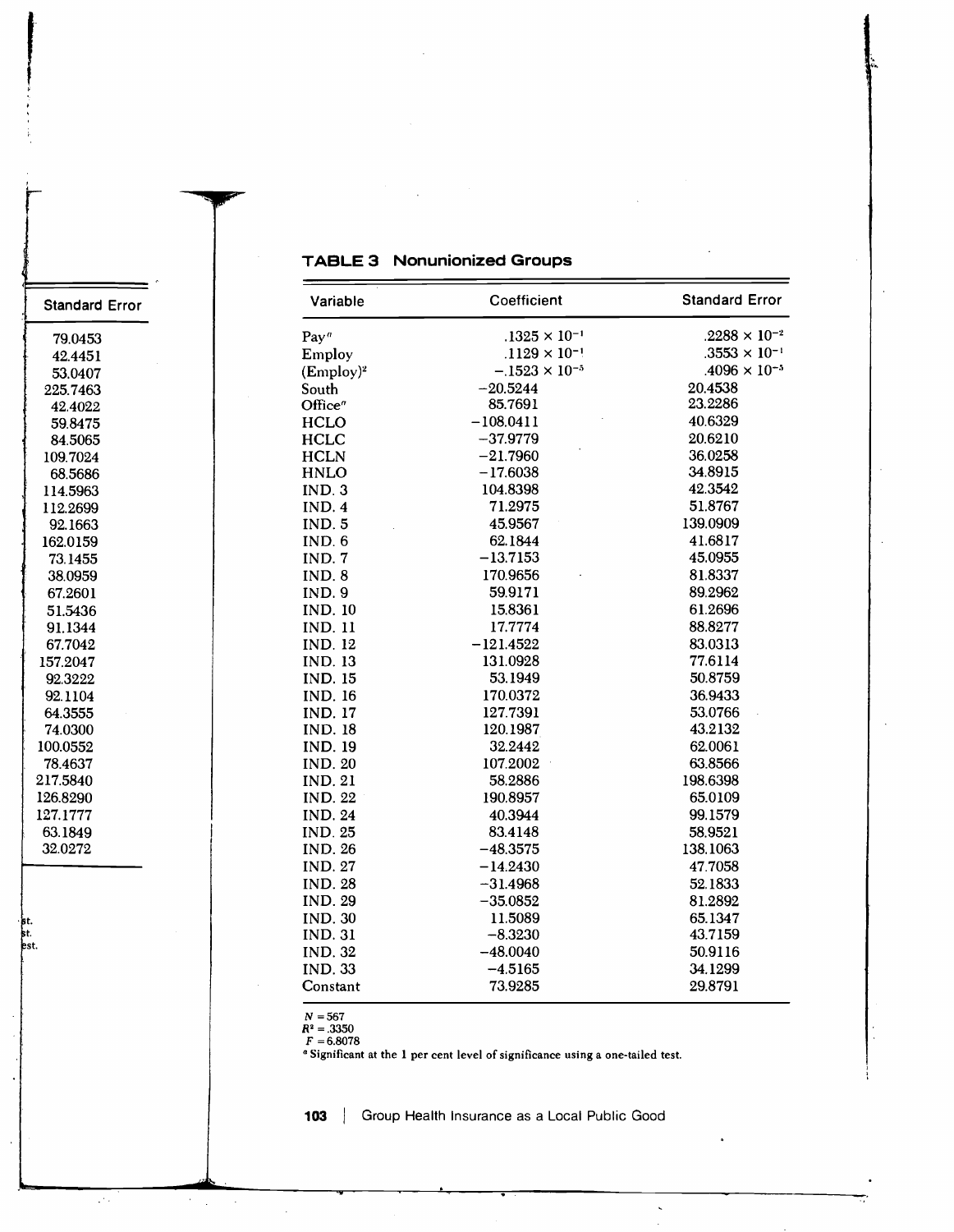#### APPENDIX 3

| Variable       | Coefficient            | <b>Standard Error</b>  |
|----------------|------------------------|------------------------|
| Pay            | $.4152 \times 10^{-1}$ | $.3879 \times 10^{-2}$ |
| <b>Employ</b>  | $.1635 \times 10^{-1}$ | $.1604 \times 10^{-1}$ |
| South          | $-42.3737$             | 30.6757                |
| Office         | .8947                  | 150.9988               |
| IND.3          | 379.0296               | 45.1782                |
| IND.4          | $-16.2282$             | 59.8149                |
| IND.6          | 32.8301                | 54.5310                |
| IND.7          | 77.9837                | 80.2042                |
| IND.8          | 98.8492                | 105.3201               |
| <b>IND. 9</b>  | 67.3969                | 134.2085               |
| <b>IND. 10</b> | 150.3697               | 96.8831                |
| <b>IND. 11</b> | $-165.6497$            | 231.1611               |
| <b>IND. 12</b> | $-147.7895$            | 163.9522               |
| <b>IND. 13</b> | 215.7386               | 119.4212               |
| <b>IND. 15</b> | 153.5582               | 90.7415                |
| <b>IND. 16</b> | 203.6861               | 44.0708                |
| <b>IND. 17</b> | 261.0186               | 83.3650                |
| <b>IND. 18</b> | 220.3621               | 62.9921                |
| <b>IND. 19</b> | 53.9260                | 117.5788               |
| <b>IND. 20</b> | 61.9820                | 94.4213                |
| <b>IND. 21</b> | 101.2534               | 231.3503               |
| <b>IND. 22</b> | $-50.5028$             | 134.2346               |
| <b>IND. 24</b> | $-100.4000$            | 231.9547               |
| <b>IND. 25</b> | $-53.2847$             | 98.7247                |
| <b>IND. 27</b> | 27.1488                | 88.5110                |
| <b>IND. 28</b> | $-114.9369$            | 134.3569               |
| <b>IND. 29</b> | 135.5957               | 104.5338               |
| <b>IND. 30</b> | 123.6867               | 232.5082               |
| <b>IND. 31</b> | $-49.0194$             | 165.0196               |
| <b>IND. 32</b> | $-21.7028$             | 164.7800               |
| <b>IND. 33</b> | $-9.8884$              | 91.6538                |
| Constant       | $-21.1256$             | 37.9593                |

#### TABLE 1 Noncontributory Union

 $N = 454$ <br>R<sup>2</sup> = 0.3827<br>F = 8.4402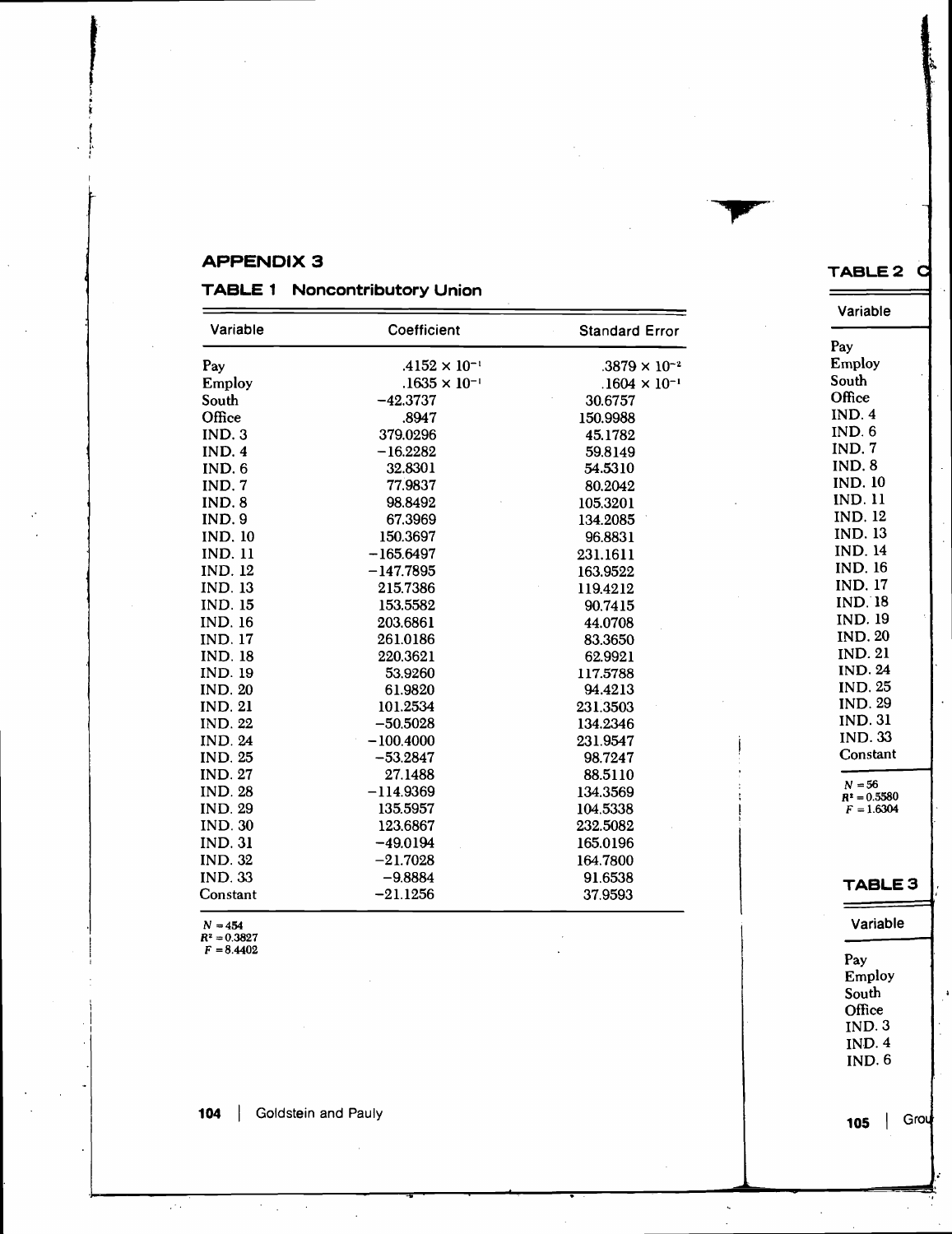| Variable       | Coefficient             | <b>Standard Error</b>  |
|----------------|-------------------------|------------------------|
| Pay            | $.2216 \times 10^{-1}$  | $.8539 \times 10^{-2}$ |
| Employ         | $-.3030 \times 10^{-2}$ | $.1593 \times 10^{-1}$ |
| South          | 124.6589                | 72.7539                |
| Office         | $-111.9219$             | 91.8847                |
| IND.4          | $-225.0749$             | 154.0686               |
| IND.6          | 114.3624                | 91.7063                |
| IND.7          | $-284.3558$             | 123.0155               |
| IND.8          | $-4.1756$               | 128.9841               |
| <b>IND. 10</b> | $-.5782$                | 115.0574               |
| <b>IND. 11</b> | $-93.1873$              | 182.7301               |
| <b>IND.</b> 12 | $-69.6146$              | 128.0180               |
| <b>IND. 13</b> | 156.6614                | 112.7175               |
| <b>IND.</b> 14 | $-137.3590$             | 156.2430               |
| <b>IND.</b> 16 | 154.5355                | 72.6874                |
| <b>IND. 17</b> | 94.8389                 | 115.2763               |
| <b>IND. 18</b> | 103.7329                | 168.0169               |
| <b>IND. 19</b> | $-62.9834$              | 157.3418               |
| <b>IND. 20</b> | 189.6651                | 169.7042               |
| <b>IND. 21</b> | .1941                   | 163.0831               |
| <b>IND. 24</b> | $-50.9480$              | 95.0793                |
| <b>IND. 25</b> | 204.7270                | 175.5142               |
| <b>IND. 29</b> | $-107.7528$             | 175.4910               |
| <b>IND. 31</b> | $-88.8023$              | 156.8024               |
| <b>IND. 33</b> | $-165.6519$             | 154.0572               |
| Constant       | 99.8306                 | 73.9427                |

#### TABLE 2 Contributory Union

 $N\approx\!56$  $R^2 = 0.5580$ <br> $F = 1.6304$ 

#### TABLE 3 Noncontributory Nonunion

| Variable | Coefficient             | <b>Standard Error</b>  |
|----------|-------------------------|------------------------|
| Pay      | $.5338 \times 10^{-2}$  | $.3752 \times 10^{-2}$ |
| Employ   | $-.3001 \times 10^{-2}$ | $.4095 \times 10^{-1}$ |
| South    | $-84.2868$              | 38.8259                |
| Office   | 146.9658                | 42.2269                |
| IND.3    | 93.2499                 | 199.8618               |
| IND.4    | $-31.7060$              | 96.4642                |
| IND.6    | 87.9809                 | 118.3455               |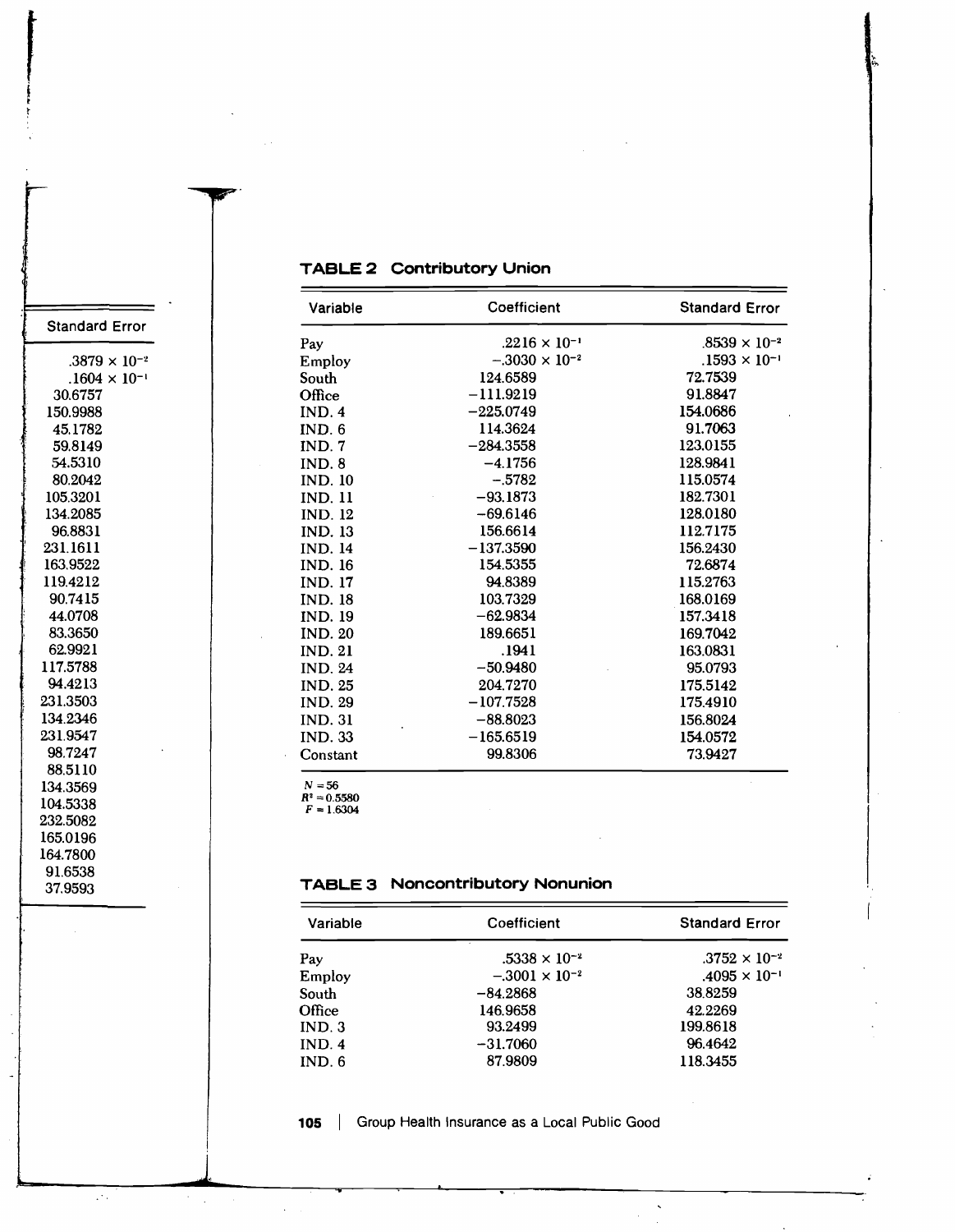| Variable          | Coefficient | <b>Standard Error</b> |
|-------------------|-------------|-----------------------|
| IND. <sub>7</sub> | $-82.9149$  | 75.8292               |
| IND.8             | 188.9954    | 102.2741              |
| <b>IND. 10</b>    | $-46.1270$  | 93.2270               |
| <b>IND. 11</b>    | 66.9251     | 119.3414              |
| <b>IND. 12</b>    | $-347.3340$ | 203.8687              |
| <b>IND. 13</b>    | 65.4376     | 200.8328              |
| <b>IND. 15</b>    | $-97.0990$  | 142.1633              |
| <b>IND. 16</b>    | 70.2285     | 77.6841               |
| <b>IND. 17</b>    | $-3.5564$   | 119.2246              |
| <b>IND. 18</b>    | 41.3707     | 77.7683               |
| <b>IND. 19</b>    | 132.8449    | 199.4682              |
| <b>IND. 20</b>    | 64.7879     | 114.7006              |
| <b>IND. 22</b>    | 1597.8103   | 200.6054              |
| <b>IND. 24</b>    | 51.7718     | 119.4195              |
| <b>IND. 25</b>    | 40.7810     | 87.2553               |
| <b>IND. 26</b>    | $-98.4091$  | 199.3910              |
| <b>IND. 27</b>    | $-45.4775$  | 103.8643              |
| <b>IND. 28</b>    | $-64.9899$  | 102.8961              |
| <b>IND. 29</b>    | $-130.4693$ | 117.9913              |
| <b>IND. 30</b>    | $-33.9875$  | 142.8651              |
| <b>IND. 31</b>    | $-110.3982$ | 80.3047               |
| <b>IND.</b> 32    | $-181.0119$ | 79.9211               |
| <b>IND. 33</b>    | $-58.6157$  | 58.2030               |
| Constant          | 159.1605    | 47.7670               |

#### TABLE 3 (concluded)

 $N = 165$ <br>  $R^2 = 0.5200$ <br>  $F = 4.8388$ 

#### TABLE 4 Contributory Nonunion

| Variable              | Coefficient            | <b>Standard Error</b>  |
|-----------------------|------------------------|------------------------|
| Pay                   | $.1966 \times 10^{-1}$ | $.3923 \times 10^{-2}$ |
| Employ                | $.7432 \times 10^{-1}$ | $.6341 \times 10^{-1}$ |
| (Employ) <sup>2</sup> | $-7667 \times 10^{-3}$ | $.6409 \times 10^{-5}$ |
| South                 | 23.4893                | 30.2928                |
| Office                | 48.6150                | 36.6571                |
| IND.3                 | 109.5375               | ٠<br>45.8571           |
| IND.4                 | 13.9091                | 108.7873               |

106 Goldstein and Pauly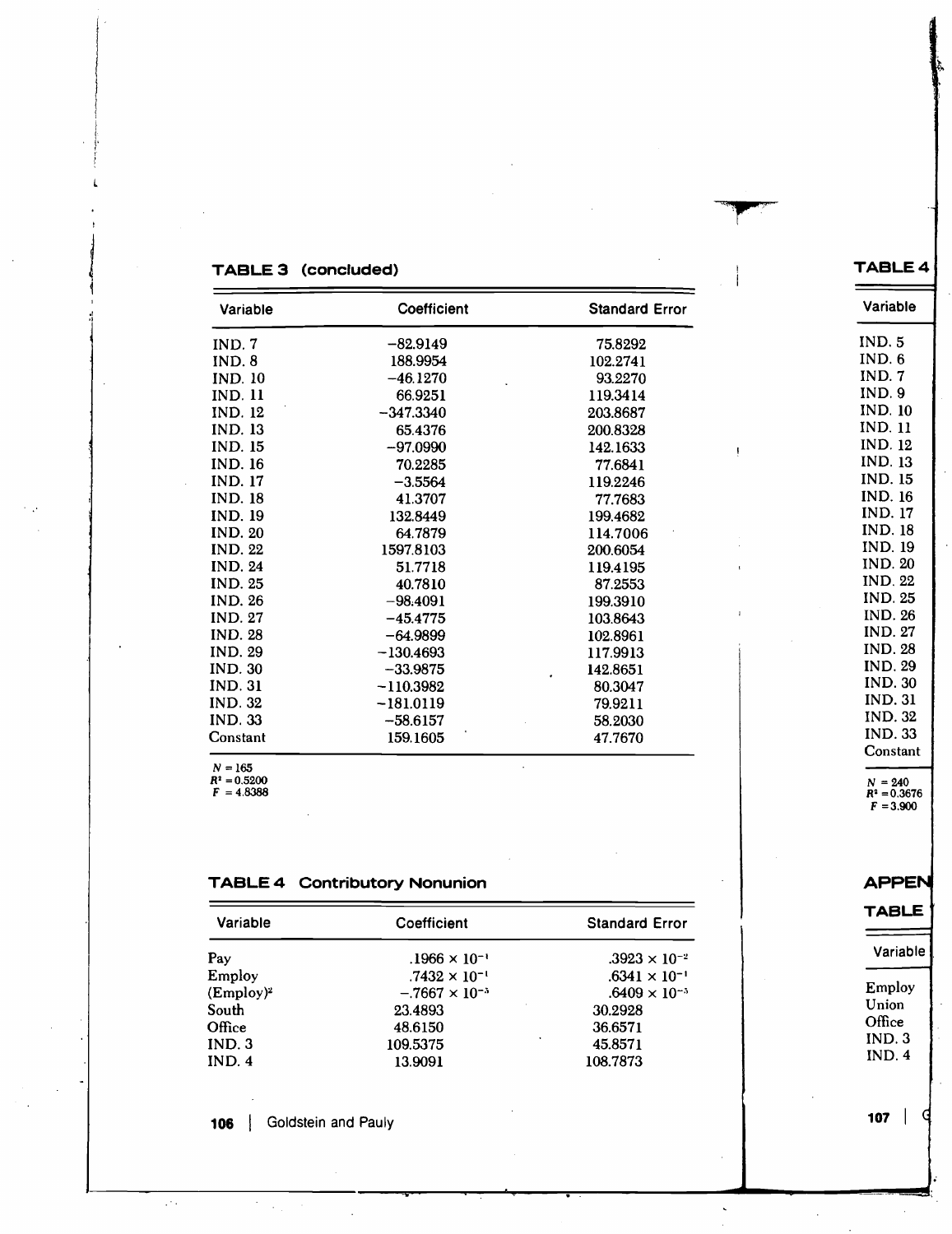| Variable       | Coefficient | <b>Standard Error</b> |
|----------------|-------------|-----------------------|
| IND.5          | 232.1925    | 185.4734              |
| IND.6          | 125.2553    | 57.5479               |
| IND.7          | 29.3740     | 74.1326               |
| IND.9          | 182.3184    | 132.2361              |
| <b>IND. 10</b> | 55.4584     | 110.8921              |
| <b>IND. 11</b> | $-316.7350$ | 193.4660              |
| <b>IND.</b> 12 | 76.3260     | 133.3111              |
| <b>IND. 13</b> | 251.2017    | 117.8779              |
| <b>IND. 15</b> | 133.0822    | 70.4645               |
| <b>IND.</b> 16 | 184.0137    | 45.2669               |
| <b>IND. 17</b> | 131.1661    | 79.0090               |
| <b>IND.</b> 18 | 211.3406    | 77.8495               |
| <b>IND. 19</b> | 1.3106      | 96.0196               |
| <b>IND. 20</b> | 160.8269    | 96.1539               |
| <b>IND. 22</b> | 63.2844     | 95.0369               |
| <b>IND. 25</b> | 95.7776     | 94.9226               |
| <b>IND. 26</b> | $-36.3840$  | 186.9200              |
| <b>IND. 27</b> | $-37.3047$  | 86.6681               |
| <b>IND. 28</b> | $-34.7703$  | 77.3517               |
| <b>IND. 29</b> | 67.2898     | 132.4986              |
| <b>IND. 30</b> | 24.7555     | 96.1113               |
| <b>IND. 31</b> | 82.3387     | 68.8227               |
| <b>IND. 32</b> | $-6.4284$   | 89.3205               |
| <b>IND. 33</b> | 34.8311     | 57.9816               |
| Constant       | $-39.2046$  | 47.1898               |

#### TABLE 4 (concluded)

 $N = 240$ <br> $R^2 = 0.3676$ <br> $F = 3.900$ 

#### APPENDIX 4

#### TABLE 1

| Variable | Coefficient              | <b>Standard Error</b>          |
|----------|--------------------------|--------------------------------|
| Employ   | $-2.4995 \times 10^{-5}$ | . .<br>$1.6441 \times 10^{-3}$ |
| Union    | .2835                    | $3.8577 \times 10^{-2}$        |
| Office   | $-.1679$                 | $3.9066 \times 10^{-2}$        |
| IND.3    | $-9.8381 \times 10^{-2}$ | $5.9778 \times 10^{-2}$        |
| IND.4    | $7.2523 \times 10^{-2}$  | $7.5004 \times 10^{-2}$        |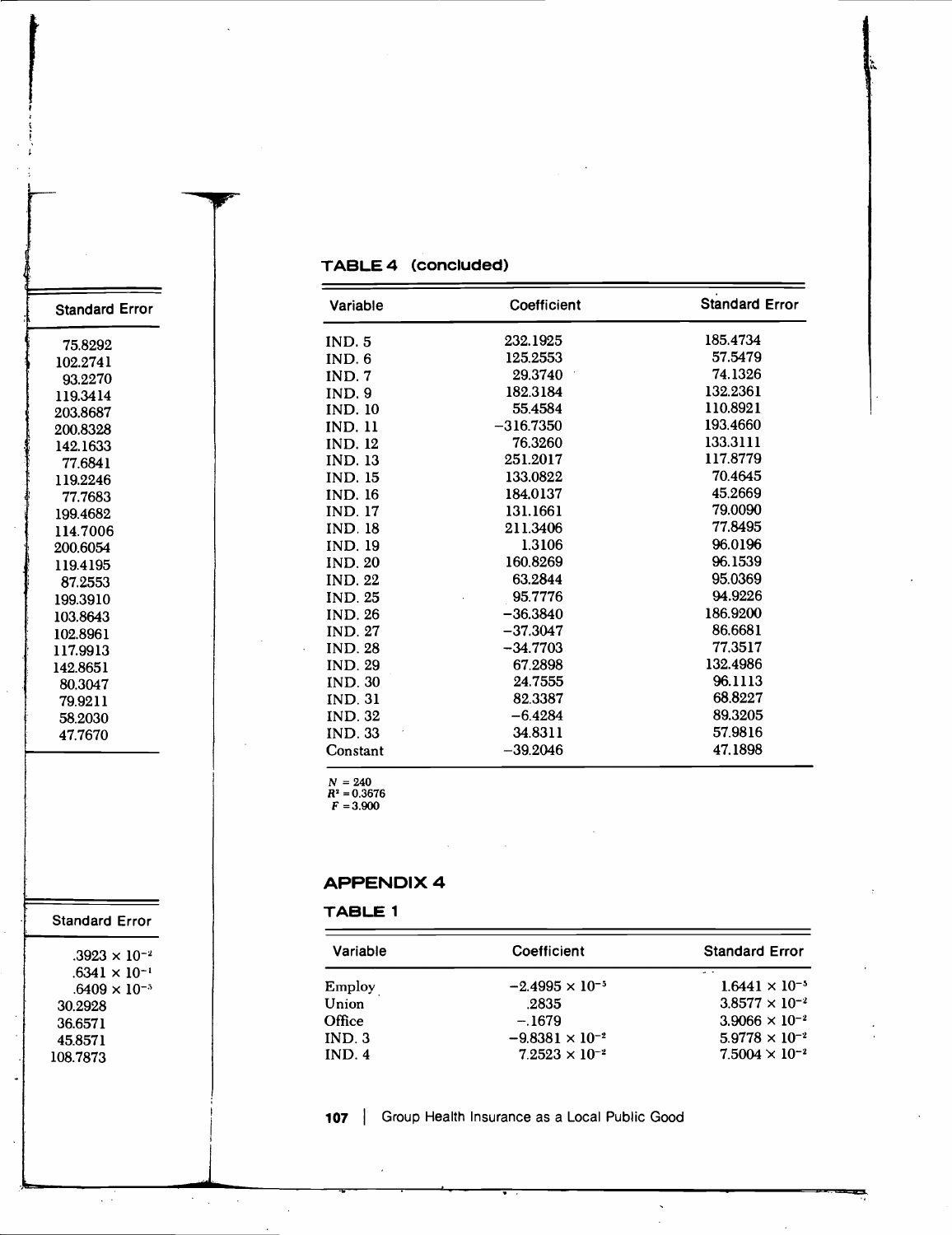| $-.3149$<br>.2460<br>$-9.8988 \times 10^{-2}$<br>$5.8525 \times 10^{-2}$<br>$-7.2216 \times 10^{-2}$<br>$7.2542 \times 10^{-2}$<br>.1385<br>.1198<br>.1098<br>.1431<br>$-.1328$<br>$9.1344 \times 10^{-2}$<br>$-8.3941 \times 10^{-2}$<br>.1435<br>$-2.2569 \times 10^{-2}$<br>.1371<br>$-4.7230 \times 10^{-2}$<br>.1206<br>$-.3088$<br>.3014<br>$-.2239$<br>$8.5211 \times 10^{-2}$<br>$-8.8429 \times 10^{-2}$<br>$5.3201 \times 10^{-2}$<br>$-1.7157 \times 10^{-2}$<br>$8.4889 \times 10^{-2}$<br>$6.6508 \times 10^{-2}$<br>$6.4383 \times 10^{-2}$<br>$-.1595$<br>.1056<br>$-8.1747 \times 10^{-2}$<br>$9.3898 \times 10^{-2}$<br>$-4.4670 \times 10^{-2}$<br>.2471<br>$-.2000$<br>.1085<br>$-.1204$<br>.1359<br>$-2.2485 \times 10^{-4}$<br>$8.6189 \times 10^{-2}$<br>$-.1184$<br>.3022<br>$9.9731 \times 10^{-2}$<br>$8.2196 \times 10^{-2}$<br>$-.1388$<br>$9.6017 \times 10^{-2}$<br>$-4.0330 \times 10^{-2}$<br>.1128<br>$-.2500$<br>.1316<br>$-.1293$<br>$8.4508 \times 10^{-2}$<br>$8.2696 \times 10^{-2}$<br>$9.6228 \times 10^{-2}$<br>$1.0251 \times 10^{-2}$<br>$5.8155 \times 10^{-2}$ | Variable       | Coefficient | <b>Standard Error</b> |
|------------------------------------------------------------------------------------------------------------------------------------------------------------------------------------------------------------------------------------------------------------------------------------------------------------------------------------------------------------------------------------------------------------------------------------------------------------------------------------------------------------------------------------------------------------------------------------------------------------------------------------------------------------------------------------------------------------------------------------------------------------------------------------------------------------------------------------------------------------------------------------------------------------------------------------------------------------------------------------------------------------------------------------------------------------------------------------------------------------|----------------|-------------|-----------------------|
|                                                                                                                                                                                                                                                                                                                                                                                                                                                                                                                                                                                                                                                                                                                                                                                                                                                                                                                                                                                                                                                                                                            | IND.5          |             |                       |
|                                                                                                                                                                                                                                                                                                                                                                                                                                                                                                                                                                                                                                                                                                                                                                                                                                                                                                                                                                                                                                                                                                            | IND.6          |             |                       |
|                                                                                                                                                                                                                                                                                                                                                                                                                                                                                                                                                                                                                                                                                                                                                                                                                                                                                                                                                                                                                                                                                                            | IND.7          |             |                       |
|                                                                                                                                                                                                                                                                                                                                                                                                                                                                                                                                                                                                                                                                                                                                                                                                                                                                                                                                                                                                                                                                                                            | IND.8          |             |                       |
|                                                                                                                                                                                                                                                                                                                                                                                                                                                                                                                                                                                                                                                                                                                                                                                                                                                                                                                                                                                                                                                                                                            | IND.9          |             |                       |
|                                                                                                                                                                                                                                                                                                                                                                                                                                                                                                                                                                                                                                                                                                                                                                                                                                                                                                                                                                                                                                                                                                            | <b>IND. 10</b> |             |                       |
|                                                                                                                                                                                                                                                                                                                                                                                                                                                                                                                                                                                                                                                                                                                                                                                                                                                                                                                                                                                                                                                                                                            | <b>IND. 11</b> |             |                       |
|                                                                                                                                                                                                                                                                                                                                                                                                                                                                                                                                                                                                                                                                                                                                                                                                                                                                                                                                                                                                                                                                                                            | <b>IND. 12</b> |             |                       |
|                                                                                                                                                                                                                                                                                                                                                                                                                                                                                                                                                                                                                                                                                                                                                                                                                                                                                                                                                                                                                                                                                                            | <b>IND. 13</b> |             |                       |
|                                                                                                                                                                                                                                                                                                                                                                                                                                                                                                                                                                                                                                                                                                                                                                                                                                                                                                                                                                                                                                                                                                            | <b>IND. 14</b> |             |                       |
|                                                                                                                                                                                                                                                                                                                                                                                                                                                                                                                                                                                                                                                                                                                                                                                                                                                                                                                                                                                                                                                                                                            | <b>IND. 15</b> |             |                       |
|                                                                                                                                                                                                                                                                                                                                                                                                                                                                                                                                                                                                                                                                                                                                                                                                                                                                                                                                                                                                                                                                                                            | <b>IND. 16</b> |             |                       |
|                                                                                                                                                                                                                                                                                                                                                                                                                                                                                                                                                                                                                                                                                                                                                                                                                                                                                                                                                                                                                                                                                                            | <b>IND. 17</b> |             |                       |
|                                                                                                                                                                                                                                                                                                                                                                                                                                                                                                                                                                                                                                                                                                                                                                                                                                                                                                                                                                                                                                                                                                            | <b>IND. 18</b> |             |                       |
|                                                                                                                                                                                                                                                                                                                                                                                                                                                                                                                                                                                                                                                                                                                                                                                                                                                                                                                                                                                                                                                                                                            | <b>IND. 19</b> |             |                       |
|                                                                                                                                                                                                                                                                                                                                                                                                                                                                                                                                                                                                                                                                                                                                                                                                                                                                                                                                                                                                                                                                                                            | <b>IND. 20</b> |             |                       |
|                                                                                                                                                                                                                                                                                                                                                                                                                                                                                                                                                                                                                                                                                                                                                                                                                                                                                                                                                                                                                                                                                                            | <b>IND. 21</b> |             |                       |
|                                                                                                                                                                                                                                                                                                                                                                                                                                                                                                                                                                                                                                                                                                                                                                                                                                                                                                                                                                                                                                                                                                            | <b>IND. 22</b> |             |                       |
|                                                                                                                                                                                                                                                                                                                                                                                                                                                                                                                                                                                                                                                                                                                                                                                                                                                                                                                                                                                                                                                                                                            | <b>IND. 24</b> |             |                       |
|                                                                                                                                                                                                                                                                                                                                                                                                                                                                                                                                                                                                                                                                                                                                                                                                                                                                                                                                                                                                                                                                                                            | IND. 25        |             |                       |
|                                                                                                                                                                                                                                                                                                                                                                                                                                                                                                                                                                                                                                                                                                                                                                                                                                                                                                                                                                                                                                                                                                            | <b>IND. 26</b> |             |                       |
|                                                                                                                                                                                                                                                                                                                                                                                                                                                                                                                                                                                                                                                                                                                                                                                                                                                                                                                                                                                                                                                                                                            | <b>IND. 27</b> |             |                       |
|                                                                                                                                                                                                                                                                                                                                                                                                                                                                                                                                                                                                                                                                                                                                                                                                                                                                                                                                                                                                                                                                                                            | <b>IND. 28</b> |             |                       |
|                                                                                                                                                                                                                                                                                                                                                                                                                                                                                                                                                                                                                                                                                                                                                                                                                                                                                                                                                                                                                                                                                                            | <b>IND. 29</b> |             |                       |
|                                                                                                                                                                                                                                                                                                                                                                                                                                                                                                                                                                                                                                                                                                                                                                                                                                                                                                                                                                                                                                                                                                            | <b>IND. 30</b> |             |                       |
|                                                                                                                                                                                                                                                                                                                                                                                                                                                                                                                                                                                                                                                                                                                                                                                                                                                                                                                                                                                                                                                                                                            | <b>IND. 31</b> |             |                       |
|                                                                                                                                                                                                                                                                                                                                                                                                                                                                                                                                                                                                                                                                                                                                                                                                                                                                                                                                                                                                                                                                                                            | <b>IND. 32</b> |             |                       |
|                                                                                                                                                                                                                                                                                                                                                                                                                                                                                                                                                                                                                                                                                                                                                                                                                                                                                                                                                                                                                                                                                                            | <b>IND. 33</b> |             |                       |

#### TABLE 1 (concluded)

Dependent Variable: Occurrence of a noncontributory welfare plan.  $N = 1139$ 

 $R^2 = 0.22$ 

 $F = 9.6910$ 

Constant is 0.6188.

#### **NOTES**

1. An illustrative schedule of the variation in premiums with group size is presented in 0. D. Dickerson, Health Insurance, 3rd ed. (Homewood, Illinois: Richard D. Irwin, 1968), p. 592. This schedule indicates that group size economies would be exhausted at a group size of about 500 employees, assuming a monthly premium per employee family of \$50.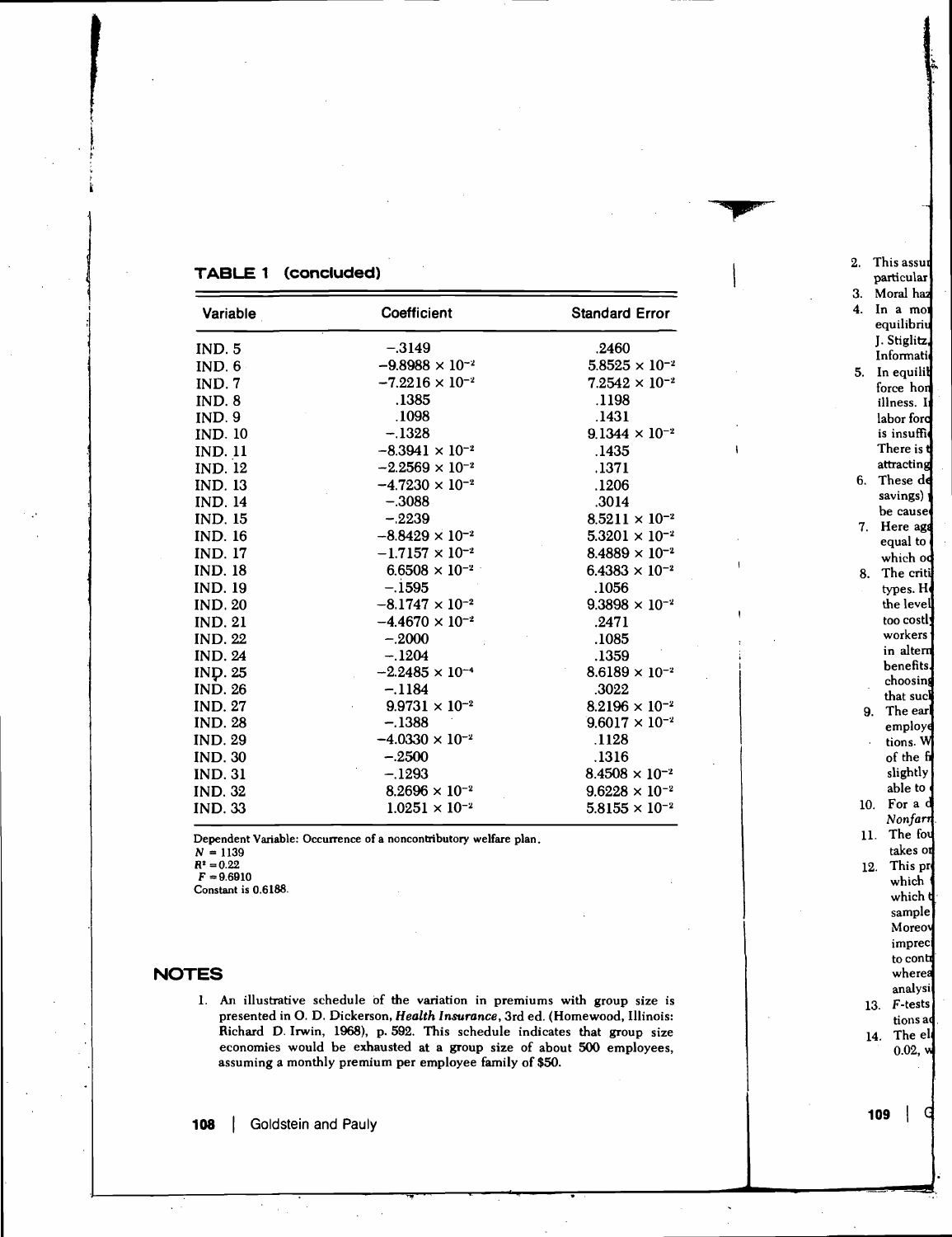- 2. This assumes that small firms are more efficient in the production of outputs in particular industries.
- 3. Moral hazard is obviously ignored here.
- 4. In a more general context, Rothschild and Stiglitz have shown that no equilibrium may exist in cases of adverse selection. See M. Rothschild and J. Stiglitz, "Equilibrium in Insurance Markets: The Economics of Imperfect Information," unpublished manuscript, Yale University, 1973.
- 5. In equilibrium, the number of firms will be such that no firm will have a work force homogeneous with respect to health insurance preferences or risk of illness, in other words, the distribution of preferences and/or risk over the labor force is such that the frequency of workers at any preference or risk level is insufficient to permit a firm to operate profitably with only these workers. There is then some minimal size needed to operate profitably, and this requires attracting more workers than there are at any given preference or risk level.
- 6. These demand curves make quantity of insurance a function of gross (of tax savings) price. In part, the differences in demands at a given gross price could be caused by differential tax advantages that cause net prices to differ.
- 7. Here again, marginal utilities depend in part on tax savings. Thus,  $u_k^j$  is not equal to  $\partial U^j/\partial k$ , but also includes a utility valuation of the reduction in taxes which occurs when  $k$  increases and taxable (money) income declines.
- 8. The critical assumption is that an employer can separate workers of different types. He can then pay each group a different money wage to ensure that, given the level of health insurance, each group is at the margin (Equation (4)). if it is too costly to separate all types of workers, then it is certainly possible that some workers will not be at the margin, and yet will still be better off in their job than in alternatives currently available for a range of values of health insurance benefits. The employer will not need to take their preferences into account in choosing the level of health insurance. Consequently, there is no presumption that such a situation will be Pareto optimal.
- 9. The earlier assumption about the incidence of fringe benefits falling wholly on employees is actually a consequence of the free entry and mobility assumptions. With free entry of firms, if one employer tries to shift more than the cost of the fringe benefits onto his workers, some potential employer can offer a slightly higher wage, attracting all the employees of the former and still being able to operate profitably.
- 10. For a description of this data, see Employee Compensation in the Private Nonfarm Economy, 1970, Washington, D.C., 1973.
- 11. The four-digit SIC code for each establishment is given. The regional code takes on four values, for Northeast, South, North Central, and West.
- 12. This procedure obviously sacrifices some observations. There will be firms in which the office and nonoffice workers have the same type of plan, but in which the plans are separate. Our procedure is a conservative one that cuts the sample from almost 7,000 observations to just over 1,600 observations. Moreover, if union-wide contracts cover more than one firm, again we will have imprecise measurement of group characteristics. Use of the SIC code may help to control this. Our procedure also eliminates all groups providing no insurance whereas a more reasonable procedure would involve using a Tobit form of analysis on all observations.
- 13. F-tests indicated that both the plan classification and the industry classifications added significantly to the explanation of premiums at the 1 per cent level.
- 14. The elasticity of premiums with respect to the size of the group in Table 1 is 0.02, whereas the elasticity in Table 2 is 0.03. In the unionized subsample, 3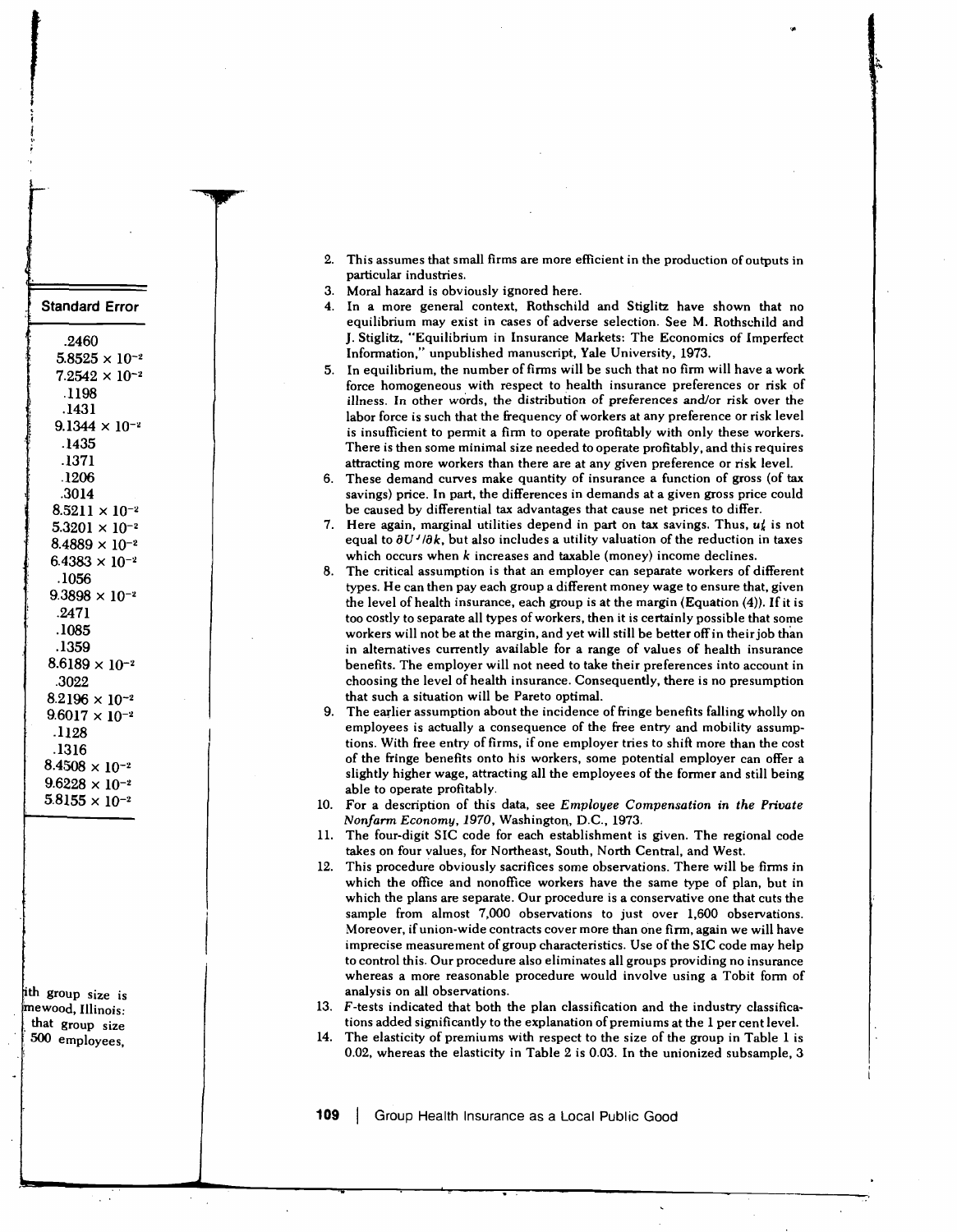per cent of the workers are office workers; in the nonunionized subsample, 71 per cent are office workers.

- 15. The sets of coefficients calculated using the nonunion subsample are statistically significantly different from each other at the 1 per cent level. In the union case, the two sets are not significantly different at the 10 per cent level.
- 16. Use of a binary dependent variable makes the assumption of homoscedasticity untenable. The OLS estimator is unbiased, but the estimates of the standard errors of the regression coefficients are biased and inconsistent.

#### definition in the REFERENCES employee group in the Reference group in the Reference group in the Reference group

- 1. Bergstrom, Theodore, and Robert Goodman, "Private Demands for Public Goods," American Economic Review, 63 (June 1973), pp. 280-296.
- 2. Borcherding, Thomas A., and Robert Deacon, "The Demand for the Services of Non-Federal Governments," American Economic Review, 62 (December 1972), pp. 891-901. 1972), pp. 891–901.
- 3. Feldstein, Martin, "The Welfare Loss of Excess Health Insurance," Journal of Political Economy, 81 (March-April 1973), pp.  $251-280$ .
- 4. , and Elizabeth Allison, "Tax Subsidies of Private Health Insurance." In The Economics of Federal Subsidy Programs, A Compendium of Papers Submitted to the Subcommittee on Priorities and Economy of Government of the Joint Economic Committee, Part 8-Selected Subsidies, July 29, 1974 (Washington, D.C.: U.S. Government Printing Office, 1974).
- 5. Lester, R. A., "Benefits as a Preferred Form of Compensation," Southern Economic Journal, 34 (April 1967), pp. 488–495.
- 6. Phelps, Charles, "The Demand for Health Insurance," R-1054-OEO, The Rand Corporation, July, 1973.
- 7. Rice, Robert D., "Skill, Earnings, and the Growth of Wage Supplements," American Economic Review, Papers and Proceedings, 56 (May 1966),  $pp. 583-593.$ determined by the set of  $\sim$

## 3 COMMENTS

#### Donald Richter

University of Rochester

Professors Goldstein and Pauly should be complimented on their effort to construct a theory of the collective purchase of insurance-type benefits, and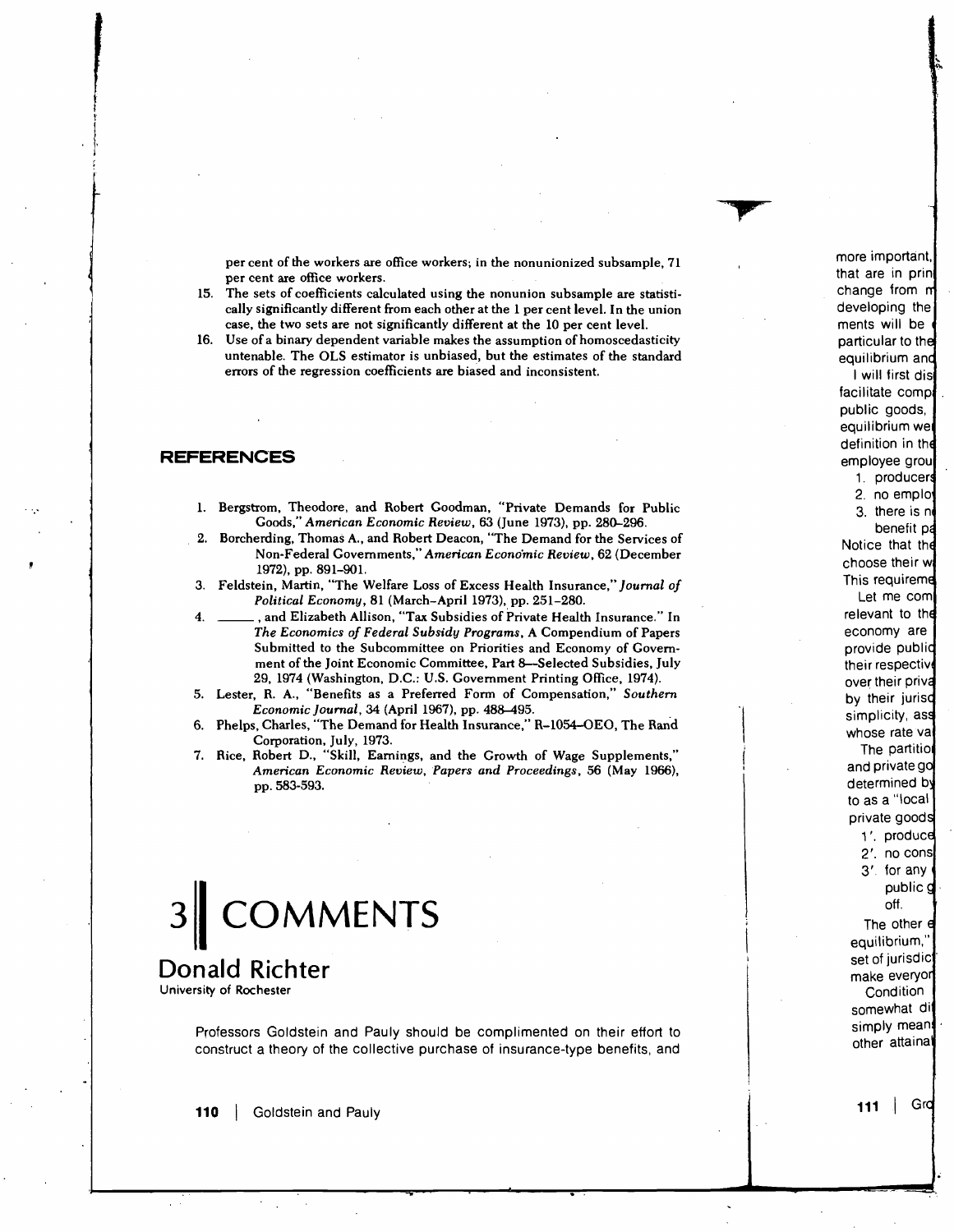more important, on deriving some very interesting implications of their theory that are in principle subject to empirical test. Their paper is a refreshing change from much other empirical work in that they take some care in developing the theory that underlies their empirical hypotheses. My comments will be confined primarily to the theoretical part of their paper, in particular to the two general types of equilibria discussed—employer-choice equilibrium and union-choice equilibrium.

I will first discuss the concept of employer-choice equilibrium. In order to facilitate comparison with analogous equilibrium concepts in the theory of public goods, and because the precise requirements of employer-choice equilibrium were a bit obscure to me from reading the paper, I will restate its definition in the following terms. An employer-choice equilibrium is a set of employee groups, each with a wage-fringe benefit package, such that:

1. producers maximize profits;

ted Subsidies, July

 $\overline{a}$  $\vert$ 

- 2. no employee wishes to switch to another group;
- 3. there is no other conceivable set of groups and associated wage-fringe benefit packages that could make all employees better off.

Notice that the authors introduce condition (3) by saying that employers choose their wage-fringe benefit package so as to minimize their labor cost. This requirement implies that the equilibrium is Pareto optimal.

Let me compare this equilibrium concept with two equilibrium concepts relevant to the theory of value with public goods. The consumers of the economy are partitioned into a set of governmental jurisdictions, which provide public goods to their residents and collect taxes so as to balance their respective budgets. The consumers are assumed to maximize their utility over their private goods bundles, given the amounts of public goods provided by their jurisdictions and subject to their after-tax budget constraint. For simplicity, assume that each jurisdiction can levy a proportional wealth tax, whose rate varies across jurisdictions.

The partition of consumers into jurisdictions and the provisions of public and private goods, the tax rates, and private goods prices are endogenous and determined by the following equilibrium concepts. The first, which I will refer to as a "local mobility equilibrium," requires that the supply and demand for private goods be equated such that:

- 1'. producers maximize profits;
- 2'. no consumer wishes to move to another existing jurisdiction;
- 3'. for any of the existing jurisdictions, there is no alternative provision of public goods and taxes to pay for them which can make everyone better off.

The other equilibrium concept, which I will refer to as a "global mobility equilibrium," replaces (3') with the following condition (3"): there is no other set of jurisdictions and associated public goods provisions and taxes that will make everyone better off.

Condition (3') amounts to what Ellickson (1973) has referred to (in a somewhat different context) as Pareto optimality relative to a partition. It simply means that the equilibrium is Pareto optimal when compared to all other attainable allocations consistent with the endogenously determined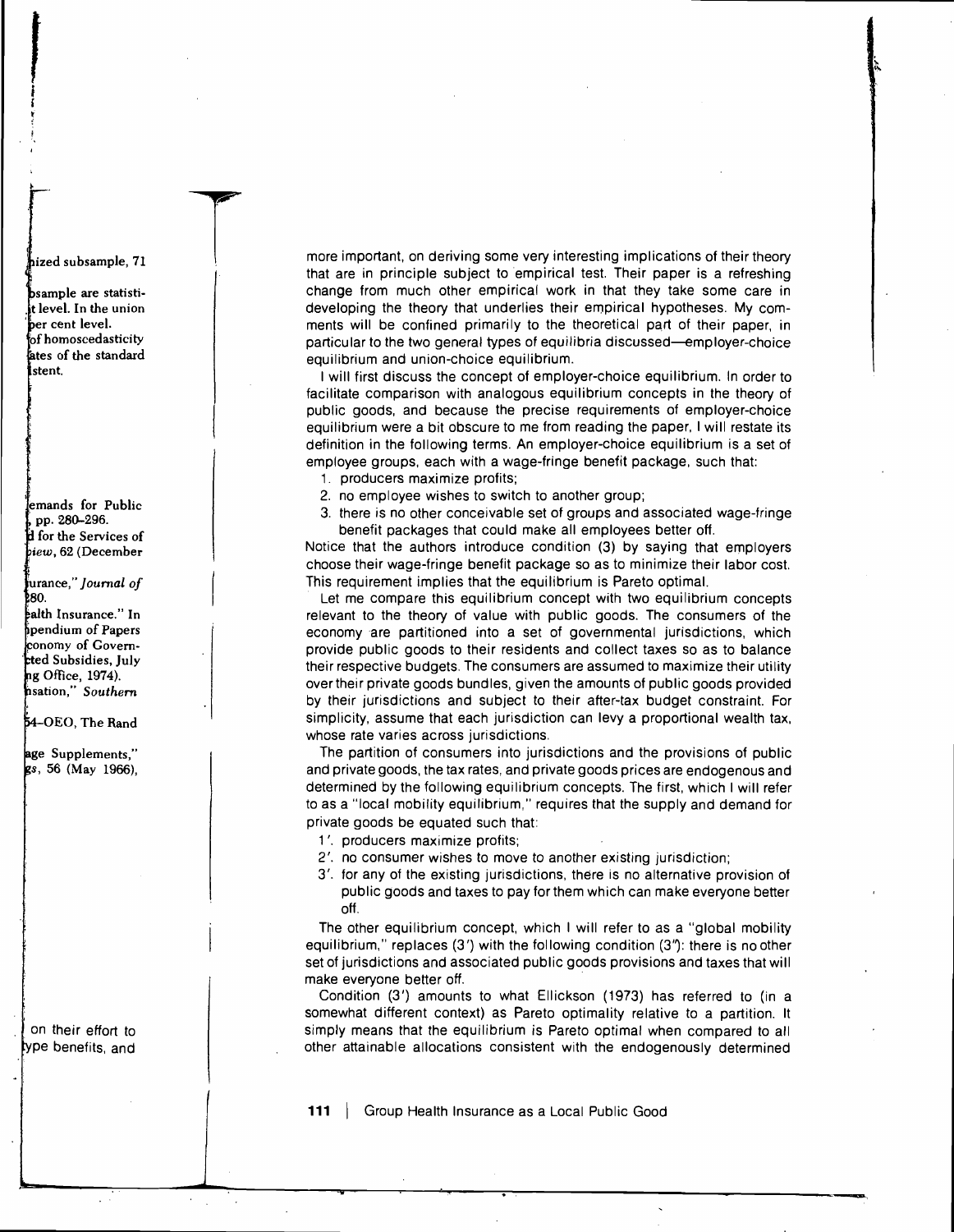partition. Condition (3") is a much stronger condition, which implies (3') but also requires that there be no Pareto superior allocation among the class of attainable allocations corresponding to all conceivable partitions of the consumers, not just the equilibrium one.

The global mobility equilibrium is the direct analogue of the Goldstein-Pauly' employer-choice equilibrium. It is an extremely strong equilibrium that is unlikely to exist under general conditions. On the other hand, the local mobility equilibrium can, I think, be shown to exist under rather general conditions. It also seems like an interesting equilibrium concept in the public goods context. In particular, it seems reasonable that consumers will shop around among the various existing jurisdictions, comparing public goodstax packages, but there does not seem to be a compelling decentralized mechanism that would lead to a global Pareto optimum. This suggests that perhaps the authors should use the analogue of the local mobility equilibrium in their arguments. The advantage is that their equilibrium is then likely to exist. The disadvantage is that one loses the interpretation that sees the employer as choosing the wage-fringe benefit package with an eye to minimizing labor cost.

The other equilibrium concept discussed in the paper—the union-choice equilibrium—would correspond in the public goods context to determining the amount of public goods in each jurisdiction according to the median voter's preferences. Again, existence is likely to be a problem. Models demonstrating the existence of a general economic equilibrium wherein public goods provisions are determined by some (highly simplified) type of political behavior are precious few.

Let me close by pointing out that it is very unfortunate that the empirical implications that really draw on the richness of the authors' model are precisely the ones that the authors have not been able to test because of data limitations. Future relaxation of these data limitations would be very interesting indeed, and the state of the state of the state of the state of the state of the state of the state of the

#### REFERENCES scope for weight for weight and weight for weight  $\sim$

1. Ellickson, B., "A Generalization of the Pure Theory of Public Goods," American Economic Review, 63 (June 1973), pp. 417-432.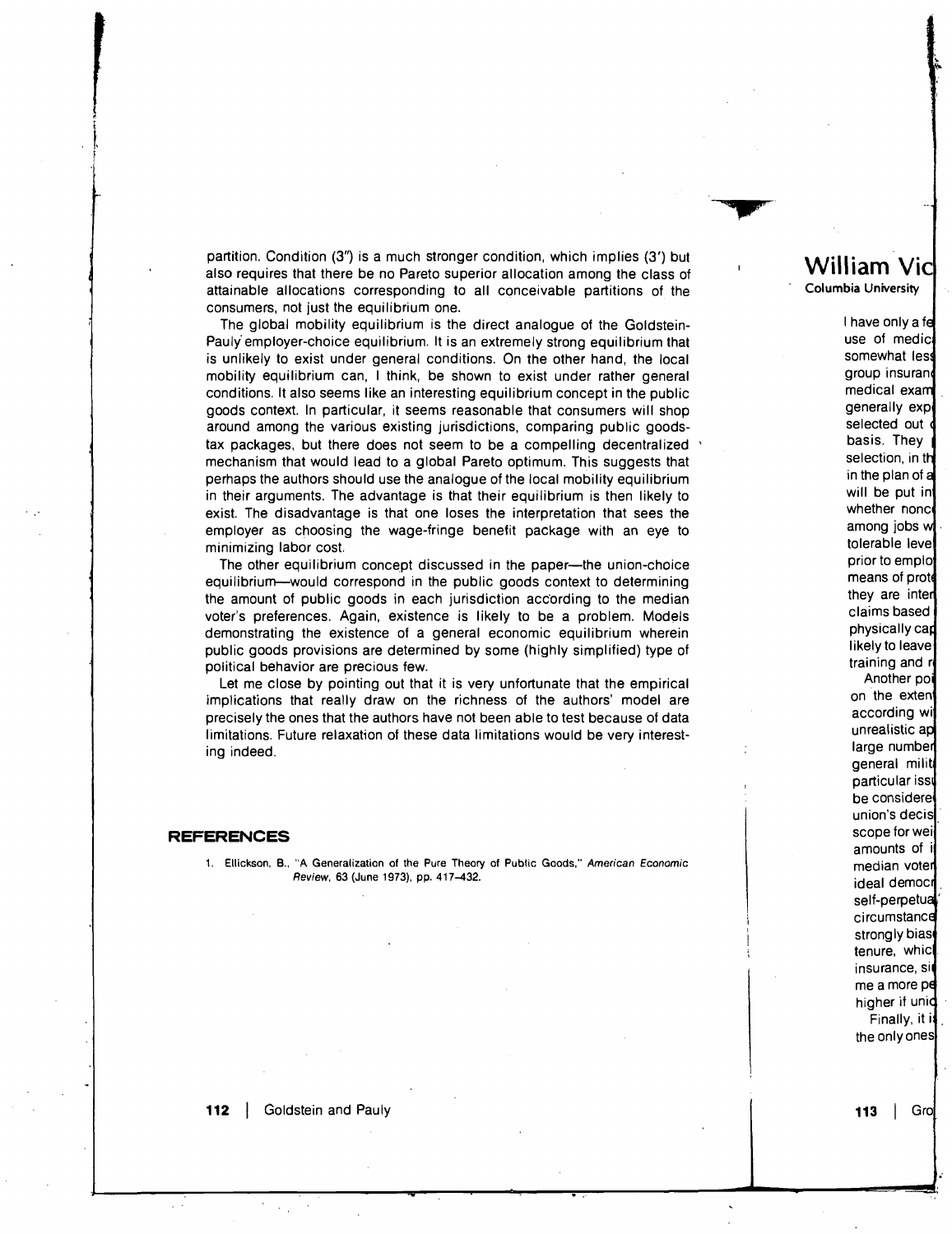#### William Vickrey

Columbia University

 $\Box$ 

Dncept in the public  $\mathcal{L}_{\mathcal{D}}$ 

nobility equilibrium in  $\mathbf{r}$ ition that sees the  $\pm$ 

 $\mathcal{L}$ text to determining

 $\pm$ 

uthors' model are est because of data

I have only a few rather peripheral remarks to add to this paper. One is that the use of medical examinations as an exclusionary device is likely to be somewhat less important than might at first appear. One of the motives for group insurance is precisely the savings in underwriting costs, of which the medical examination is an important element. Underwriters of group plans generally expect to encounter a certain proportion of risks that would be selected out or subjected to higher premiums if insured on an individual basis. They protect themselves against an undue amount of adverse selection, in the case of contributory optional plans, by requiring the inclusion in the plan of a certain minimum proportion of the eligible risks before the plan will be put into effect. In the case of plans with compulsory participation, whether noncontributory or otherwise, the limited elasticity of substitution among jobs will ordinarily be sufficient to limit the inclusion of bad risks to a tolerable level. To be sure, employers often require a medical examination prior to employment, but it is not clear to what extent such examinations are a means of protecting insurance programs against bad risks and to what extent they are intended to protect the employer from workmen's compensation claims based on preexisting conditions, or to ensure that the employee will be physically capable of performing the required work, or to weed out employees likely to leave after too short a period to yield a return on their initial on-the-job training and recruitment costs.

Another point is that to treat a union as a mechanism for making decisions on the extent of insurance according to majority rule, with the decision according with the preferences of the median "voter," is, <sup>I</sup> think, a grossly unrealistic approach. At best the union leadership is elected on the basis of a large number of issues, the most salient of which is probably the degree of general militancy and skill evinced in dealing with employers; and the particular issue of how much insurance to include in the wage package would be considered only in conjunction with a large number of other matters, In the union's decision on the package to bargain for, there would be considerable scope for weighing intensity of individual preferences concerning the relative amounts of insurance against other elements of the package, so that the median voter rule would be inapplicable. In practice, rather than being an ideal democracy, the typical union has a leadership that is to a large extent self-perpetuating and subject to serious challenge only under very unusual circumstances. Such a leadership would tend to make decisions that are fairly strongly biased toward the preferences of the senior members with the longest tenure, which in turn is likely to be a preference for larger amounts of insurance, since the older members are likely to have the higher risk. This is to me a more persuasive explanation of the statistical findings that premiums are higher if unions exist.

Finally, it is perhaps worth mentioning that among the industry coefficients the only ones that appear to have substantial statistical significance levels are